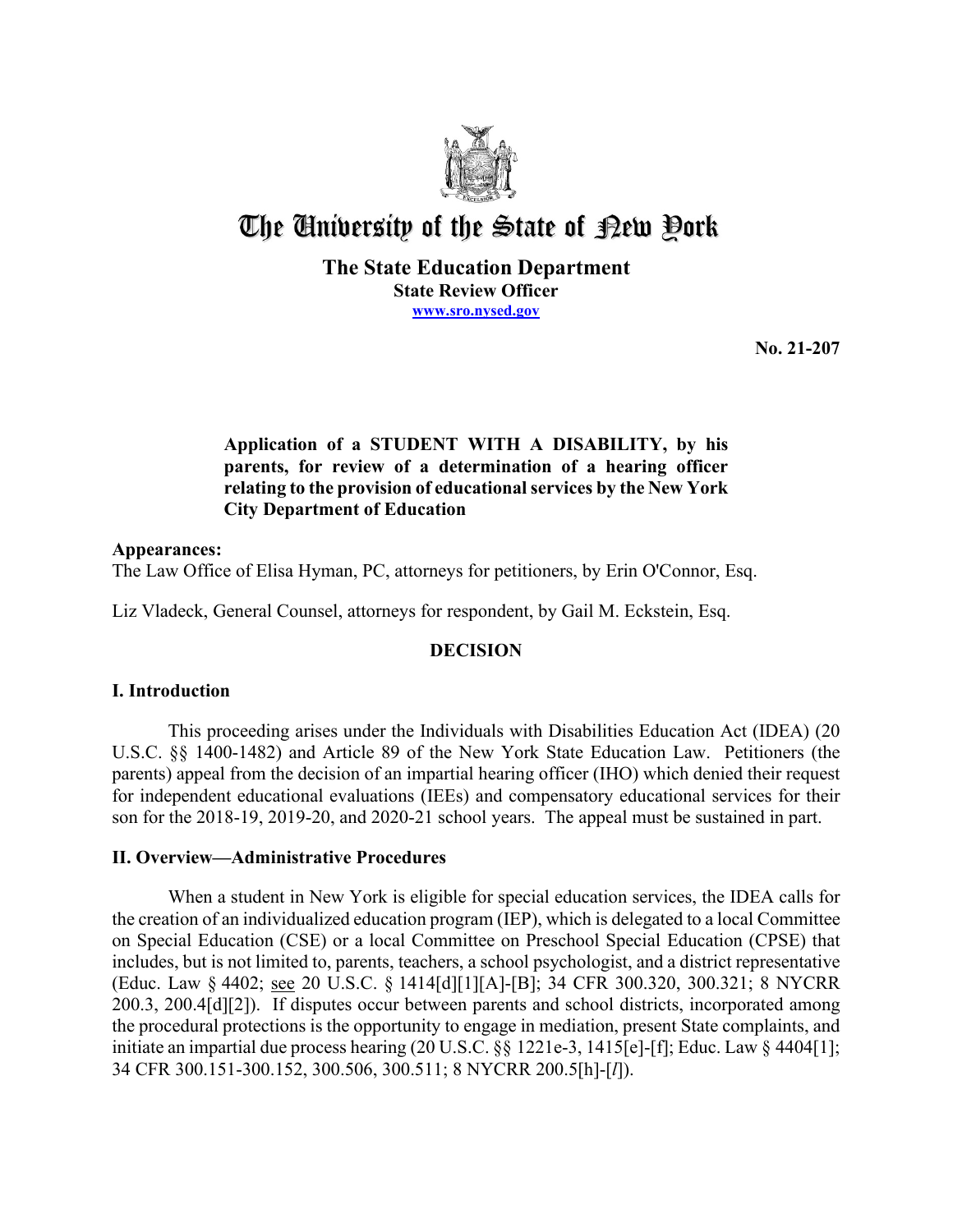disputed matters between parents and school districts regarding "any matter relating to the 300.507[a][1]). First, after an opportunity to engage in a resolution process, the parties appear at NYCRR 200.5[j]). An IHO typically conducts a trial-type hearing regarding the matters in dispute process (34 CFR 300.510[b][2], [c], 300.515[a]; 8 NYCRR 200.5[j][5]). A party may seek a IHO is binding upon both parties unless appealed (Educ. Law § 4404[1]). New York State has implemented a two-tiered system of administrative review to address identification, evaluation or educational placement of a student with a disability, or a student suspected of having a disability, or the provision of a free appropriate public education to such student" (8 NYCRR 200.5[i][1]; see 20 U.S.C. § 1415[b][6]-[7]; 34 CFR 300.503[a][1]-[2], an impartial hearing conducted at the local level before an IHO (Educ. Law § 4404[1][a]; 8 in which the parties have the right to be accompanied and advised by counsel and certain other individuals with special knowledge or training; present evidence and confront, cross-examine, and compel the attendance of witnesses; prohibit the introduction of any evidence at the hearing that has not been disclosed five business days before the hearing; and obtain a verbatim record of the proceeding (20 U.S.C. § 1415[f][2][A], [h][1]-[3]; 34 CFR 300.512[a][1]-[4]; 8 NYCRR 200.5[j][3][v], [vii], [xii]). The IHO must render and transmit a final written decision in the matter to the parties not later than 45 days after the expiration period or adjusted period for the resolution specific extension of time of the 45-day timeline, which the IHO may grant in accordance with State and federal regulations (34 CFR 300.515[c]; 8 NYCRR 200.5[j][5]). The decision of the

Officer (SRO) (Educ. Law § 4404[2]; <u>see</u> 20 U.S.C. § 1415[g][1]; 34 CFR 300.514[b][1]; 8 NYCRR 200.5[k]). The appealing party or parties must identify the findings, conclusions, and 300.514[b][2]; 8 NYCRR 279.12[a]). The SRO must ensure that a final decision is reached in the review and that a copy of the decision is mailed to each of the parties not later than 30 days after A party aggrieved by the decision of an IHO may subsequently appeal to a State Review orders of the IHO with which they disagree and indicate the relief that they would like the SRO to grant (8 NYCRR 279.4). The opposing party is entitled to respond to an appeal or cross-appeal in an answer (8 NYCRR 279.5). The SRO conducts an impartial review of the IHO's findings, conclusions, and decision and is required to examine the entire hearing record; ensure that the procedures at the hearing were consistent with the requirements of due process; seek additional evidence if necessary; and render an independent decision based upon the hearing record (34 CFR the receipt of a request for a review, except that a party may seek a specific extension of time of the 30-day timeline, which the SRO may grant in accordance with State and federal regulations (34 CFR 300.515[b], [c]; 8 NYCRR 200.5[k][2]).

#### **III. Facts and Procedural History**

The student has received a diagnosis of autism (Parent Exs. D at  $\P$  21; GG at  $\P$  21). Through per day and received applied behavior analysis (ABA) services in the center-based program and at the Early Intervention Program (EIP), the student attended a center-based program for two hours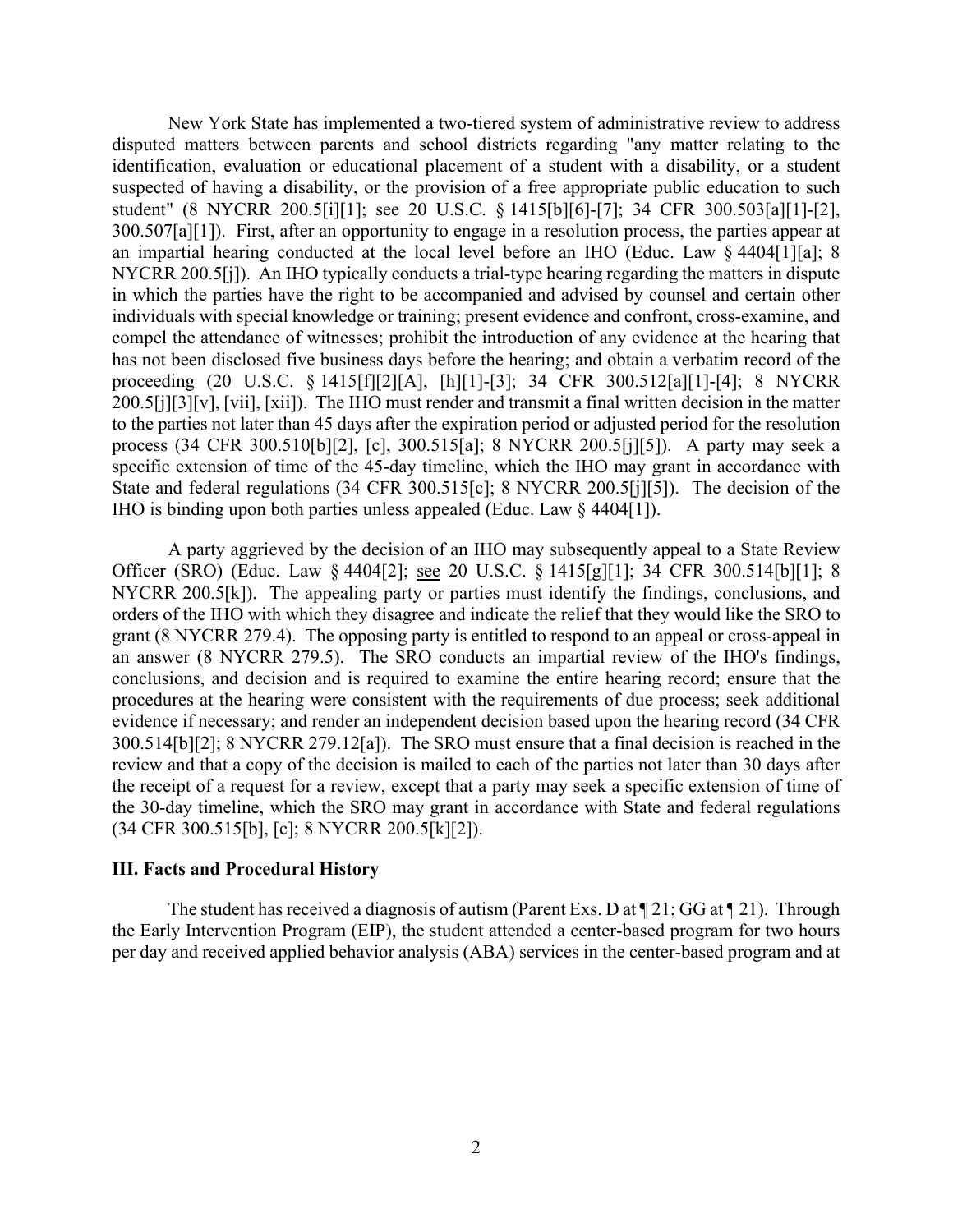home, together with speech-language therapy and occupational therapy (OT) (Parent Ex. K at p. 1; Dist. Ex. 3 at pp. 8, 23, 26, 34).<sup>[1,](#page-2-0) [2](#page-2-1)</sup>

 pp. 7, 9). On April 3, 2018, a social history, a psychological evaluation, an educational evaluation, and a classroom observation were conducted (id. at pp. 7-24). On April 6, 2018, a CPSE convened "so that the child would not lose services" through the EIP during the 2017-18 school year (see Tr. p. 383; Dist. Ex. 1).<sup>3</sup> The April 2018 CPSE determined that the student was eligible for special month school year program consisting of an 8:1+2 special class placement in a State-approved "early childhood program" (Dist. Ex. 1 at pp. 1, 9, 11). According to the IEP, the CPSE agreed to meeting (id. at p. 1). The parents and EIP team referred the student to the Committee on Preschool Special Education (CPSE) for an evaluation "due to concerns with language development, social development, fine-motor skills, sensory functioning, and autism spectrum disorder" (Dist. Ex. 3 at education as a preschool student with a disability and recommended that the student attend a 12 reconvene to determine the "[a]dequacy of [the] program recommendation" and to review related services evaluations, which had not yet been completed as of the date of the April 2018 CPSE

 A speech-language evaluation, an OT evaluation, and a physical therapy (PT) evaluation were thereafter completed on April 7 and April 10, 2018, respectively (Dist. Ex. 3 at pp. 25-36). On April 19, 2018, the student and the parents toured the Block Institute (Block), a State-approved preschool program (Dist. Ex. 3 at pp. 3-5).

19 school year (see Dist. Ex. 2). The CPSE recommended that the student attend a 12-month individual OT, and three 30-minute sessions per week of individual PT at a State-approved "early childhood program" (id. at pp. 1, 20-21, 23). In a letter dated June 7, 2018, the district identified The CPSE reconvened on June 7, 2018, to review the student's programming for the 2018 school year program consisting of an 8:1+3 special class placement together with three 30-minute sessions per week of individual speech-language therapy, three 30-minute sessions per week of

<span id="page-2-0"></span> $<sup>1</sup>$  According to an April 2018 social history report, the student was, at that time, receiving two hours per day of</sup> home-based ABA, in addition to the ABA services he received at school (Tr. pp. 393-94; Dist. Ex. 3 at p. 8).

<span id="page-2-1"></span> in instances where both a parent and district exhibit are identical in content. The IHO is reminded that it is his  $(8 \text{ NYCRR } 200.5[\text{j}][3][\text{xii}][c])$ . With respect to evaluations of the student conducted during April 2018, the April 2018 educational evaluation appear in exhibit J, the last two pages appear as part of exhibit I (Parent Exs. I pp. 25-30). With respect to the speech-language evaluation, the pagination added by the district is cited, <sup>2</sup> The hearing record contains duplicative exhibits. For purposes of this decision, only district exhibits are cited responsibility to exclude evidence that he determines to be irrelevant, immaterial, unreliable, or unduly repetitious parent's copy of the evaluations is contained within two exhibits (Parent Exs. I-J); while the first four pages of the at pp. 9-10; J at pp. 21-24). The district's copy of the evaluations is contained within one exhibit and also has an issue in that the pages of the speech-language evaluation are paginated out of consecutive order (Dist. Ex. 3 at notwithstanding that it is not consecutive.

<span id="page-2-2"></span> § 1432[5][A]; 34 CFR 303.21[a]); however, State law provides that children in EIPs who are evaluated by the Health Law  $\S 2541[8][a][i]$ ). The student turned three before August 31, 2018 (Dist. Ex. 1 at p. 1). <sup>3</sup> Generally, a student's eligibility for early intervention services ends as of his or her third birthday (see 20 U.S.C. district's CPSE before their third birthday and found to be eligible for preschool educational services under the IDEA, and turn three years of age on or before the last day of August, are eligible to continue receiving early intervention services until the first day of September of the same calendar year (see Tr. pp. 377-79, 383; Pub.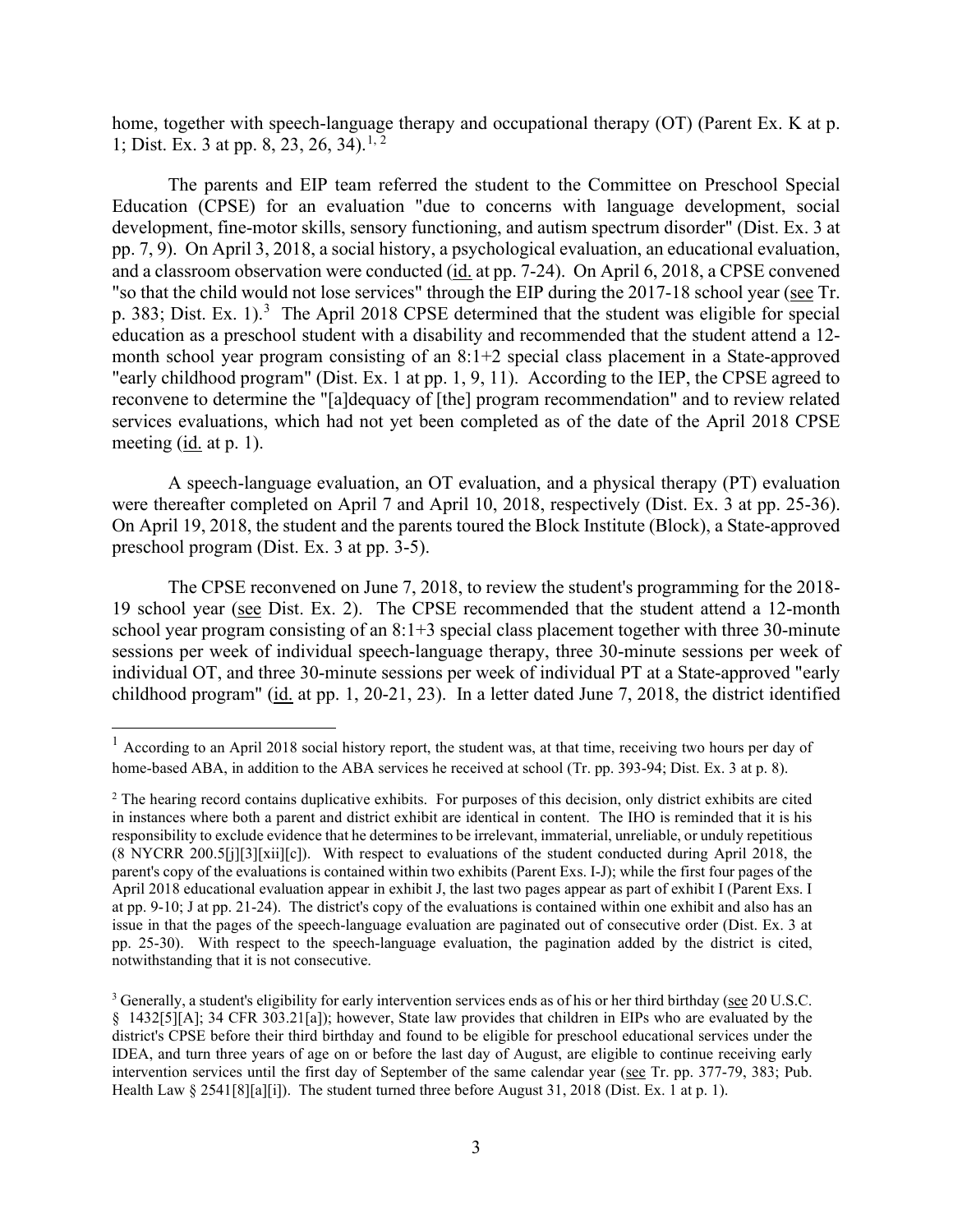Block as the preschool program to which it assigned the student to attend (*id.* at pp. 24-26). The student attended the recommended program at Block for the 2018-19 school year (see Parent Ex. L; Dist. Ex. 4).

review (see Parent Ex. B). The CPSE continued to recommend a 12-month school year program in an 8:1+3 special class placement with related services of three 30-minute sessions per week of 30-minute sessions per week of individual PT at Block (compare Parent Ex. B at pp. 1, 18-19, 21- 22, with Dist. Ex. 2 at pp. 1, 20-21, 23). The student attended the recommended program at Block On April 18, 2019, a CPSE convened for the purpose of conducting the student's annual individual speech-language therapy, three 30-minute sessions per week of individual OT, and three for the 2019-20 school year (see Parent Exs. M; UUU; Dist. Exs. 5-6).

 conducted a psychological update on January 13, 2020 (Parent Ex. K). On February 24, 2020, the autism (Parent Ex. F at p. 2).<sup>[4](#page-3-0)</sup> The CSE recommended a 12-month school year program consisting of a 12:1+1 special class placement in a specialized school with two 30-minute sessions per week speech-language therapy, as well as daily group paraprofessional services for toileting (*id.* at pp. In preparation for the student's transition to school-aged programming, the district CSE met to determine the student's eligibility for special education for kindergarten (2020-21 school year) and developed an IEP with a projected implementation date of September 10, 2020 (see Parent Ex. F). The CSE found the student eligible for special education as a student with of individual OT, three 40-minute sessions per year of group parent counseling and training, two 30-minute sessions per week of individual PT, and three 30-minute sessions per week of individual 12, 14-15).

School buildings were shuttered statewide in March 2020 due to the COVID-19 pandemic. the student to attend for the 2020-21 school year beginning in September 2020 (Dist. Ex. 7). The (see Parent Exs. U at p. 9; JJJ  $\P$  94). The student continued to attend Block during summer 2020 (App'x C Ex. XII at p. 2).<sup>[5](#page-3-1)</sup> In a prior written notice dated May 4, 2020, the district summarized the February 2020 CSE's recommendations and notified the parents of the particular public school site to which it assigned parents disagreed with the proposed public school site and requested a different school location

identifying a different public school site for the student to attend (Parent Ex. G).<sup>[6](#page-3-2)</sup> In an email to On October 1, 2020, the district provided the parents with a "school location letter,"

<span id="page-3-0"></span><sup>&</sup>lt;sup>4</sup> The student's eligibility for special education as a student with autism is not in dispute (see 34 CFR 300.8[c][1]; 8 NYCRR 200.1[zz][1]).

<span id="page-3-1"></span><sup>&</sup>lt;sup>5</sup> The IHO appended three exhibit lists to his decision, titled appendixes A through C, as well as an appendix D identifying titles of individuals referenced in the decision (IHO Decision at pp. 12-18). Appendixes A and B list the parent and district exhibits. Appendix C is a list of "additional items in the record" and includes various orders and communications between the IHO and the parties. Notwithstanding that the documents in appendix C were not numbered or otherwise marked for identification during the impartial hearing, for ease of reference, the district provided a numbering scheme (using roman numerals) for the items in appendix C. Documents in appendix C will be cited using the roman numerals assigned by the district (see App'x C Exs. I-XXIII).

<span id="page-3-2"></span><sup>6</sup> According to the parents, the October 2020 school location letter was delivered to Block, rather than to the parents' address (Parent Ex. JJJ ¶ 99)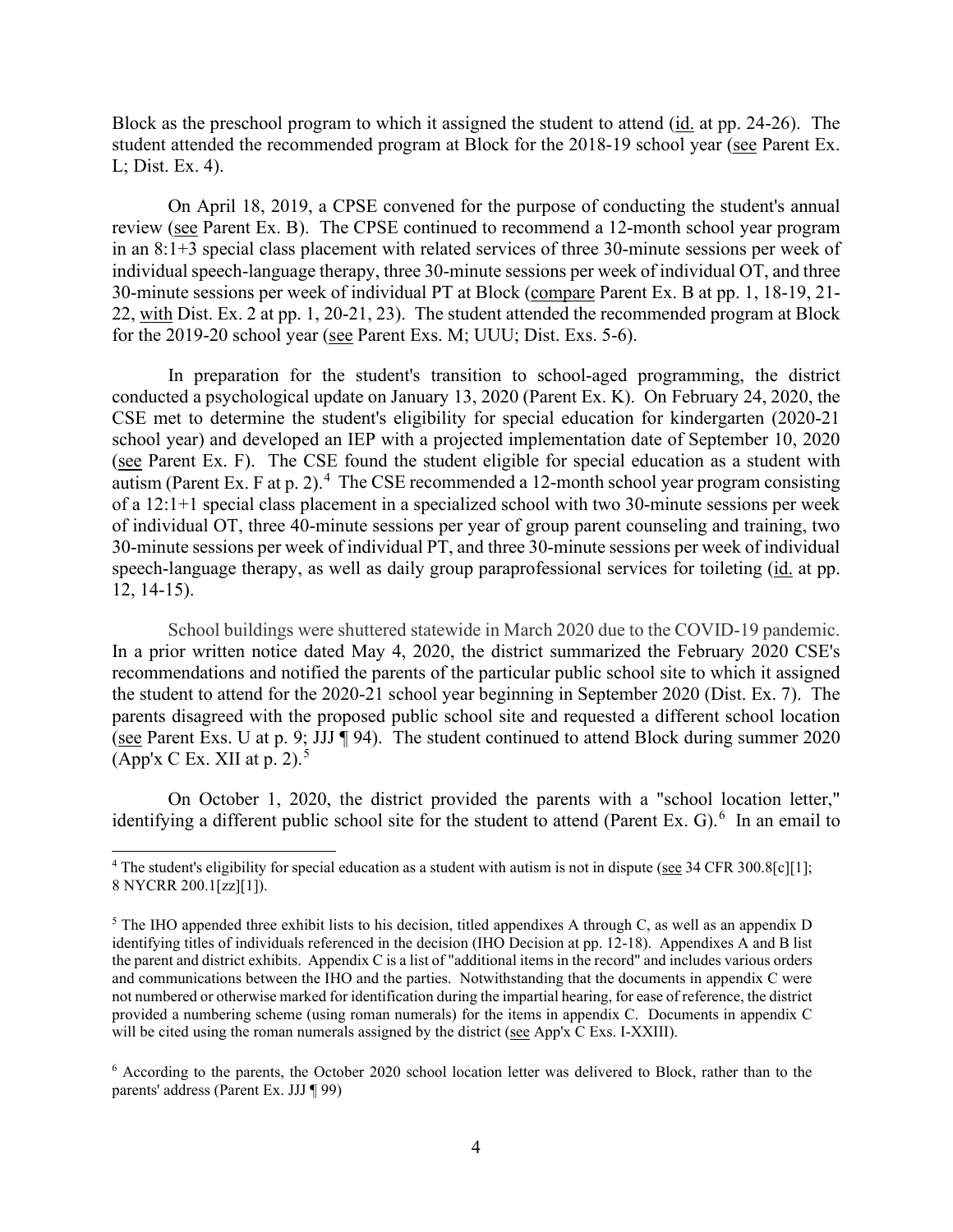how services would be delivered remotely until the school reopened (Parent Ex. Q). The parents the district dated October 2, 2020, the parents requested more information about the assigned public school site identified in the October 2020 school location letter, including information about did not receive a response from the district.

#### **A. Due Process Complaint Notice**

education (FAPE) (see Parent Exs. A, PPPP).<sup>7</sup> The parents filed a due process complaint notice dated October 9, 2020, which they amended on May 7, 2021; in the amended due process complaint notice, which consisted of 16 pages and 98 enumerated paragraphs together with approximately 145 lettered subparagraphs, the parents asserted that the district failed to appropriately evaluate the student, failed to provide the student with an appropriate placement, and failed to develop appropriate IEPs for the 2018-19, 2019-20, and 2020-21 school years, thereby denying the student a free appropriate public

The parents alleged that the April 2018, June 2018, and April 2019 IEPs failed to offer the student a FAPE based on various procedural and substantive deficiencies (Parent Ex. PPPP at pp. 4-7). The parents also asserted that, to the extent that the February 2020 CSE developed an IEP for the 2020-21 school year, the district failed to offer the student a FAPE based on various procedural and substantive deficiencies (id. at pp. 8-11). The parents further asserted claims concerning various district policies, including systemic violations of the IDEA and section 504 of the Rehabilitation Act of 1973 ("section 504"), 29 U.S.C. § 794(a), affecting the CPSEs' and CSEs' ability to offer specific programming and services (id. at pp. 2, 12-13).

 504, and State Education Law, and that the student was denied a FAPE for the 2018-19, 2019-20, services (i.e., OT, PT, speech-language therapy, counseling, social skills training, and/or feeding therapy), and "any other services recommended as a result of" the IEEs (*id.* at p. 15). The parents As relief, the parents requested: a declaration that the district violated the IDEA, section and 2020-21 school years; a pendency placement consisting of the services set forth in the April 2019 IEP (8:1+3 special class in a State-approved nonpublic school, three 30-minute sessions per week of speech-language therapy, three 30-minute sessions per week of PT, three 30-minute sessions per week of OT, small bus, 12-month services); issuance of an interim decision ordering the district to fund interim educational evaluations (IEEs), including neuropsychological, speechlanguage, auditory processing, PT, OT, and assistive technology evaluations, as well as an observation of the student by a "Ph.D.-level expert in behavior," an assessment by an "expert in remediation," and a "private" functional behavioral assessment (FBA) and behavioral intervention plan (BIP); and an award of compensatory educational services (Parent Ex. PPPP at pp. 14-15). Regarding compensatory education, the parents requested: a bank of 1:1 instruction, ABA therapy, Prompts for Restructuring Oral Muscular Phonetic Targets (PROMPT) therapy, "additional" special education itinerant teacher (SEIT) services, tutoring, behavior therapy, "services to improve executive functioning," assistive technology and assistive technology training, related also requested that the district "fund an increase in 1:1 instruction and related services" and develop an IEP that included, "at a minimum, [the student's] pendency services, as well as additional 1:1

<span id="page-4-0"></span> $7$  The parents also filed an amended due process complaint notice on November 25, 2020; however, the parents withdrew the November 2020 amended due process complaint notice (Tr. pp. 73-74).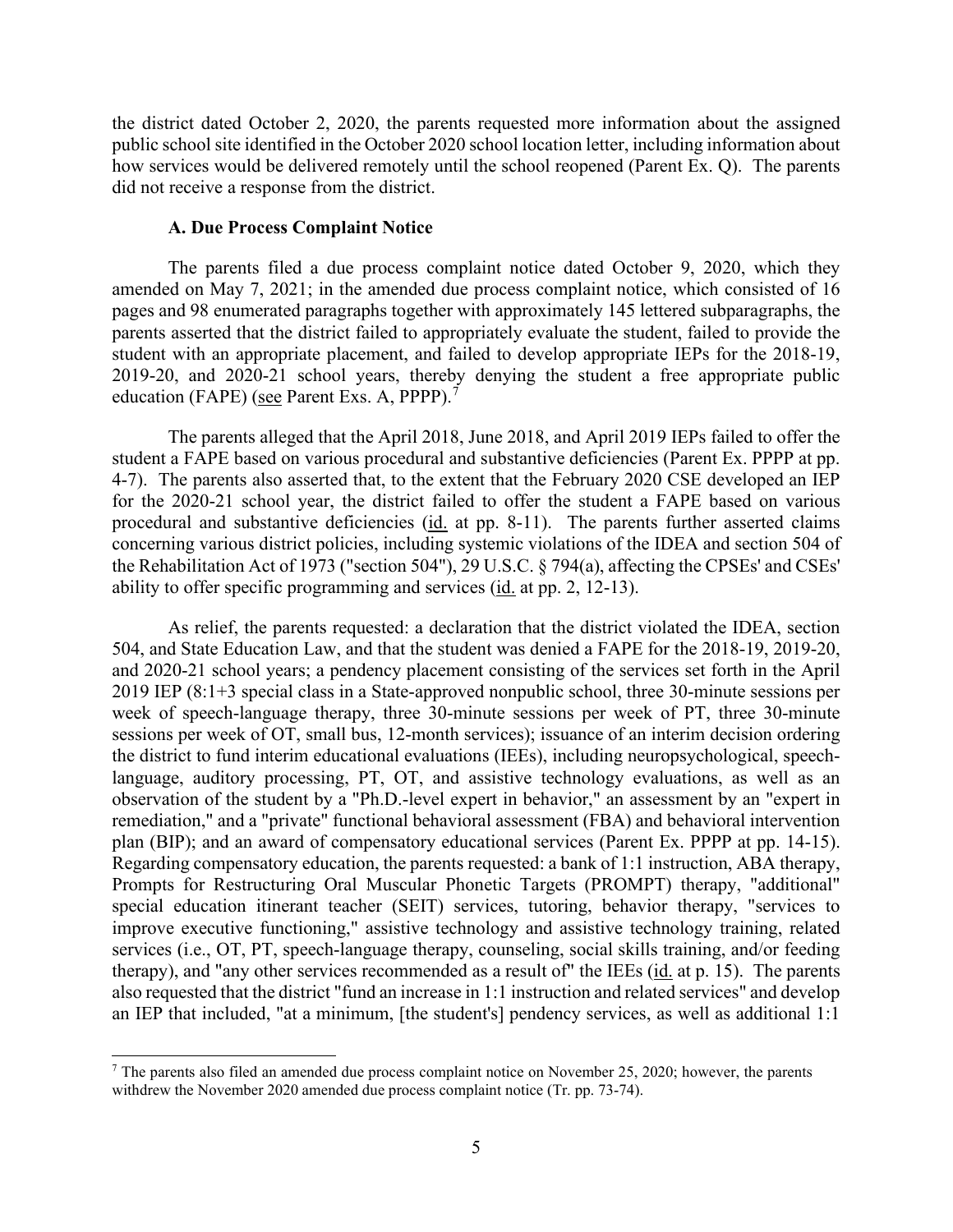"to and from school and home-based services" (id.). Finally, the parents requested reimbursement/funding of private school tuition as "equitable and/or compensatory relief" for the district's violations of the IDEA and section 504  $(\underline{\text{id}}.)$ . instruction, ABA, PROMPT, SEIT, [speech-language therapy] services, OT services, PT services, counseling, [a] 12-month [school year program], behavioral support," and special transportation

 In response to the parents' due process complaint notice, the district submitted the prior May 4, 2020 (see Parent Ex. FF).<sup>[8](#page-5-0)</sup> written notice for the February 24, 2020 IEP which was previously sent to the parents on or about

#### **B. Impartial Hearing Officer Decisions**

and testimonial evidence concerning the merits of the parents' claims (Tr. pp. 1-987).<sup>9</sup> In an E at pp. 3-5). The 8:1+3 special class preschool program at Block that the student had attended pursuant to the April 2019 IEP was no longer available to the student (id. at p. 4).<sup>10</sup> Relying on the testimony of Block's director of children's services (Block director), IHO I found that an 8:1+2 student's pendency placement consisted of an 8:1+2 special class at a State-approved nonpublic An impartial hearing convened on November 19, 2020, and concluded on August 20, 2021, after eleven days of proceedings, four of which were devoted to the presentation of documentary interim decision dated November 19, 2020, the IHO originally assigned to preside over this matter (IHO I) determined that the student's last agreed upon IEP was the April 18, 2019 IEP (Parent Ex. special class available at Block was "substantially and materially the same" as the 8:1+3 special class program recommended in the April 2019 IEP (id. at p. 5). Accordingly, IHO I found that the school together with three 30-minute sessions per week of individual speech-language therapy, three 30-minute sessions per week of individual PT, three 30-minute sessions per week of individual OT, transportation on a small bus to and from school, and 12-month services, effective October 9, 2020 (id.).

 IHO was appointed to preside over the matter (the IHO) (Tr. p. 119; App'x C Ex. I at pp. 1-2). IHO I recused himself, on or about December 23, 2020, due to scheduling conflicts and his "inability to timely conclude [the] case" (Tr. p. 115; Parent Ex. NN). On January 21, 2021, a new

<span id="page-5-0"></span><sup>8</sup> State and federal regulations provide that, if the school district has not sent a prior written notice to the parent regarding the subject matter of the parent's due process complaint notice, the district shall provide a response to the parent within 10 days of receiving the complaint (8 NYCRR 200.5[i][4][i] see 34 CFR 300.508[e]).

<span id="page-5-1"></span> also available during the impartial hearing for further examination. State regulation provides that "[t]he [IHO] may take direct testimony by affidavit in lieu of in-hearing testimony, provided that the witness giving such 9 The parents presented affidavit testimony of several witnesses (see Parent Exs. D; GG; III; JJJ; VVV), who were testimony shall be made available for cross examination" (8 NYCRR 200.5[j][3][xii][f]).

<span id="page-5-2"></span> $10$  According to a discussion between counsel for the parent and the representative for the district during the hearing, the student was going to age out of his pendency placement at Block in August 2021 because Block is a preschool and the student was already held over at Block for the 2020-21 school year (Tr. pp. 422-26).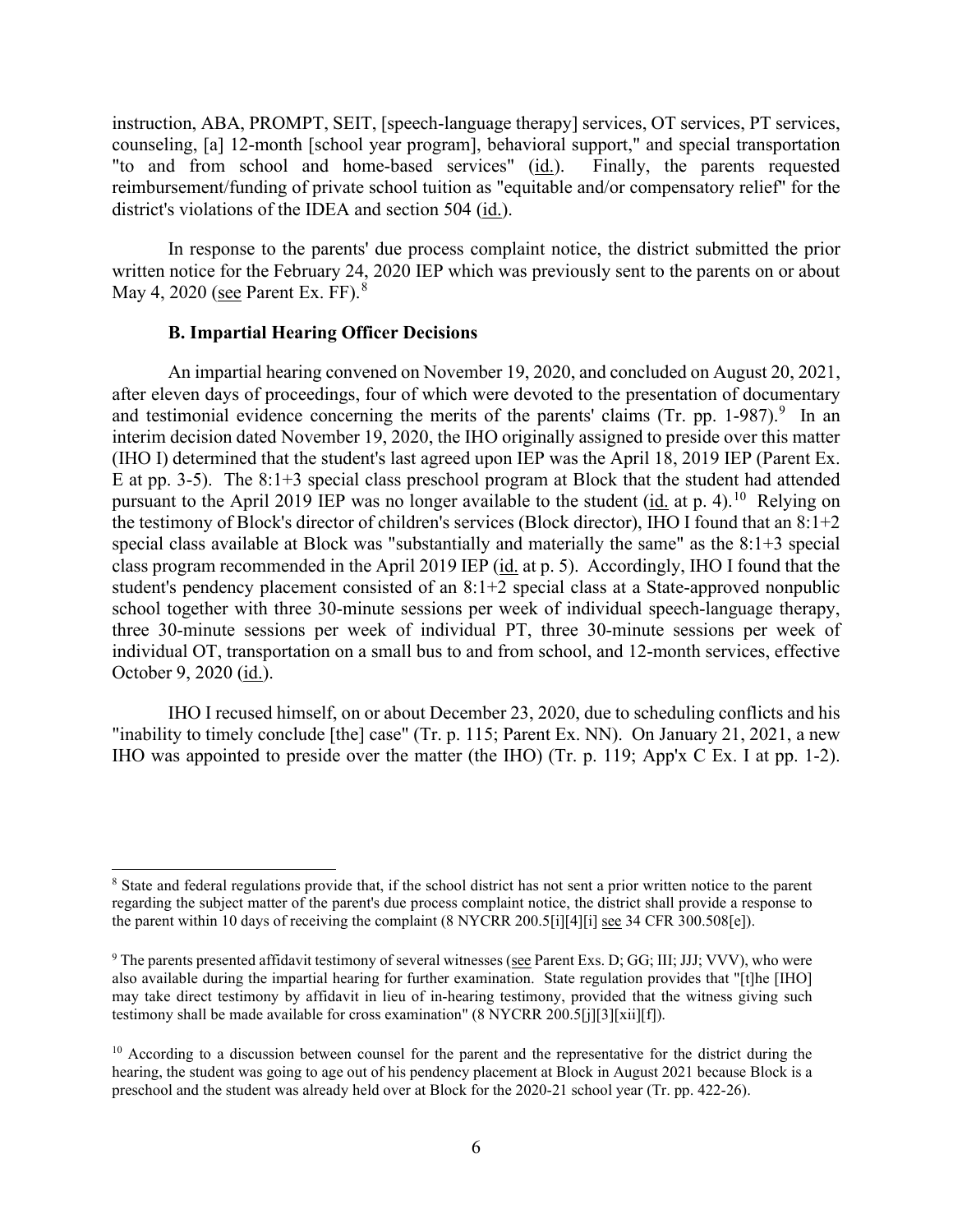During the impartial hearing, the IHO addressed multiple requests and motions by the parties.<sup>[11](#page-6-0)</sup> The following is a brief outline of some of the issues raised by the parties:

1. On December 4, 2020, the parents made an application for an interim order of 40 hours of 1:1 home-based ABA, two hours per month of home-based supervision by a Board-Certified Behavior Analyst (BCBA), two hours of parent counseling and training per month, and an assistive technology evaluation; after receiving opposition from the district, the IHO held that ABA services during pendency were not warranted and denied the parents' motion (Parent Exs. JJ; KK; OOO).

 dismiss the parents' claims pertaining to the 2018-19 school year based upon the statute of limitations (Parent Ex. IIIII at p. 4). In an interim decision dated August 20, 2021, the IHO case on August 12, 2021 and that the district failed to raise the issue of statute of limitations during the presentation of its case; therefore, the IHO denied the motion (Parent Ex. NNNNN at pp. 1-2). 2. On December 22, 2020, the district made a motion to partially dismiss the parents' due process complaint notice as the applicable statute of limitations barred the parents' claims for the 2018-19 school year, which the parents opposed; in an interim decision dated, May 10, 2021, the IHO denied the motion without prejudice (Parent Exs. LL; MM; OO; QQQQ). Thereafter, on August 18, 2021, the district renewed its motion to partially held that this second motion to dismiss was brought after the district concluded its direct

 3. The parties made multiple adjournment and/or extension requests, several of which were denied by the IHO for failure to comply with the IHO's case rules (Parent Exs. PP; QQ; RR; SS at pp. 1-2, 5; TT; XX; WW; BBB-DDD, EEE ; EEEEE at p. 1; GGGGG at pp. 1, 4-8; IIIII at pp. 1-2; MMMMM; App'x C Exs. II; X; XIV-XVII; XXI).

 4. On February 11, 2021, the parents made a motion for certain interim IEEs: a speechan expert in behavior, and assessment by an expert in remediation (see Parent Ex. VV). an expert in behavior, and assessment by an expert in remediation (see Parent Ex. VV).<br>On March 22, 2021, the IHO denied the parents' request, finding that parents had a right to language evaluation, auditory processing evaluation, neuropsychological evaluation, OT evaluation, PT evaluation, assistive technology evaluation, observation of the student by IEEs "if they express disagreement with an evaluation conducted by the school district" and that the parents presented no evidence that they requested IEEs prior to commencement of the impartial hearing (Parent Ex. NNN).

 5. On February 15, 2021, the IHO set forth an order setting rules for the parties to abide by during the impartial hearing (see Parent Ex. YY at pp. 1-2).

 30, 2021, April 22, 2021), the parents made applications to compel the district to produce 6. On five separate occasions (February 15, 2021, March 10, 2021, March 11, 2021, March

<span id="page-6-0"></span> history of the matter. The IHO included some documents pertaining to the procedural history as appendix C. IHO decision. Several of the documents are duplicative. <sup>11</sup> The organization of the hearing record leaves something to be desired in terms of presenting the procedural The parents included several such documents as parent exhibits. In addition, the hearing record submitted on appeal includes more documents, including motions and interim decisions of the IHO that were not listed in the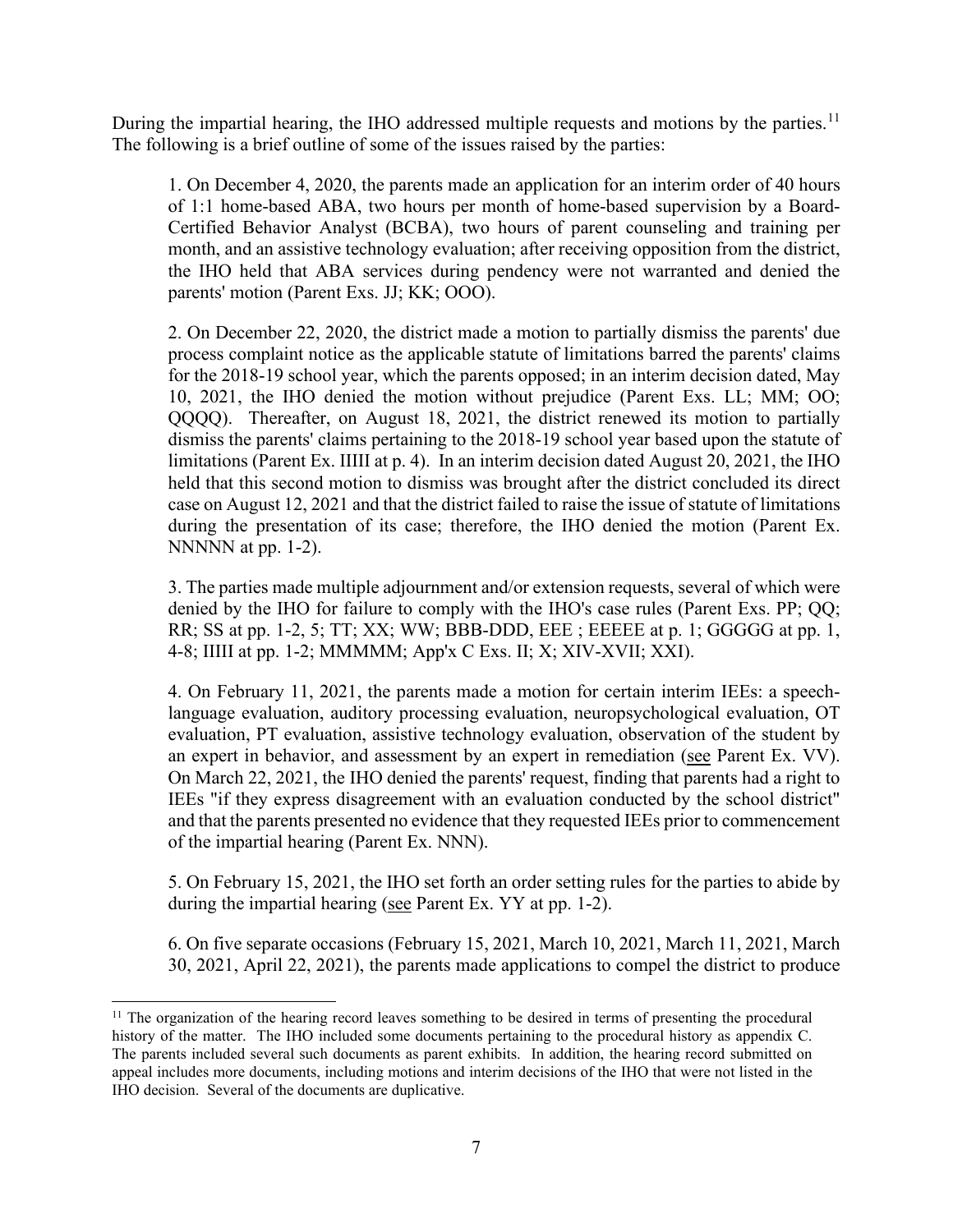certain documents, and except for the parents' motion on April 22, 2021, the IHO denied the parents requests (Parent Exs. ZZ; AAA; HHH; KKK; MMM; PPP, RRR; SSS; May 4, 2021 Interim IHO Decision).<sup>[12](#page-7-0)</sup>

7. The parents filed additional due process complaint notices on March 26, 2021 and April 28, 2021; the IHO declined to consolidate those matters with the pending proceeding (Parent Ex. QQQ; RRRR).

 8. The parents made a motion dated March 16, 2021 for the IHO to execute witness subpoenas, which was denied, and the IHO directed parents' counsel to "execute and serve" the subpoenas (Parent Exs. LLL; TTT).

9. On May 4, 2021 the parties stipulated to undisputed facts (App'x C Ex. XII).

 student a FAPE for the 2018-19 and 2019-20 school years but failed to offer the student a FAPE meeting and develop an IEP with a specific program and related services for the student (id. at p. 11). Furthermore, the IHO held that the parents' 504 claims lacked merit (*id.* at p. 10). In a decision dated September 3, 2021, the IHO determined that the district offered the for the 2020-21 school year; however, the IHO declined to order any of the relief requested by the parents (IHO Decision at pp. 8-11). The IHO did, however, order the district to convene a CSE

 witnesses: a related services provider and a CPSE chairperson (IHO Decision at p. 6). Although inference against the district as such remedies would be "too drastic" (id. at p. 7). Initially, the IHO discussed his order for the district to produce the testimony of two the district failed to produce these witnesses, and the IHO found the conduct of the district "uncooperative and unprofessional," the IHO declined to issue sanctions or draw an adverse

significant delays persisted" (id. at pp. 8-9). The IHO found that, this "improvement, despite the IEPs (<u>id.</u> at p. 9). Regarding the 2018-19 and 2019-20 school years, the IHO found that the IEPs which recommended an 8:1+3 special class together with related services "were based on detailed evaluations that covered psychology, cognition, speech, motor skills, and behavior" (IHO Decision at p. 8). The IHO next held that the "progress reports from 2019 and 2020" from Block demonstrated the student's progress in "speech, motor skills, and adaptative skills, even though challenges that remained" demonstrated that the student benefitted from both the 2018 and 2019

 As for implementation of the IEPs for the 2018-19 and 2019-20 school years, the IHO student's classroom, could "be assigned to different roles if they [we]re qualified" (id.). student's classroom, could "be assigned to different roles if they [we]re qualified" (id.).<br>Accordingly, the IHO held that "despite any administrative challenges at [Block], ... overall, found that the issues were not "significant enough to constitute a deprivation of FAPE" (IHO Decision at p. 9). The IHO referenced the testimony of the Block director that, although related services were missed, they "were provided to the maximum extent possible" (id.). Additionally, the IHO noted the Block director's testimony that teachers, such as the teacher assistant in the

<span id="page-7-0"></span> $12$  Although appendix C, exhibit XIII is listed as the order granting the motion to compel, the document received decision was, however, separately included in the hearing record on appeal. by the Office of State Review is an email regarding the district's motion to dismiss. The May 4, 2021 interim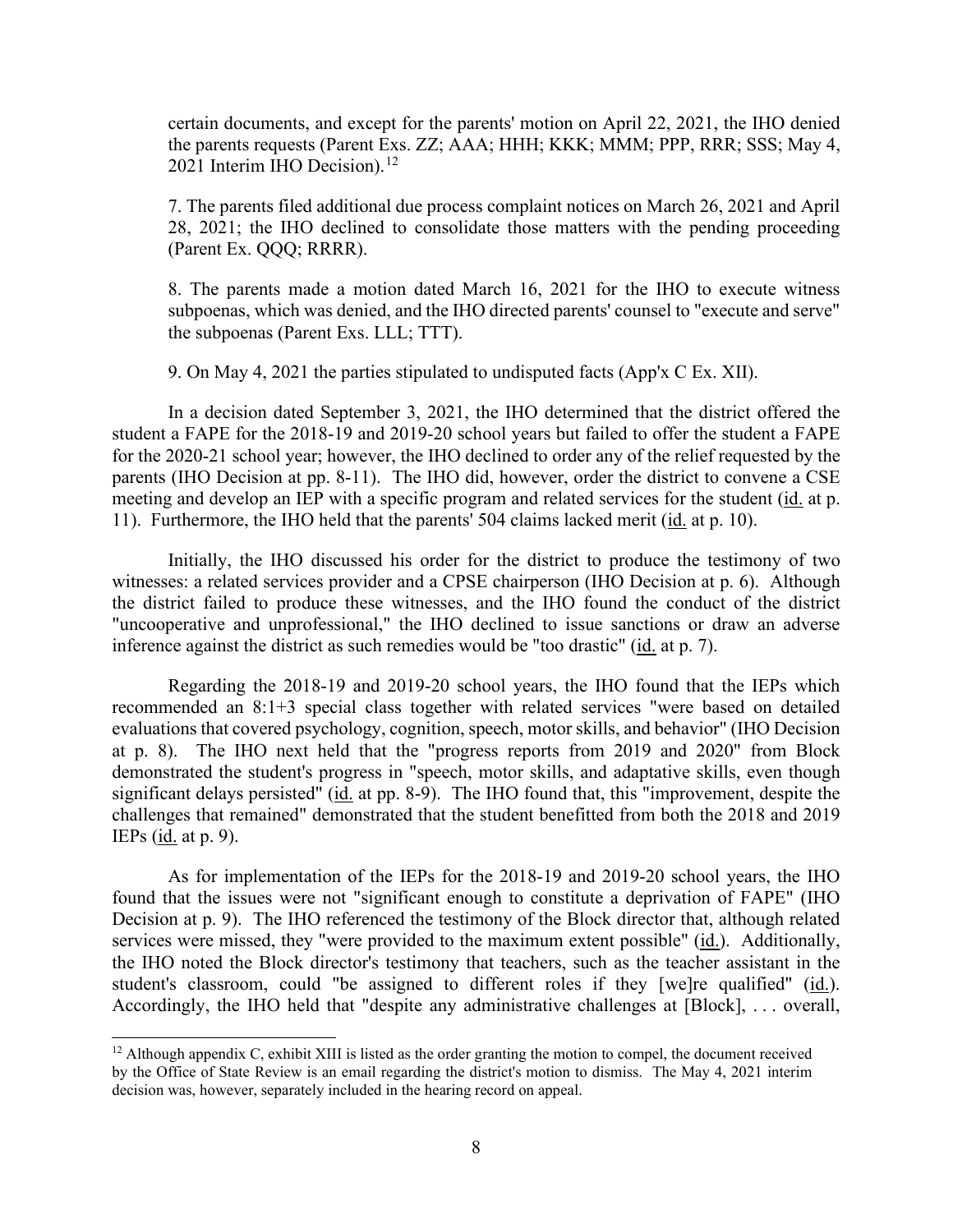reasonably calculated programs were implemented in a manner that conferred an educational benefit to the [s]tudent" (id.).

 each of the CPSE meetings, however, he found that the district did provide the parents notices each school year of the services provided to the student (IHO Decision at p. 9). The IHO also found that the parents participated in the CPSE meetings in a "meaningful way" (id.). Ultimately, the The IHO held that the district did not establish that the meeting notices were adequate for IHO did not find that any procedural violations rose to the level of a deprivation of a FAPE for either the 2018-19 or 2019-20 school years (id.).

 denial of a FAPE for the 2020-21 school year, the IHO ordered the CSE to convene and develop an IEP to include a 12-month school year program in an 8:1+3 special class placement, along with As for the 2020-21 school year, the IHO found that, although the student made progress at Block, his delays remained significant, and the district presented "no convincing reason" for the February 2020 CSE's recommendation of a class size "so drastically increased" to a 12:1+1 ratio or for the reduction in related services (IHO Decision at pp. 9-10). In connection with the district's individual speech-language therapy, OT, and PT, with each to be provided three times per week for at least 30 minutes, parent counseling and training, to be provided 10 times per year for 40 minute sessions, and daily paraprofessional services for toileting (id. at pp. 10-11).

The IHO denied the remaining relief requested by the parents and reiterated his prior ruling denying requested IEEs (IHO Decision at p. 10).

#### **IV. Appeal for State-Level Review**

The parents raise the following issues on appeal: $13$ 

1. Whether the IHO conducted the impartial hearing in a manner that provided the parents due process and permitted them to develop the hearing record.

2. Whether the IHO erred in denying the parents' requests for IEEs.

3. Whether the IHO erred in finding that the district's evaluations were appropriate.

4. Whether the IHO erred in finding that the district offered the student a FAPE for the 2018-19 school year based on the parents' claims that the June 2018 IEP was not developed in accordance with the IDEA's procedures, the district predetermined the

<span id="page-8-0"></span> jurisdiction is limited by State law to matters arising under the IDEA and Article 89 of the Education Law (Educ. Law § 4404[2] [providing that SROs review IHO determinations "relating to the determination of the nature of a child's handicapping condition, selection of an appropriate special education program or service and the failure to provide such program"]). Courts have also recognized that the Education Law makes no provision for State- Aug. 5, 2016]). Therefore, I do not have jurisdiction to review any portion of the parent's claims regarding <sup>13</sup> The parents allege that the IHO erred in finding that the district did not violate section 504. An SRO's level administrative review of IHO decisions with regard to section 504 (see A.M. v. New York City Dep't of Educ., 840 F. Supp. 2d 660, 672 & n.17 [E.D.N.Y. 2012] [noting that "[u]nder New York State education law, the SRO's jurisdiction is limited to matters arising under the IDEA or its state counterpart"], aff'd, 513 Fed. App'x 95 [2d Cir. May 12, 2013]; see also F.C. v. New York City Dep't of Educ., 2016 WL 8716232, at \*11 [S.D.N.Y. violations of section 504 and they will not be further discussed.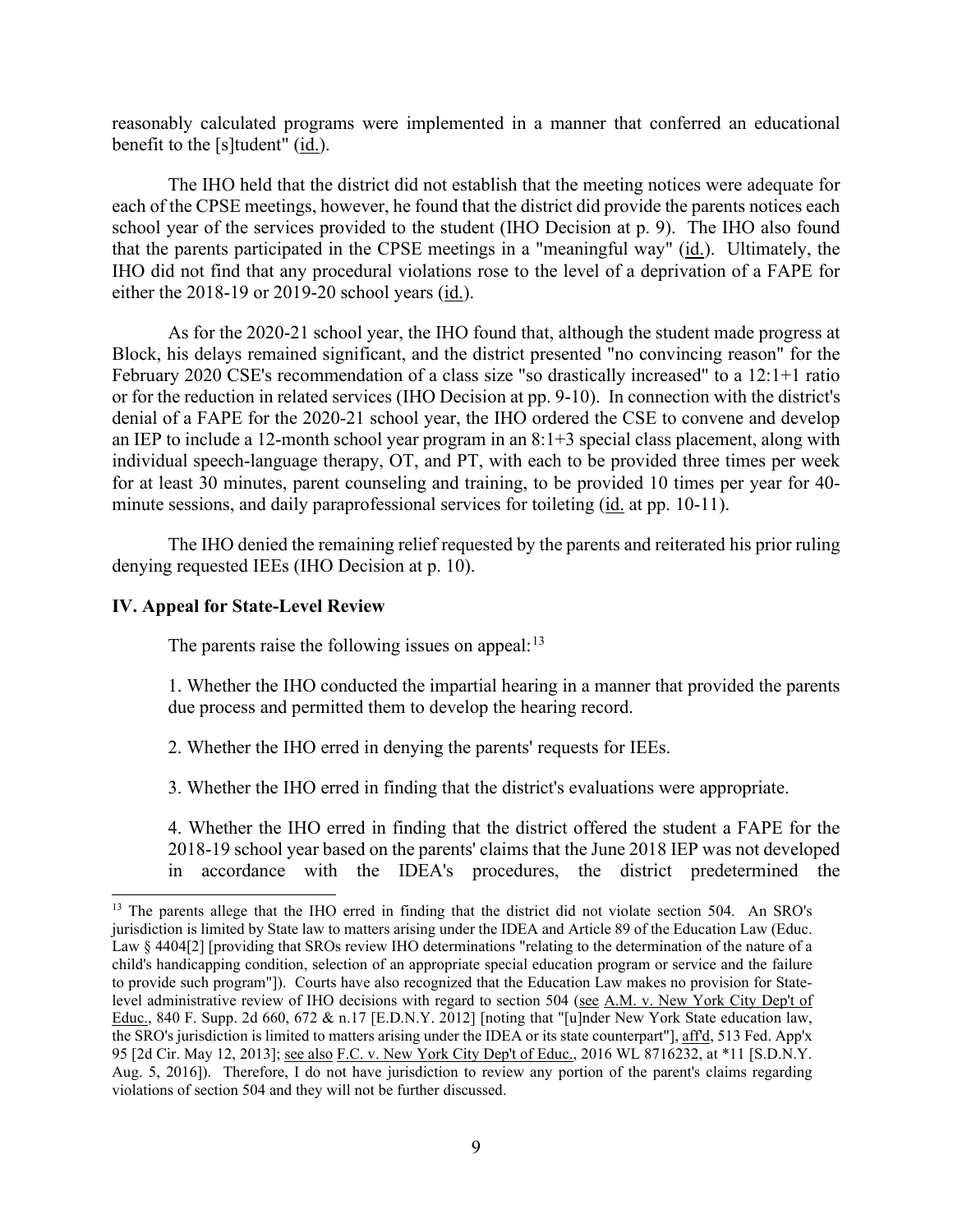recommendations, the annual goals were inadequate, the CSE failed to address the student's behavioral needs, the CSE's recommendations were inappropriate and did not include 1:1 instruction, and the district materially failed to implement the IEP, thereby denying the student compensatory educational services.

5. Whether the IHO erred in finding that the district offered the student a FAPE for the 2019-20 school year based on the parents' claims that the April 2019 IEP was not developed in accordance with the IDEA's procedures, the district denied the parents the opportunity to meaningfully participate in the CSE meeting and predetermined the recommendations, the annual goals were inadequate, the CSE failed to consider the student's progress leading up to the April 2019 CSE meeting, the CSE failed to address the student's behavioral needs, the CSE's recommendations were inappropriate, and the district materially failed to implement the IEP, thereby denying the student compensatory educational services.

 services to remedy the district's failure to offer or provide the student with a FAPE for the 6. Whether the IHO erred in denying the parents' request for compensatory education 2018-19, 2019-20, or 2020-21 school years, for pendency violations, and to make-up for the student's regression related to remote delivery of instruction during COVID-19.

 7. Whether the IHO erred in directing the CSE to develop an IEP with a specific program and related services for the 2021-22 school year.

 elaborate in their memorandum of law that they seek the following: 5,520 hours of 1:1 ABA sessions (88.5 hours) of OT, and 163 sessions (81.5 hours) of PT. Finally, the parents seek a reversal of the IHO's denial of IEEs and an order directing the district to fund the following technology, and auditory processing, as well as behavioral observation by a BCBA (id. at pp. 9, Regarding compensatory education, while not stated in their request for review, the parents instruction, 72 hours of ABA supervision, 72 hours of parent counseling and training, a calculation of the student's missed services for the 2018-19, 2019-20, and 2020-21 school years, or in the alternative an award of the following: 200 sessions (100 hours) of speech-language therapy, 177 independent evaluations: comprehensive neuropsychological, speech-language, OT, PT, assistive 20).

The district answers, generally denying the parents' material allegations.<sup>14</sup> The district concedes that it denied the student a FAPE for the 2020-21 school year.<sup>15</sup> The district requests that the IHO's findings that the district offered the student a FAPE for the 2018-19 and 2019-20

<span id="page-9-0"></span> approval from the comptroller." However, without further explanation, the district served and filed an answer, <sup>14</sup> This matter has been pending before the Office of State Review for several months, during which time the district requested multiple extensions of the timeline to answer the parents' request for review in order to engage in good faith settlement negotiations with the parent (see 8 NYCRR 279.10[e]). According to representations from the district, the parties had discussed a framework for settlement and the district was ready to seek "preapparently representing the end of the attempts to settle the matter.

<span id="page-9-1"></span> 2020-21 school year, the IHO's determination on this issue has become final and binding and will not be reviewed <sup>15</sup> Accordingly, since the district has not appealed the IHO's findings that it denied the student a FAPE for the on appeal (34 CFR 300.514[a]; 8 NYCRR 200.5[j][5][v]; see M.Z. v. New York City Dep't of Educ., 2013 WL 1314992, at \*6-\*7, \*10 [S.D.N.Y. Mar. 21, 2013]).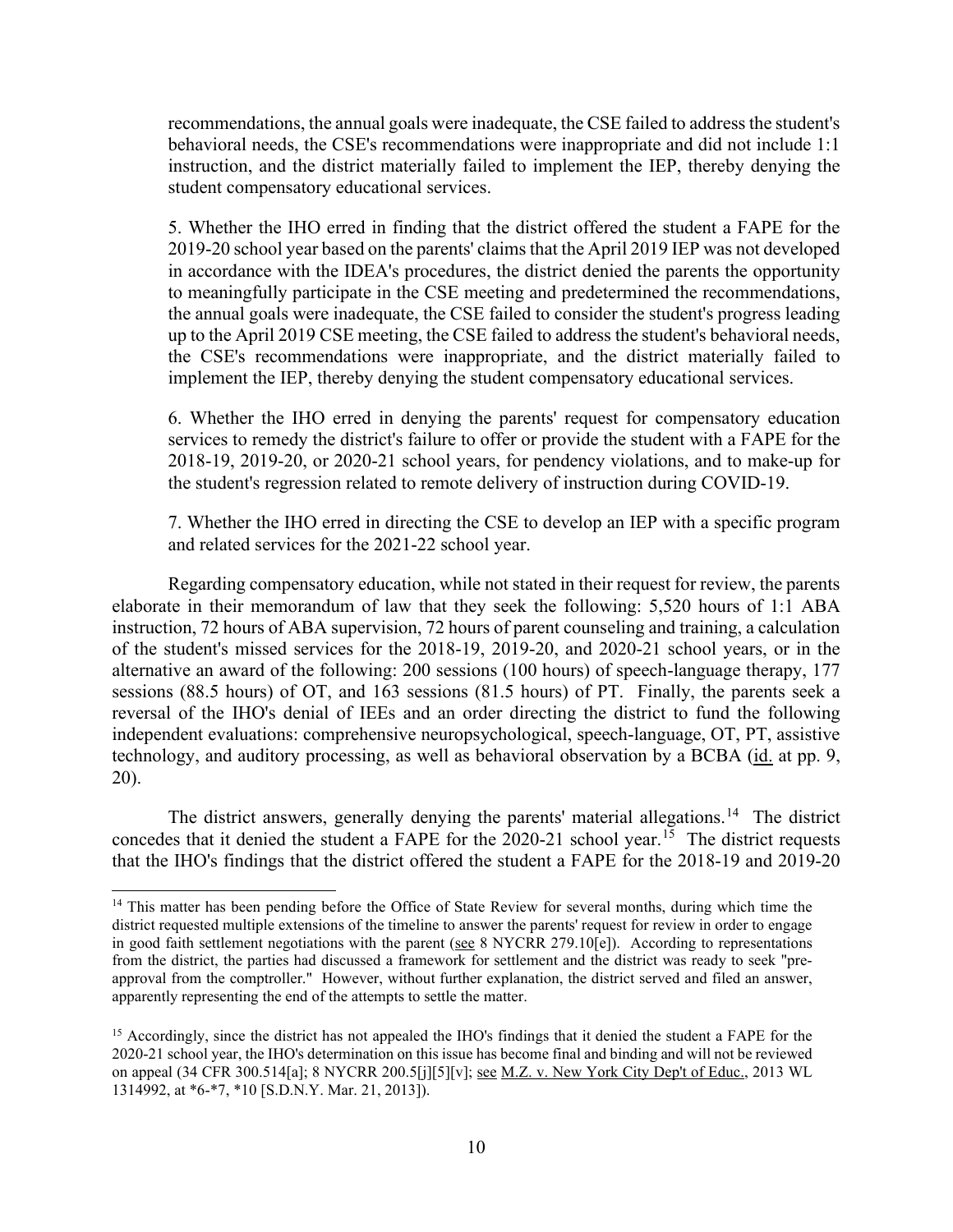school years be upheld, the parents' request for compensatory relief for the 2020-21 school year 2020-21 school year, the student "is entitled to a lower, more reasonable amount of compensatory be granted in part, district funding of the requested IEEs be ordered, and the remainder of the parents' appeal be dismissed (id.). With respect to compensatory education, the district argues that the compensatory award sought by the parents is "unreasonably high" and more akin to a "default relief," than a reasoned award; the district further asserts that since it conceded a FAPE for the instruction to compensate solely for that school year" and proposes 460 hours of compensatory 1:1 ABA instruction, as well as 24 hours of ABA supervision and 24 hours of parent counseling and training.

## **V. Applicable Standards**

Two purposes of the IDEA (20 U.S.C. §§ 1400-1482) are (1) to ensure that students with disabilities have available to them a FAPE that emphasizes special education and related services designed to meet their unique needs and prepare them for further education, employment, and independent living; and (2) to ensure that the rights of students with disabilities and parents of such students are protected (20 U.S.C. § 1400[d][1][A]-[B]; see generally Forest Grove Sch. Dist. v. T.A., 557 U.S. 230, 239 [2009]; Bd. of Educ. of Hendrick Hudson Cent. Sch. Dist. v. Rowley, 458 U.S. 176, 206-07 [1982]).

 A FAPE is offered to a student when (a) the board of education complies with the 2014]; <u>R.E. v. New York City Dep't of Educ.</u>, 694 F.3d 167, 189-90 [2d Cir. 2012]; <u>M.H. v. New</u> 458 U.S. at 206; see T.P. v. Mamaroneck Union Free Sch. Dist., 554 F.3d 247, 253 [2d Cir. 2009]). The Supreme Court has indicated that "[t]he IEP must aim to enable the child to make progress. checklist of procedures for developing a student's IEP and indicated that "[m]ultiple procedural parents' opportunity to participate in the decision-making process regarding the provision of a procedural requirements set forth in the IDEA, and (b) the IEP developed by its CSE through the IDEA's procedures is reasonably calculated to enable the student to receive educational benefits (Rowley, 458 U.S. at 206-07; T.M. v. Cornwall Cent. Sch. Dist., 752 F.3d 145, 151, 160 [2d Cir. York City Dep't of Educ., 685 F.3d 217, 245 [2d Cir. 2012]; Cerra v. Pawling Cent. Sch. Dist., 427 F.3d 186, 192 [2d Cir. 2005]). "'[A]dequate compliance with the procedures prescribed would in most cases assure much if not all of what Congress wished in the way of substantive content in an IEP'" (Walczak v. Fla. Union Free Sch. Dist., 142 F.3d 119, 129 [2d Cir. 1998], quoting Rowley, After all, the essential function of an IEP is to set out a plan for pursuing academic and functional advancement" (Endrew F. v. Douglas Cty. Sch. Dist. RE-1, 580 U.S. , 137 S. Ct. 988, 999 [2017]). While the Second Circuit has emphasized that school districts must comply with the violations may cumulatively result in the denial of a FAPE even if the violations considered individually do not" (R.E., 694 F.3d at 190-91), the Court has also explained that not all procedural errors render an IEP legally inadequate under the IDEA (M.H., 685 F.3d at 245; A.C. v. Bd. of Educ. of the Chappaqua Cent. Sch. Dist., 553 F.3d 165, 172 [2d Cir. 2009]; Grim v. Rhinebeck Cent. Sch. Dist., 346 F.3d 377, 381 [2d Cir. 2003]). Under the IDEA, if procedural violations are alleged, an administrative officer may find that a student did not receive a FAPE only if the procedural inadequacies (a) impeded the student's right to a FAPE, (b) significantly impeded the FAPE to the student, or (c) caused a deprivation of educational benefits (20 U.S.C. § 1415[f][3][E][ii]; 34 CFR 300.513[a][2]; 8 NYCRR 200.5[j][4][ii]; Winkelman v. Parma City Sch. Dist., 550 U.S. 516, 525-26 [2007]; R.E., 694 F.3d at 190; M.H., 685 F.3d at 245).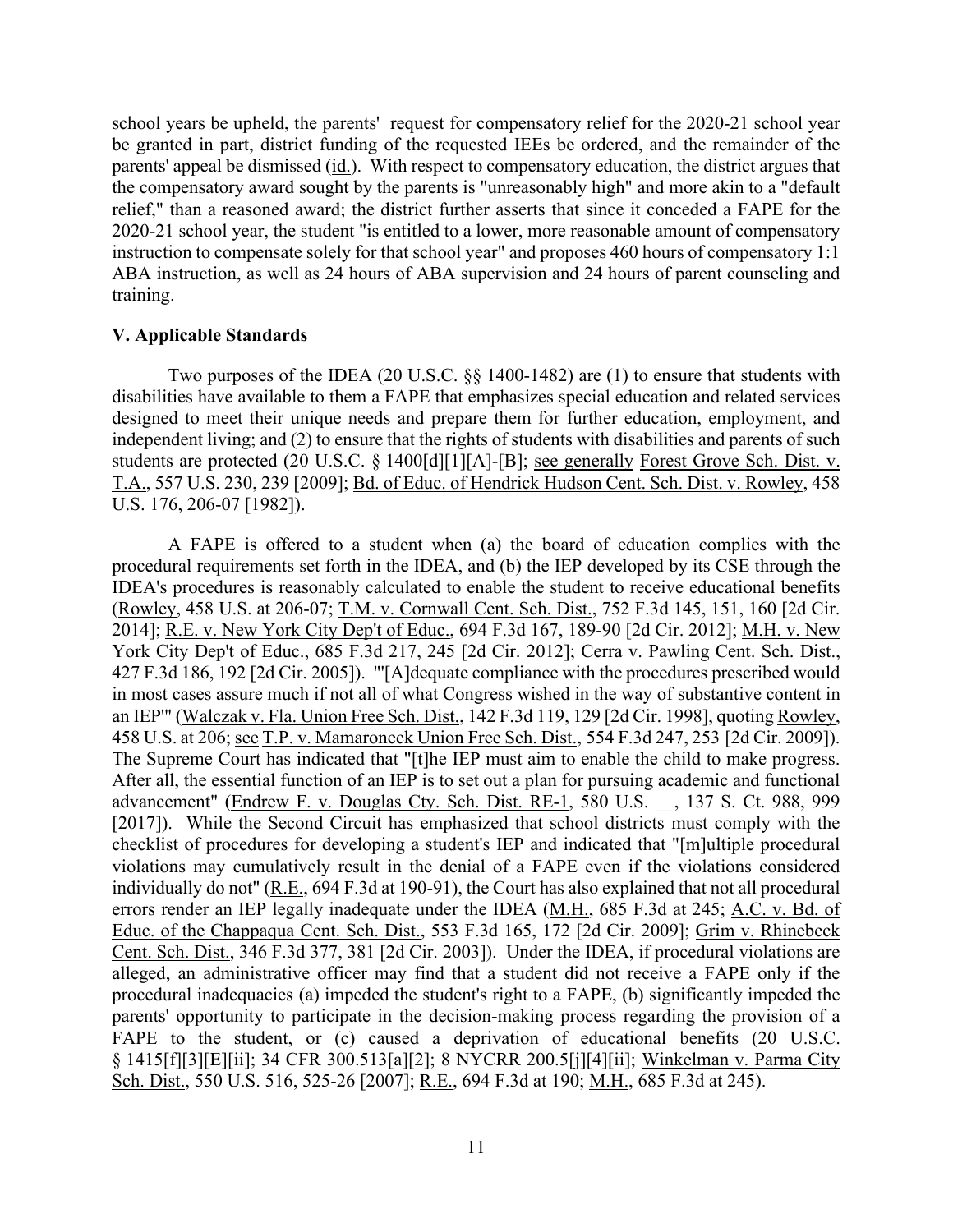based on a determination of whether the student received a FAPE (20 U.S.C.  $\S$  1415[f][3][E][i]). adequacy of a given IEP turns on the unique circumstances of the child for whom it was created" produce progress, not regression,' and . . . affords the student with an opportunity greater than mere 200.6[a][1]; <u>see Newington,</u> 546 F.3d at 114; Gagliardo v. Arlington Cent. Sch. Dist., 489 F.3d The IDEA directs that, in general, an IHO's decision must be made on substantive grounds A school district offers a FAPE "by providing personalized instruction with sufficient support services to permit the child to benefit educationally from that instruction" (Rowley, 458 U.S. at 203). However, the "IDEA does not itself articulate any specific level of educational benefits that must be provided through an IEP" (Walczak, 142 F.3d at 130; see Rowley, 458 U.S. at 189). "The (Endrew F., 137 S. Ct. at 1001). The statute ensures an "appropriate" education, "not one that provides everything that might be thought desirable by loving parents" (Walczak, 142 F.3d at 132, quoting Tucker v. Bay Shore Union Free Sch. Dist., 873 F.2d 563, 567 [2d Cir. 1989] [citations omitted]; see Grim, 346 F.3d at 379). Additionally, school districts are not required to "maximize" the potential of students with disabilities (Rowley, 458 U.S. at 189, 199; Grim, 346 F.3d at 379; Walczak, 142 F.3d at 132). Nonetheless, a school district must provide "an IEP that is 'likely to 'trivial advancement'" (Cerra, 427 F.3d at 195, quoting Walczak, 142 F.3d at 130 [citations omitted]; <u>see T.P.</u>, 554 F.3d at 254; P. v. Newington Bd. of Educ., 546 F.3d 111, 118-19 [2d Cir. 2008]). The IEP must be "reasonably calculated to provide some 'meaningful' benefit" (Mrs. B. v. Milford Bd. of Educ., 103 F.3d 1114, 1120 [2d Cir. 1997]; see Endrew F., 137 S. Ct. at 1001 [holding that the IDEA "requires an educational program reasonably calculated to enable a child to make progress appropriate in light of the child's circumstances"]; Rowley, 458 U.S. at 192). The student's recommended program must also be provided in the least restrictive environment (LRE) (20 U.S.C. § 1412[a][5][A]; 34 CFR 300.114[a][2][i], 300.116[a][2]; 8 NYCRR 200.1[cc], 105, 108 [2d Cir. 2007]; Walczak, 142 F.3d at 132).

An appropriate educational program begins with an IEP that includes a statement of the student's present levels of academic achievement and functional performance (see 34 CFR 300.320[a][1]; 8 NYCRR 200.4[d][2][i]), establishes annual goals designed to meet the student's needs resulting from the student's disability and enable him or her to make progress in the general education curriculum (see 34 CFR 300.320[a][2][i], [2][i][A]; 8 NYCRR 200.4[d][2][iii]), and provides for the use of appropriate special education services (see 34 CFR 300.320[a][4]; 8 NYCRR 200.4[d][2][v]).<sup>[16](#page-11-0)</sup>

the appropriateness of such placement (Educ. Law  $\S$  4404[1][c]; <u>see R.E.</u>, 694 F.3d at 184-85). The burden of proof is on the school district during an impartial hearing, except that a parent seeking tuition reimbursement for a unilateral placement has the burden of proof regarding

<span id="page-11-0"></span> ambitious in light of his [or her] circumstances, just as advancement from grade to grade is appropriately <sup>16</sup> The Supreme Court has stated that even if it is unreasonable to expect a student to attend a regular education setting and achieve on grade level, the educational program set forth in the student's IEP "must be appropriately ambitious for most children in the regular classroom. The goals may differ, but every child should have the chance to meet challenging objectives" (Endrew F., 137 S. Ct. at 1000).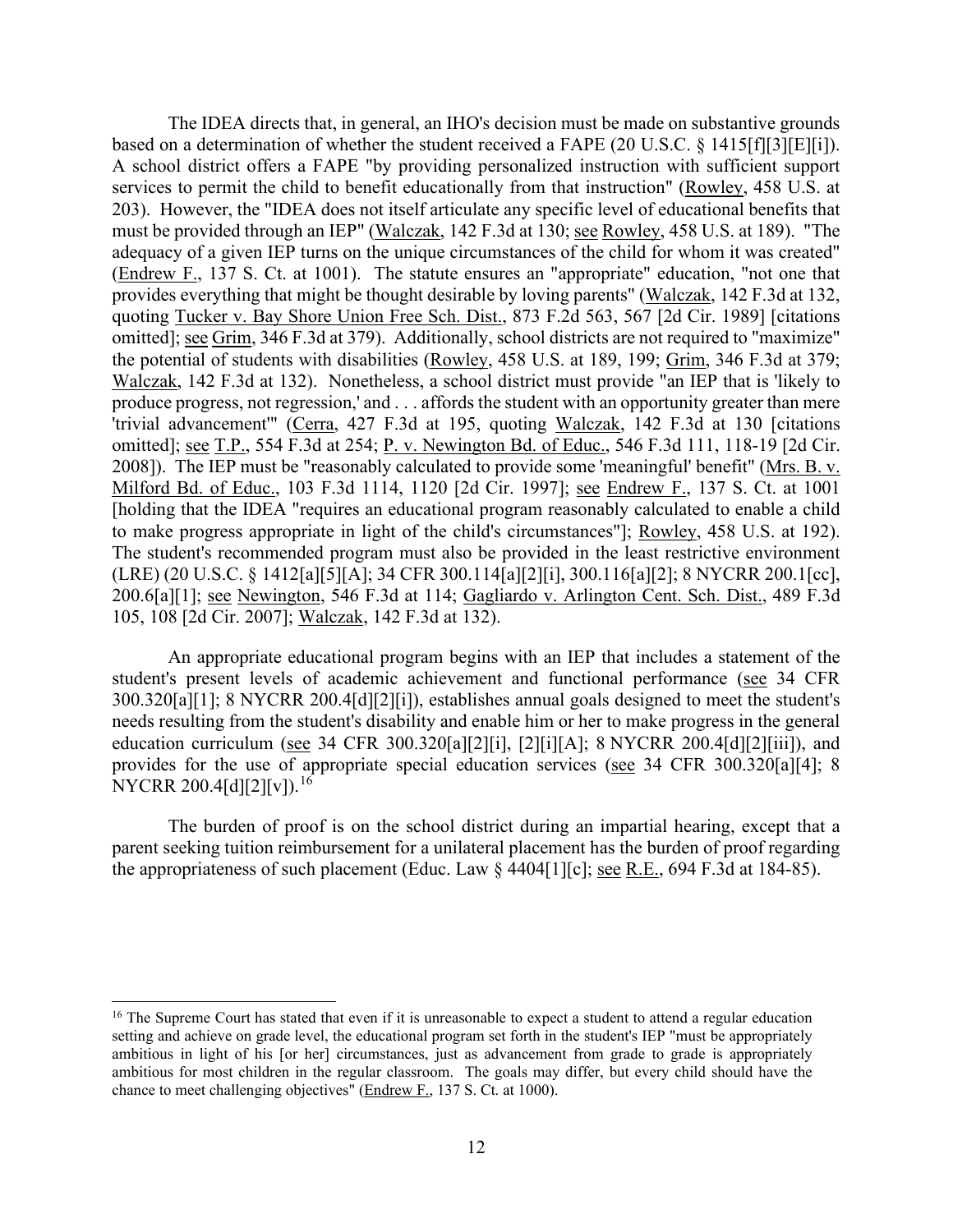#### **VI. Discussion**

#### **A. Preliminary Matter—Conduct of Hearing**

 student's educational records, limiting cross-examination of the district's witnesses, denying the parents' request to submit written closing briefs, and failing to draw an adverse inference against The parents allege that they were denied due process and prevented from developing the hearing record as a result of the IHO denying their motions to compel the district to produce the the district when it failed to produce two witnesses for the impartial hearing.

Furthermore, each party "shall have up to one day to present its case" (8 NYCRR 200.5[j][3][xiii]). Furthermore, each party "shall have up to one day to present its case" (8 NYCRR 200.5[j][3][xiii]). While an IHO is required to exclude evidence and may limit the testimony of witnesses that he or Unless specifically prohibited by regulations, IHOs are provided with broad discretion, subject to administrative and judicial review procedures, with how they conduct an impartial hearing, in order that they may "accord each party a meaningful opportunity" to exercise their rights during the impartial hearing (Letter to Anonymous, 23 IDELR 1073 [OSEP 1995]; see Impartial Due Process Hearing, 71 Fed. Reg. 46704 [Aug. 14, 2006]). An IHO must provide all parties with an opportunity to present evidence and testimony, including the opportunity to confront and cross-examine witnesses (34 CFR 300.512[a][2]; 8 NYCRR 200.5[j][3][xii]). she "determines to be irrelevant, immaterial, unreliable or unduly repetitious" (8 NYCRR 200.5[j][3][xii][c]-[e]), it is also an IHO's responsibility to ensure that there is an adequate and complete hearing record (see 8 NYCRR 200.5[j][3][vii]). And an IHO has the authority to issue a subpoena if necessary (see 8 NYCRR 200.5[j][3][iv]).

 Upon my independent review of the impartial hearing record, there is insufficient evidence to support any of the parents' contentions that the IHO prevented the development of the hearing hearing was conducted in a manner consistent with the requirements of due process by the IHO record, violated the parents' due process rights, or otherwise abused his broad discretion regarding the conduct of the impartial hearing. Moreover, my review of the hearing record demonstrates that the parents had the opportunity to present a case at the impartial hearing and that the impartial (see Educ. Law § 4404[2]; 34 CFR 300.514[b][2][i], [ii]; 8 NYCRR 200.5[j]).

#### **B. 2018-19 School Year**

#### **1. Parent Participation and Predetermination**

 and the "CPSE predetermined that ABA was not available to the student" (Req. for Rev. ¶ 13). The parents assert that the IHO should have found a denial of FAPE for the 2018-19 school year as the CPSE "failed to develop in the IEP in accordance with most of the IDEA's procedures"

 The IDEA sets forth procedural safeguards that include providing parents an opportunity of the child" (20 U.S.C. § 1415[b][1]). Federal and State regulations governing parental of their child's IEP, mere parental disagreement with a school district's proposed IEP and "to participate in meetings with respect to the identification, evaluation, and educational placement participation require that school districts take steps to ensure that parents are present at their child's IEP meetings or are afforded the opportunity to participate (34 CFR 300.322; 8 NYCRR 200.5[d]). Although school districts must provide an opportunity for parents to participate in the development placement recommendation does not amount to a denial of meaningful participation (see T.F. v.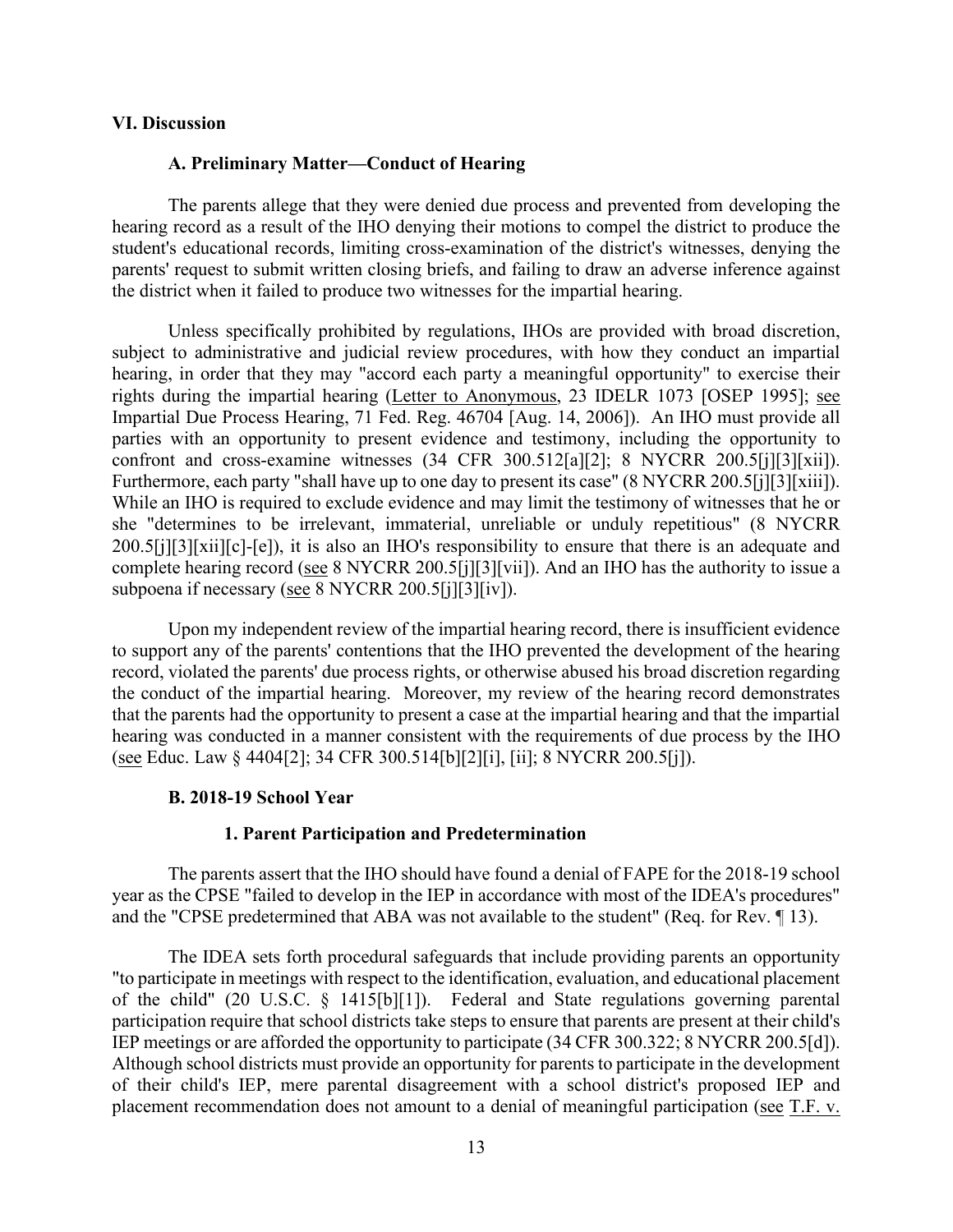New York City Dep't of Educ., 2015 WL 5610769, at \*5 [S.D.N.Y. Sept. 23, 2015]; A.P. v. New York City Dep't of Educ., 2015 WL 4597545, at \*8, \*10 [S.D.N.Y. July 30, 2015]; E.F. v. New York City Dep't of Educ., 2013 WL 4495676 at \*17 [E.D.N.Y. Aug. 19, 2013] [stating that "as long as the parents are listened to," the right to participate in the development of the IEP is not impeded, "even if the [district] ultimately decides not to follow the parents' suggestions"]; P.K. v. Bedford Cent. Sch. Dist., 569 F. Supp. 2d 371, 383 [S.D.N.Y. 2008] [noting that "[a] professional disagreement is not an IDEA violation"]; Sch. for Language & Commc'n Dev. v. New York State Dep't of Educ., 2006 WL 2792754, at \*7 [E.D.N.Y. Sept. 26, 2006] [finding that "[m]eaningful participation does not require deferral to parent choice"]). When determining whether a district complied with the IDEA's procedural requirements, the inquiry focuses on whether the parents "had an adequate opportunity to participate in the development" of their child's IEP (Cerra, 427 F.3d at 192). Moreover, "the IDEA only requires that the parents have an opportunity to participate in the drafting process'" (D.D-S. v. Southold Union Free Sch. Dist., 2011 WL 3919040, at \*11 [E.D.N.Y. Sept. 2, 2011], affd, 506 Fed. App'x 80 [2d Cir. Dec. 26, 2012], quoting A.E. v. Westport Bd. of Educ., 463 F. Supp. 2d 208, 216 [D. Conn. 2006]; see T.Y. v. New York City Dep't of Educ., 584 F.3d 412, 420 [2d Cir. 2009] [noting that the IDEA gives parents the right to participate in the development of their child's IEP, not a veto power over those aspects of the IEP with which they do not agree]).

CSE meeting (T.P., 554 F.3d at 253; A.P., 2015 WL 4597545, at \*8-\*9; <u>see</u> 34 CFR 300.501[b][1], Educ. Region 9 (Dist. 2), 583 F. Supp. 2d 498, 506; [S.D.N.Y. 2008]; <u>see B.K. v. New York City</u> As to predetermination, the consideration of possible recommendations for a student prior to a CSE meeting is not prohibited as long as the CSE understands that changes may occur at the [3]; 8 NYCRR 200.5[d][1], [2]). The key factor with regard to predetermination is whether the district has "an open mind as to the content of [the student's] IEP" (T.P., 554 F.3d at 253; see D.D-S., 2011 WL 3919040, at \*10-\*11; R.R. v. Scarsdale Union Free Sch. Dist., 615 F. Supp. 2d 283, 294 [E.D.N.Y. 2009], aff'd, 366 Fed. App'x 239 [2d Cir. Feb. 18, 2010]). Districts may "'prepare reports and come with pre[-]formed opinions regarding the best course of action for the child as long as they are willing to listen to the parents and parents have the opportunity to make objections and suggestions'" (DiRocco v. Bd. of Educ. of Beacon City Sch. Dist., 2013 WL 25959, at \*18 [S.D.N.Y. Jan. 2, 2013] [alternation in the original], quoting M.M. v. New York City Dept. of Dept. Of Educ., 12 F. Supp. 3d 343, 358-59 [E.D.N.Y. 2014] [holding that "active and meaningful" parent participation undermines a claim of predetermination]).

 provider from the student's day care program, an EIP service coordinator, and the student's mother (Tr. p. 331; Dist. Ex. 1 at p. 2). The CPSE administrator testified that, because of the timing of in that the CPSE meeting had to occur to determine the student's eligibility for special education not lose services through the EIP (Tr. pp. 333, 377-79, 383). The student's mother testified that transportation, which made it difficult for her to hear, but she was able to express her concerns According to the meeting attendance sheet, attendees at the April 2018 CSE meeting included the CPSE administrator, a district school psychologist, a special education teacher or the referral of the student for an evaluation through the CPSE, it "was really an emergency case," as a preschool student with a disability before the student's third birthday so that the student would she participated in the student's April 2018 CPSE meeting by phone while riding on public regarding the student's toileting needs (Tr. p. 663; Parent Ex. JJJ ¶¶ 31, 34). The parent asserted that she did not receive the student's evaluations or any notices prior to the meeting (Parent Ex. JJJ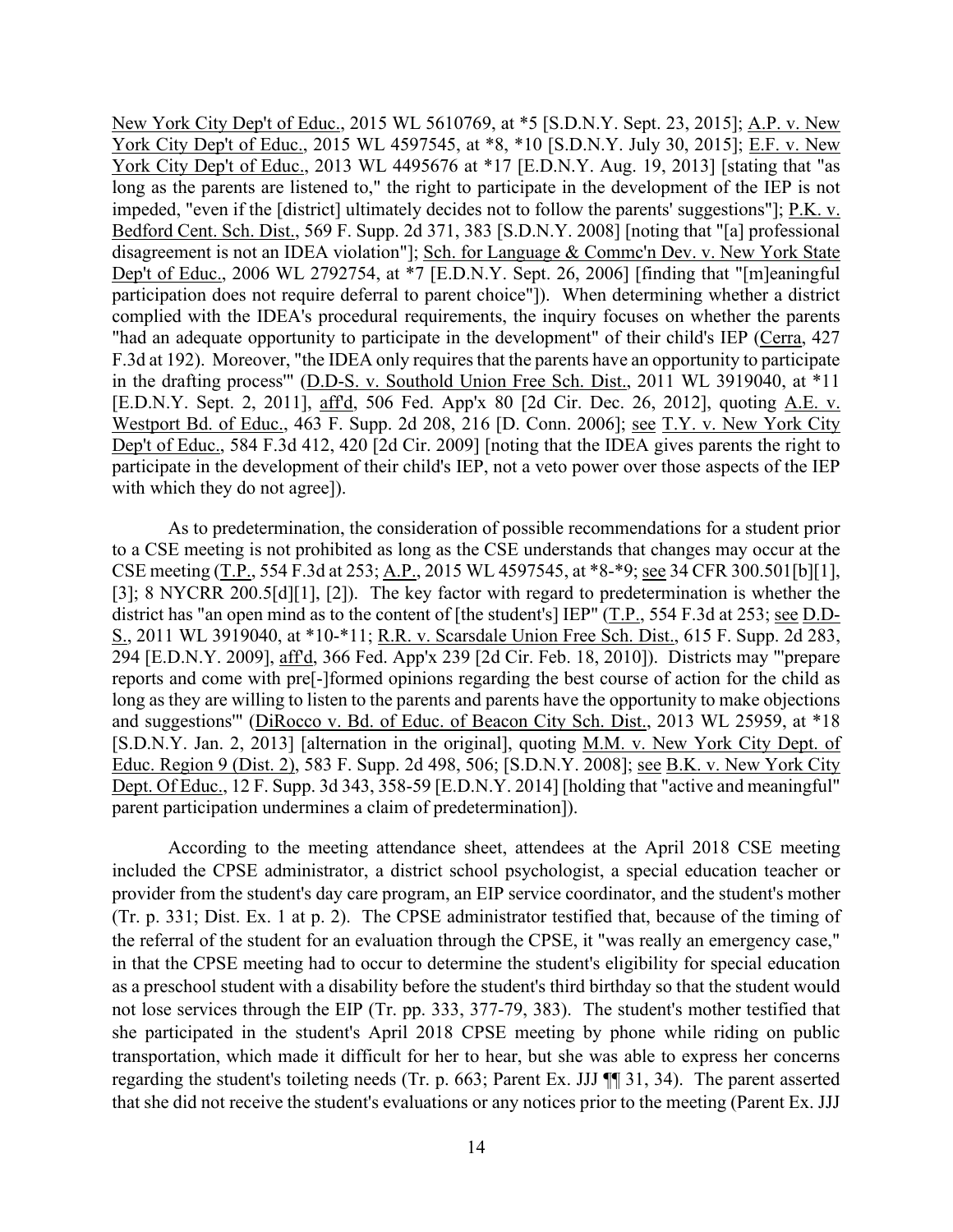reported that the documents she did receive were not explained to her (Parent Ex. JJJ ¶ 39). ¶ 32). The parent stated that the CPSE chairperson described the recommended program and suggested the parent "look into" Block (Tr. pp. 663-64; Parent Ex. JJJ ¶¶ 33, 37). The parent

 of the recommendation for a program and services at Block (Tr. p. 666). In June 2018, the parent According to the meeting attendance sheet, attendees at the June 2018 CPSE meeting included the CPSE administrator, a speech-language pathologist, and the student's mother (Dist. Ex. 2 at p. 2). Although the parent was present at the June 2018 CPSE meeting, she was unable to recall or provide specific testimony as to her participation in the meeting; however, she was aware received the student's finalized IEP and agreed to the recommendations (Tr. p. 666; Parent Ex. JJJ ¶¶ 42-43; Dist. Ex. 2 at p. 24).

preschools usually offer it" (id.). The CPSE administrator testified that ABA was "one of the With regard to predetermination, the parents allege that the CPSE failed to consider ABA services. The student's mother testified that, during the April 2018 CPSE meeting, she told the other committee members that she wanted the student to continue getting ABA therapy (Parent Ex. JJJ ¶ 35). The parent indicated that she was told that the district "does not offer ABA, but methodolog[ies] that's used by some of the teachers" in the district but that it was not something the CPSE put on the IEP (Tr. pp. 788-79).

compensatory education (see J.N. v. Jefferson County Bd. of Educ., 12 F.4th 1355, 1366 [11th Cir. statements regarding the district's ability to recommend ABA on an IEP were overly broad, the Here, by calling the student's mother for the April 2018 CPSE meeting, without notice, and expecting the meeting to go forward despite that she was traveling on a bus with her child, the district failed to ensure the parents were afforded the opportunity to meaningfully participate in the CPSE process. It is less clear whether or not the district followed procedures to ensure the parents' attendance and ability to participate at the June 2018 CPSE meeting. Ultimately, however, the parents expressed their desires for the student and, at the June 2018 CPSE meeting, the CPSE recommended a substantively appropriate IEP as discussed below. Accordingly, even if the district committed a procedural violation of the IDEA, in this instance, it would not support a finding that the district denied the student a FAPE or warrant an award of equitable relief in the form of 2021] [right to compensatory education as relief turns on whether a procedural violation resulted in a loss of educational opportunity for the student]). Similarly, although the CPSE administrator's evidence in the hearing record supports a finding that the June 2018 IEP was appropriate for the student despite the lack of a recommendation for ABA therapy. Thus, even if the CPSE predetermined the student's programming with respect to ABA, it would not support a finding that the district denied the student a FAPE.

#### **2. Sufficiency of Evaluative Information**

 defended its evaluations in the context of the parents' request for IEEs, relief which the district On appeal, the parents challenge the IHO's determination that the district successfully concedes to on appeal. However, to the extent the parents allege that the evaluative information before the CPSEs was inadequate—and in order to offer a summary of the student's needs as background to addressing the remaining issues on appeal—the evaluative information before the June 2018 CPSE will be discussed.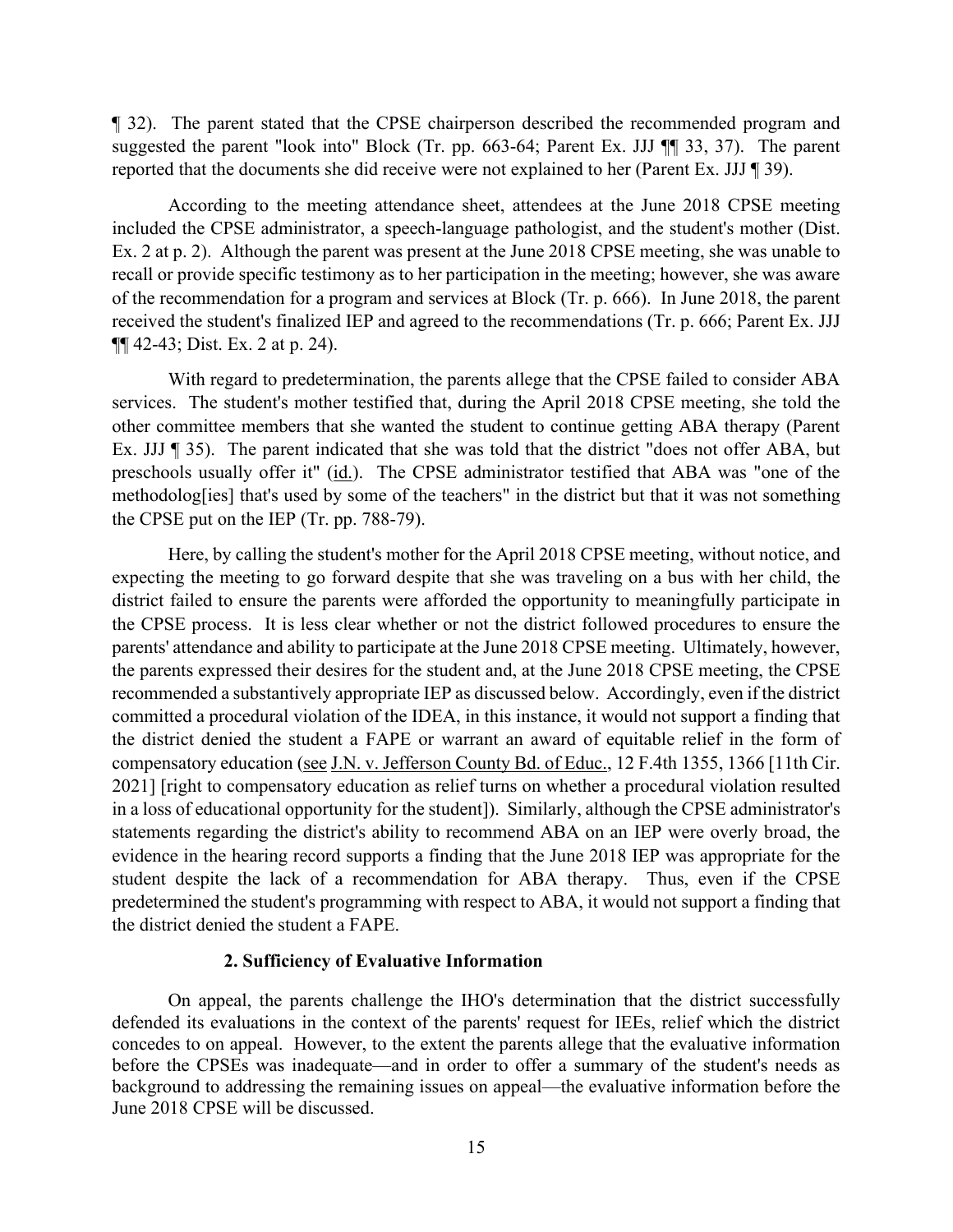A district must conduct an evaluation of a student where the educational or related services and at least once every three years unless the district and the parent agree in writing that such a reevaluation is unnecessary (8 NYCRR 200.4[b][4]; <u>see</u> 34 CFR 300.303[b][1]-[2]). A CSE may student in all areas related to the suspected disabilities (8 NYCRR 200.4[b][3]). Any evaluation needs of a student warrant a reevaluation or if the student's parent or teacher requests a reevaluation (34 CFR 300.303[a][2]; 8 NYCRR 200.4[b][4]); however, a district need not conduct a reevaluation more frequently than once per year unless the parent and the district otherwise agree direct that additional evaluations or assessments be conducted in order to appropriately assess the of a student with a disability must use a variety of assessment tools and strategies to gather relevant functional, developmental, and academic information about the student, including information provided by the parent, that may assist in determining, among other things the content of the student's IEP (20 U.S.C. § 1414[b][2][A]; 34 CFR 300.304[b][1][ii]; see Letter to Clarke, 48 IDELR 77 [OSEP 2007]). In particular, a district must rely on technically sound instruments that may assess the relative contribution of cognitive and behavioral factors, in addition to physical or developmental factors (20 U.S.C. § 1414[b][2][C]; 34 CFR 300.304[b][3]; 8 NYCRR 200.4[b][6][x]). A district must ensure that a student is appropriately assessed in all areas related to the suspected disability, including, where appropriate, social and emotional status (20 U.S.C. § 1414[b][3][B]; 34 CFR 300.304[c][4]; 8 NYCRR 200.4[b][6][vii]). An evaluation of a student must be sufficiently comprehensive to identify all of the student's special education and related services needs, whether or not commonly linked to the disability category in which the student has been classified (34 CFR 300.304[c][6]; 8 NYCRR 200.4[b][6][ix]).

With respect to preschool students with disabilities, State regulation requires a parent to select an "approved program with a multidisciplinary evaluation component to conduct an individual evaluation"—as defined in 8 NYCRR 200.1(aa)—and the completion of a "summary report" that must include a "detailed statement of the preschool student's individual needs, if any" (8 NYCRR 200.16[c][1]-[c][2]). State regulation defines an individual evaluation as "any procedures, tests or assessments used selectively with an individual student, including a physical examination . . . , an individual psychological evaluation, . . . , a social history and other appropriate assessments or evaluations as may be necessary to determine whether a student has a disability and the extent of his/her special education needs" (8 NYCRR 200.1[aa]).

evaluation report (see Dist. Ex. 3). The June 2018 CPSE had before it and considered evaluations conducted for the purpose of the student's transition from the EIP to CPSE services, comprising an April 3, 2018 psychological evaluation report, an April 3, 2018 educational evaluation report, an April 3, 2018 classroom observation report, an April 3, 2018 social history report, an April 7, 2018 speechlanguage evaluation report, an April 10, 2018 OT evaluation report, and an April 10, 2018 PT

The April 2018 psychological evaluation was conducted using the Bayley Scales of Infant Development-Third Edition (BSID-III), the Vineland Adaptive Behavior Scales-Third Edition (VABS-3), and the Childhood Autism Rating Scale-Second Edition (CARS-2) (Dist. Exs. 2 at p. 3; 3 at p. 10). The resultant report noted that due to the student's lack of compliance and reluctance to fully participate, the results were possibly an underestimate of his abilities (Dist. Exs. 2 at p. 3; 3 at p. 11).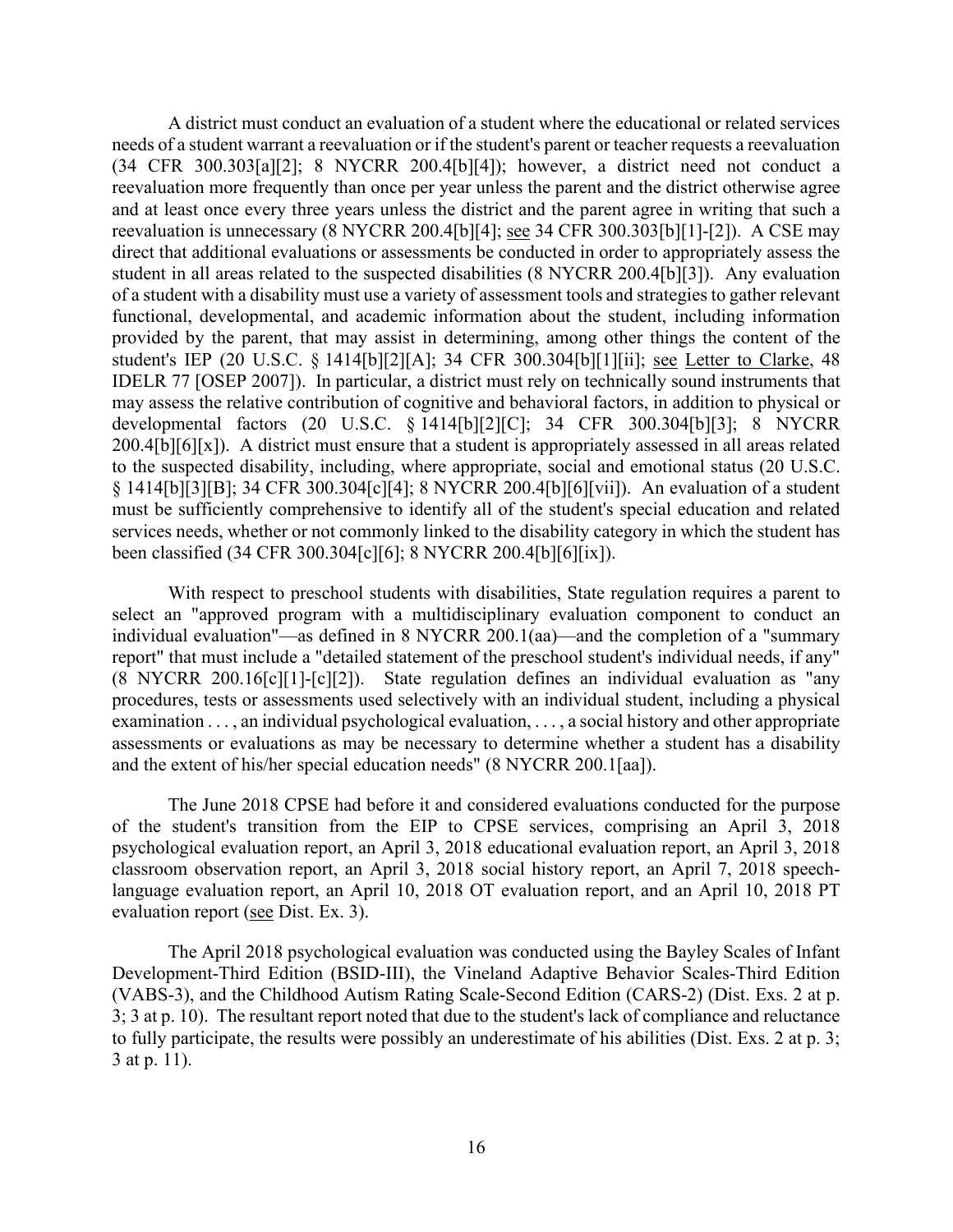formboard, or imitate various written strokes (*id.*). In addition, the student was unable to match pictures, or assemble a two-piece puzzle (id. p. 12). The psychological evaluation report stated the student met the criteria for an autism spectrum disorder (Tr. p. 411; Dist. Ex. 3 at pp. 10, 15). As measured by the BSID-III, the student attained a standard score of 55 in the cognitive development domain, which was more than two standard deviations below the mean (Dist. Ex. 3 at p. 11). Specifically, the evaluator reported that the student was able to assemble legos, place coins in the slot of a piggy bank, complete a pegboard, and place a circle and square in a form board (id.). In contrast, the student was unable to thread a bead on a string, complete a three-piece pictures, colors, or objects by size, sort by shape, assemble four nesting cups in correct order, recall that the student's score on the CARS-2, coupled with the evaluator's clinical opinion, indicated that On the VABS-3, the student attained the following standard scores: communication skills 57, daily living skills 69, socialization 73, motor skills 83, and 67 for the adaptive behavior composite (id. at p. 10).

requests, refuse, label some objects, greet and respond when directly prompted, and comment (id.). simple experiences, or shake his head "'no'" or nod "'yes'" (id). The evaluator noted that the student did not recognize word labels for pictures of objects but that he could identify and retrieve some common objects on request given visual cues or physical prompts (id.). The student could follow a few very familiar and simple directions without gestures or contextual cues but was unable to independently use utensils to eat and did not understand or avoid potential danger (id. at p. 13). independently use utensils to eat and did not understand or avoid potential danger (<u>id.</u> at p. 13).<br>The student wore a diaper and was unable to communicate that he needed his diaper changed (<u>id.</u>). With regard to language development, the evaluator reported that the student inconsistently imitated new words but was unable to incorporate and use the new words independently (Dist. Ex. 3 at p. 12). The student was able to use a small number of single words, call for attention, make The student did not spontaneously use two-word phrases, pose simple questions, respond to yes/no or "'wh'" questions, use size words, convey messages, reciprocate in a brief "'conversation,'" relate follow one step directions without cues, follow directions with spatial concepts, or follow two step directions (id. at pp. 12-13). In the area of adaptive development, the student was unable to

interaction (id. at pp. 14-15). The student demonstrated mostly sensory-motor manipulation, (id.). During testing, the student engaged in repetitive behaviors such as making repeated as well as hitting others and himself, when he did not get his way (id.). The evaluator judged the Turning to the student's social development, the evaluator reported that the student readily accepted and sought hugs from his family members, noticed and tolerated new people but did not interact with them, was self-directed in social situations, and tended to cling to his father (Dist. Ex. 3 at p. 14). According to the evaluator, the student did not show interest in his social environment or play interactively with other children, nor did he use gestures or language to facilitate social physical exploration, and cause and effect play (id. at p. 14). The evaluator reported that the student did not engage in pretend play and strongly resisted transitions at home but not at school vocalizations and noises, or repeating words over and over (id.). The evaluator indicated that the student was indifferent to praise, did not seek attention, and did not show empathy (id.). He engaged in tantrums several times a day which consisted of screaming, falling on the floor, flailing, student's motor skills to be within normal limits (id. at pp. 10, 14-15).

The April 3, 2018 educational evaluation report described the student's results on the Mullen Scales of Early Learning (AGS Edition) and the Carolina Curriculum for Preschoolers with Special Needs (Second Edition) (Dist. Ex. 3 at p. 17). The special education teacher who evaluated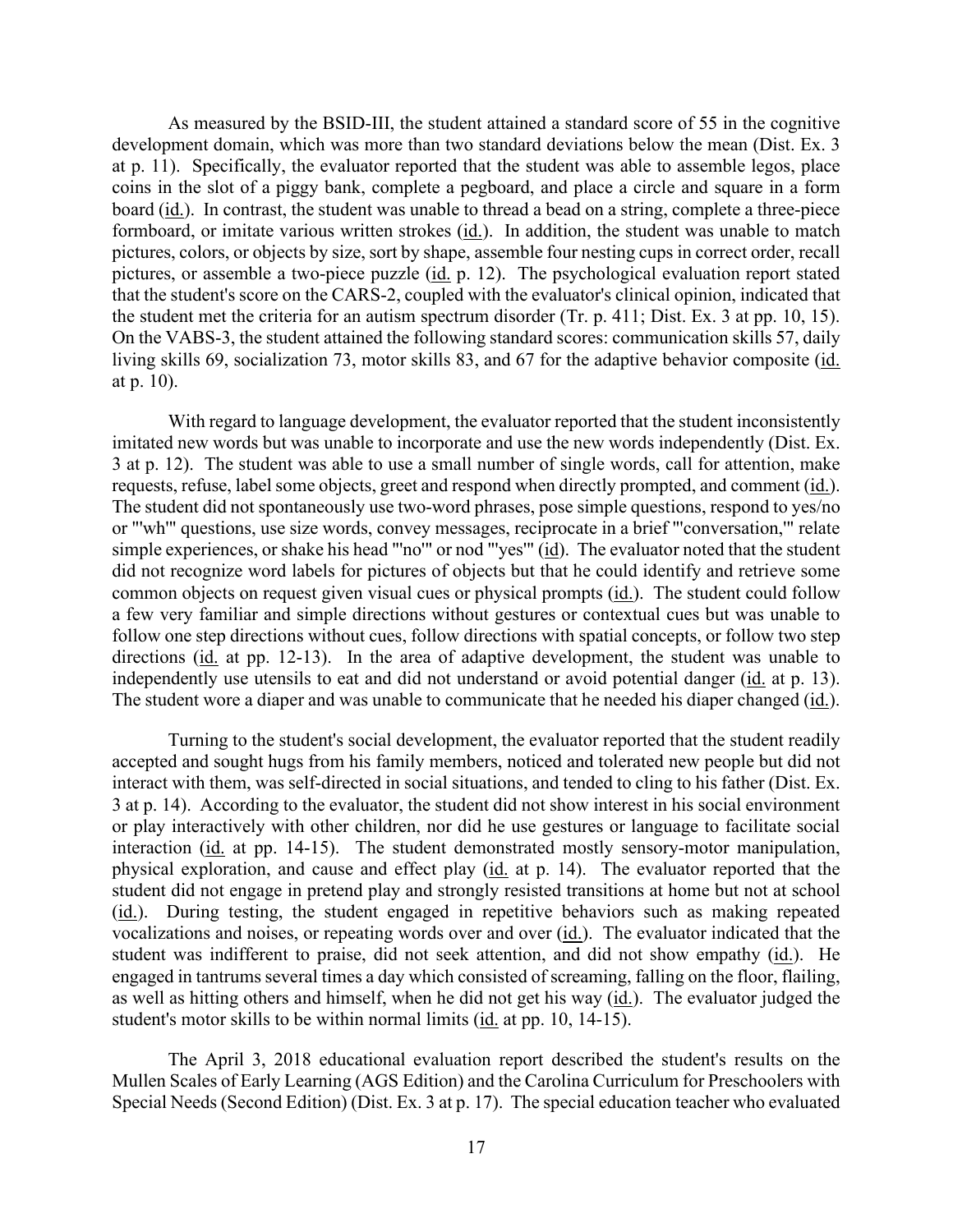speech during the evaluation (id. at p. 18). She noted that on the visual reception scale of the cups or place shapes in a formboard (id. at pp. 18-19). With regard to the student's social/emotional other children but did not play interactively with other children, and he did not use gestures or language to facilitate social interaction, or consistently respond when his name was called (id.). The April 2018 special education teacher described the student as active and self-directed (id.). reception, receptive and expressive speech skills, and fine motor skills (id. at pp. 19-21). The normal limits (*id.* at p. 20). the student reported that he exhibited a very short attention span and did not use any spontaneous Mullen Scales of Early Learning, the student demonstrated skills in the very low range (id. at pp. 18-19). Specifically, the student did not demonstrate consistent eye contact, object permanence, or functional play skills (id. at p. 18). The student did not give an object when requested by the evaluator, look at pictures in a book, or attempt to turn the pages (id.). The student was unable to sort or match objects by size, shape, or color (id.). The student required maximum prompts to nest skills, the special education teacher described the student as noninteractive and disinterested in the evaluator or the testing materials (id. at p. 19). The student reportedly tolerated playing next to She indicated that the student fell two standard deviations below the mean in the areas of visual special education teacher reported that the student's gross motor skills appeared to be within

 According to the April 2018 classroom observation, the student's classroom teacher reported he was not yet using any language consistently and struggled with behaviors which interfered with his ability to complete tasks (Dist. Ex. 3 at pp. 23-24). During the classroom observation, the student attended well and participated with assistance and redirection during a circle time activity (id. at p. 24). The student was observed to follow routine directions in the classroom with prompts and physical assistance (id.).

home such as "'give me five'" or "'come with me'" (id. at p. 26). He needed physical prompts to point to most pictures, or engage in pretend play (*id.*). According to the report, the student exhibited object function and could use cause effect toys (id.). The student did not demonstrate open vowels and repetitive babbling (mama) (id.). The student was unable to imitate words or The April 2018 speech-language evaluation report indicated that the student had a limited expressive vocabulary, and exhibited poor relatedness, joint attention, and eye contact during the evaluation (Dist. Ex. 3 at pp. 25-26). The student was able to follow some verbal commands at complete tasks and was unable to follow simple one step directions (id.). The student was unable to recognize an object by its label, complete a six-piece shape puzzle, identify shapes or colors, the ability to point to body parts or articles of clothing, comprehend inhibitory words such as "stop," identify objects by function, understand spatial concepts such as "in" or "on," or understand pronouns or descriptive concepts (id. at pp. 28). With respect to the student's expressive language, the report indicated that the student pointed and vocalized with intent to make a request, produced sounds on command (id.).

 to hold a crayon using a fisted grasp, and to scribble on paper, but he was unable to copy a circle, vertical line, or horizontal line (id. at p. 32). The student was able to stack a tower of 3-4 small index finger to press buttons (*id.*). He was unable to use scissors to cut paper, remove a screw top According to the student's April 2018 OT evaluation report, the student was "self-directed," "strong-willed," and "difficult to engage" (Dist. Ex. 3 at p. 32). The report indicated that the student exhibited only brief eye contact and a short attention span (id. at pp. 31-33). He was able wooden cubes, place rings on a stacker, clap his hands, turn the pages of a book, and isolate his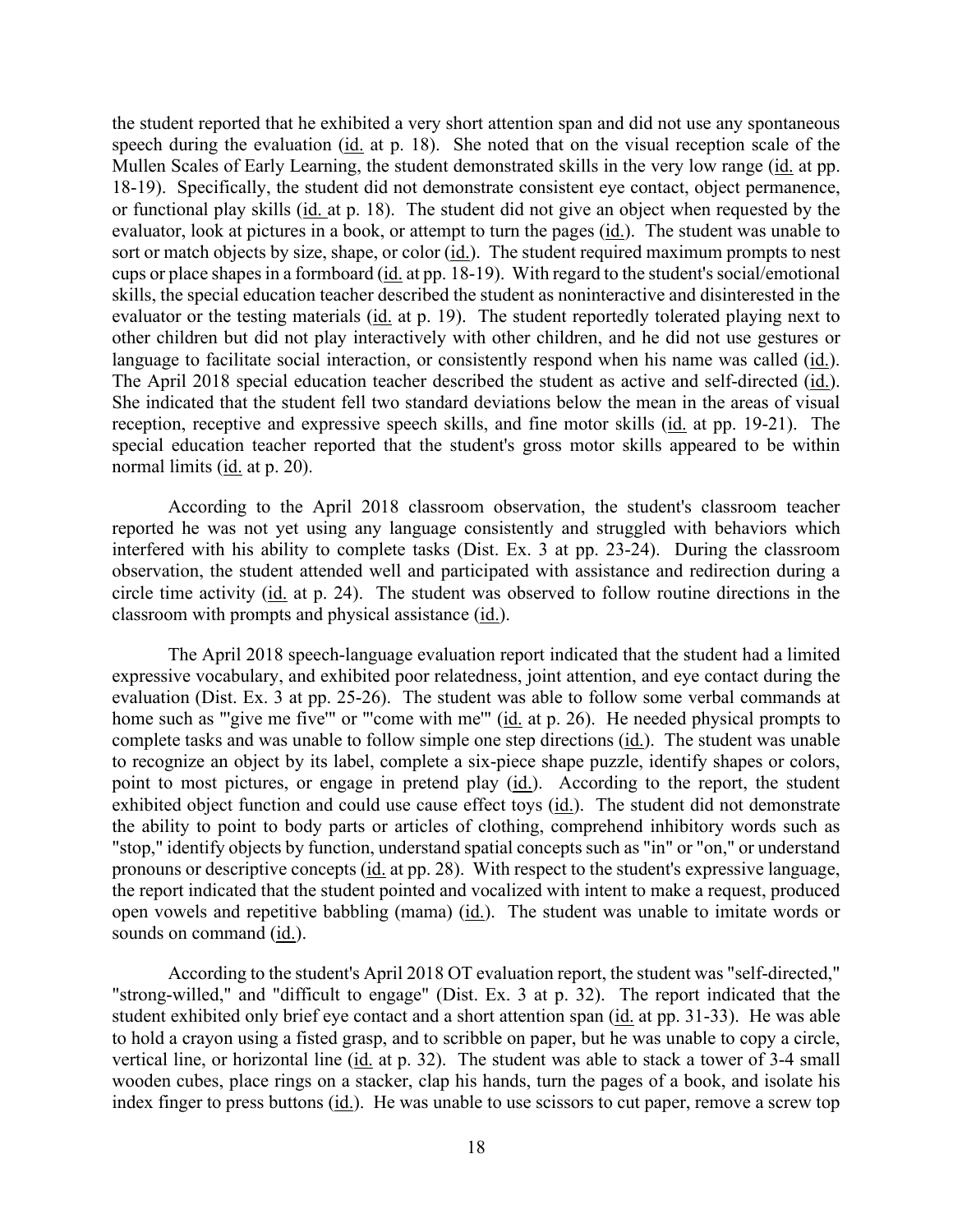from a container, string beads, or copy a block pattern (*id.*). According to the OT evaluation report, toilet trained (*id.*). The student was reportedly able to remove his socks and shoes and at times he covered his ears when frightened (id.). The student fleetingly established appropriate eye contact and was easily distracted (id. at p. 33). The report indicated that the student would touch and explore a variety of arts and craft textures with his hands (id.). The student often tripped and fell, the student used his fingers to feed himself and drank mainly from a sippy cup (id.). He was not was able to assist with dressing by appropriately positioning his limbs (id.). In terms of sensory processing, the student rarely responded to his name when called, "'tuned out'" at times, and occasionally walked on his tip toes, exhibited a high threshold for pain, and engaged in selfstimulatory behavior such as flapping his arms and spinning in circles (id.).

 The April 2018 PT evaluation was conducted to determine the student's need for PT services due to concerns regarding his gross motor development (Dist. Ex. 3 at pp. 34-36). During (id. at p. 34). The PT evaluation report indicated that the student's range of motion and muscle tolerance for therapeutic handling" (id. at p. 35). The report described the student as an able to run, although only for a short distance and generally on tip toes (*id.*). The student required (id.). He was reportedly able to jump in place when excited but would not do so upon request (id.). student was unable to catch a ball, walk a straight line, pedal a tricycle, or use a ride on toy (id.). According to the Peabody Developmental Motor Scales, the student's gross motor skills fell at the first percentile, denoting a greater than 33 percent delay (*id.* at p. 36). the evaluation, the student exhibited fleeting eye contact, responded inconsistently to his name, did not communicate verbally, and required repeated prompts to participate in structured activities tone were within normal limits, but his muscle strength was insufficient for attaining some higherlevel, age-appropriate skills and his posture was difficult to assess due to his "very limited independent ambulator on level and uneven surfaces and noted that he walked quickly and was adult assistance to use stairs and by parent report fell frequently as he negotiated his environment The student was unable to jump forward, over a small hurdle, or down from a step (id.). The

 technology, or the degree to which he required 1:1 instruction or ABA therapy (Req. for Rev. ¶ 4). On appeal, the parents argue that the district did not conduct sufficient evaluations to comprehensively evaluate the student and his needs related to autism, his need for assistive

 help him" (Tr. pp. 402-04). She indicated that the assessment tool used for such a purpose was a medical doctor such as a developmental pediatrician or a neurologist could offer a student a formal diagnosis (Tr. pp. 404-05). As described above, the April 2018 psychological evaluation whether he met the criteria for a diagnosis of autism (see MB v. City Sch. Dist. of New Rochelle, The CPSE administrator testified that there was no ABA assessment per se; instead, a psychologist "would run an assessment tool that would diagnose the child with autism[,] [a]nd if the child was diagnosed with autism, ABA [wa]s one of the methodologies that could be used to "usually the CARS," which was a "screening tool to diagnose the child with autism informally" (Tr. p. 404). The CPSE administrator further shared that "a lot of the research" supported an approach of giving a student "this young" who presents "with symptomology of autism" an intervention and, then, if the student continued to present with symptoms consistent with autism, included administration of the CARS-2 (Dist. Ex. 3 at p. 10). Overall, the district was not obligated to conduct a separate assessment or otherwise refer the student to either rule out, or to diagnose, 2018 WL 1609266, at \*12-\*13 [S.D.N.Y. Mar. 29, 2018] [finding no procedural violation arising from a lack of a specific "autism evaluation" where the CSE had sufficient information about the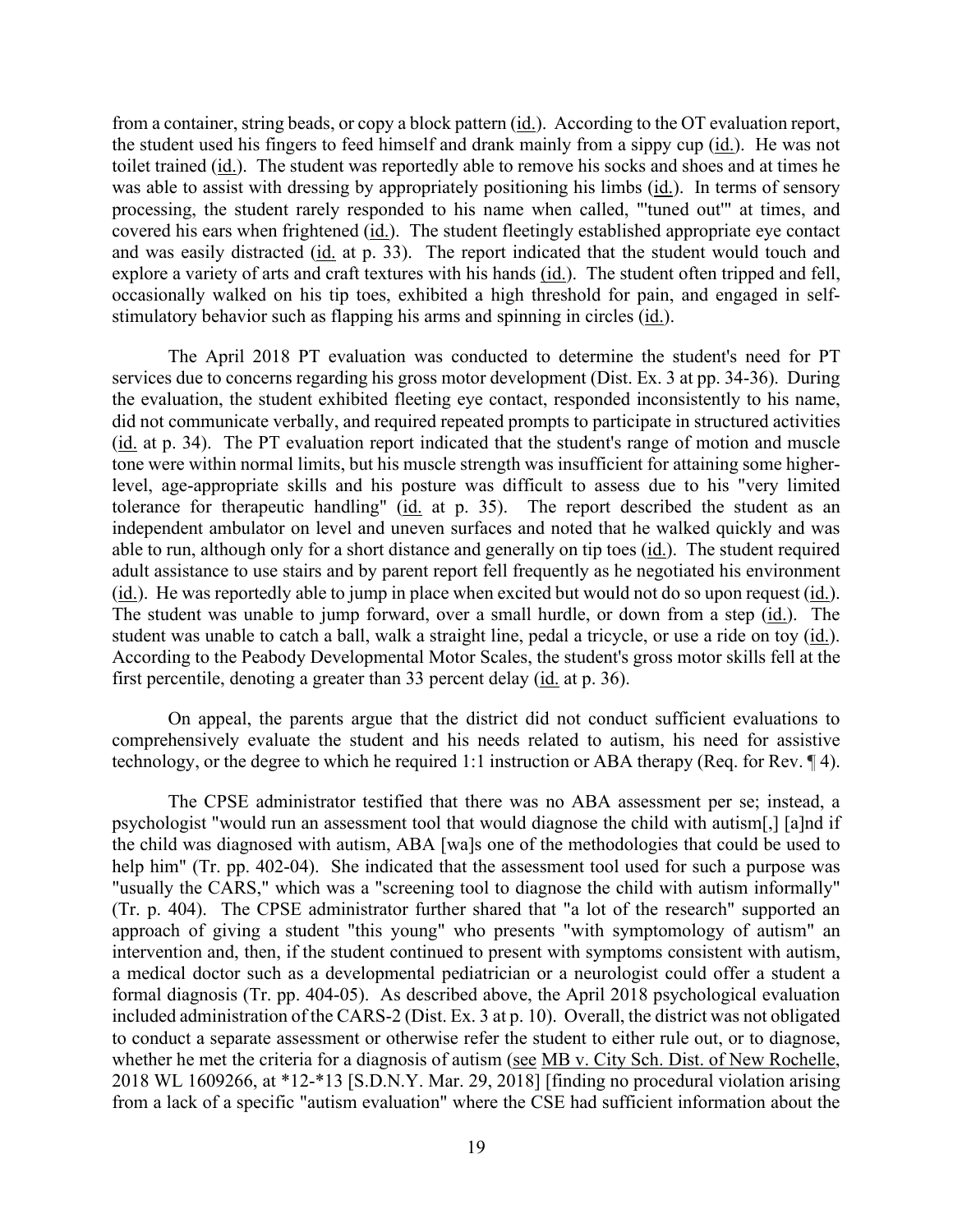student's individual needs and noting, in any event, that "there has been no showing that an autismspecific evaluation (or formal autism diagnosis) would have changed [the student's] recommended suite of special education services in any respect"]).

 needs via vocalizing with intent and pointing and did not verbalize many words or follow not have known whether the student needed an assistive technology evaluation (Tr. pp. 793-94). per week and developed annual goals targeting the student's ability to use single words to request, simple stories (Dist. Ex. 2 at pp. 13, 20). Given the student's age and the IEP recommendations, Cir. 2017] [finding that, while a further evaluation was not conducted to consider potential benefits At the time of the April 2018 speech-language evaluation, the student communicated his commands that were not part of his routine (Dist. Ex. 3 at pp. 25, 29). The CPSE administrator testified that, in order for the CPSE to recommend a speech augmentation device, the student needed to receive an assistive technology evaluation (Tr. p. 791). She testified that, as of the June 2018 CPSE meeting, the student had not received services pursuant to an IEP, so the district could She elaborated that, once services started, a student could be observed to see how he or she progressed with language, at which point it could be determined whether an assistive technology evaluation was necessary (Tr. pp. 794-95). To address the student's speech-language needs, the June 2018 CPSE recommended three 30-minute sessions of individual speech-language therapy comment and respond, and assign meaning to verbal instructions such as words, sentences or the lack of an assistive technology evaluation does not, in this instance, support a finding that the district denied the student a FAPE (see D.B. v. Ithaca City Sch. Dist., 690 Fed. App'x 778, 782 [2d of assistive technology, the IEP addressed the student's needs]).

Based on the foregoing, the evidence in the hearing record shows that the June 2018 CPSE had before it a thorough and detailed description of the student's performance in all areas (see Dist. Ex. 3).

#### **3. Annual Goals**

 The parents assert that the 2018 IEP annual goals were vague and inadequate, not based on skills" (Req. for Rev. ¶ 11). the student's abilities, required prerequisite skills, did not contain objective measures, failed to address major areas of delay, including toileting, and failed to address "academic or preacademic

meet each of the student's other educational needs that result from the student's disability (see 20 ending with the next scheduled review by the committee (8 NYCRR 200.4[d][2][iii][b]; see 20 An IEP must include a written statement of measurable annual goals, including academic and functional goals designed to meet the student's needs that result from the student's disability to enable the student to be involved in and make progress in the general education curriculum; and U.S.C. § 1414[d][1][A][i][II]; 34 CFR 300.320[a][2][i]; 8 NYCRR 200.4[d][2][iii]). Each annual goal shall include the evaluative criteria, evaluation procedures and schedules to be used to measure progress toward meeting the annual goal during the period beginning with placement and U.S.C. § 1414[d][1][A][i][III]; 34 CFR 300.320[a][3]).

The student's June 2018 IEP contained 23 annual goals and approximately 85 short-term objectives/benchmarks designed to address the student's needs in the areas of pre-academics, fine and gross motor skills, social/emotional functioning, speech-language development, and self-help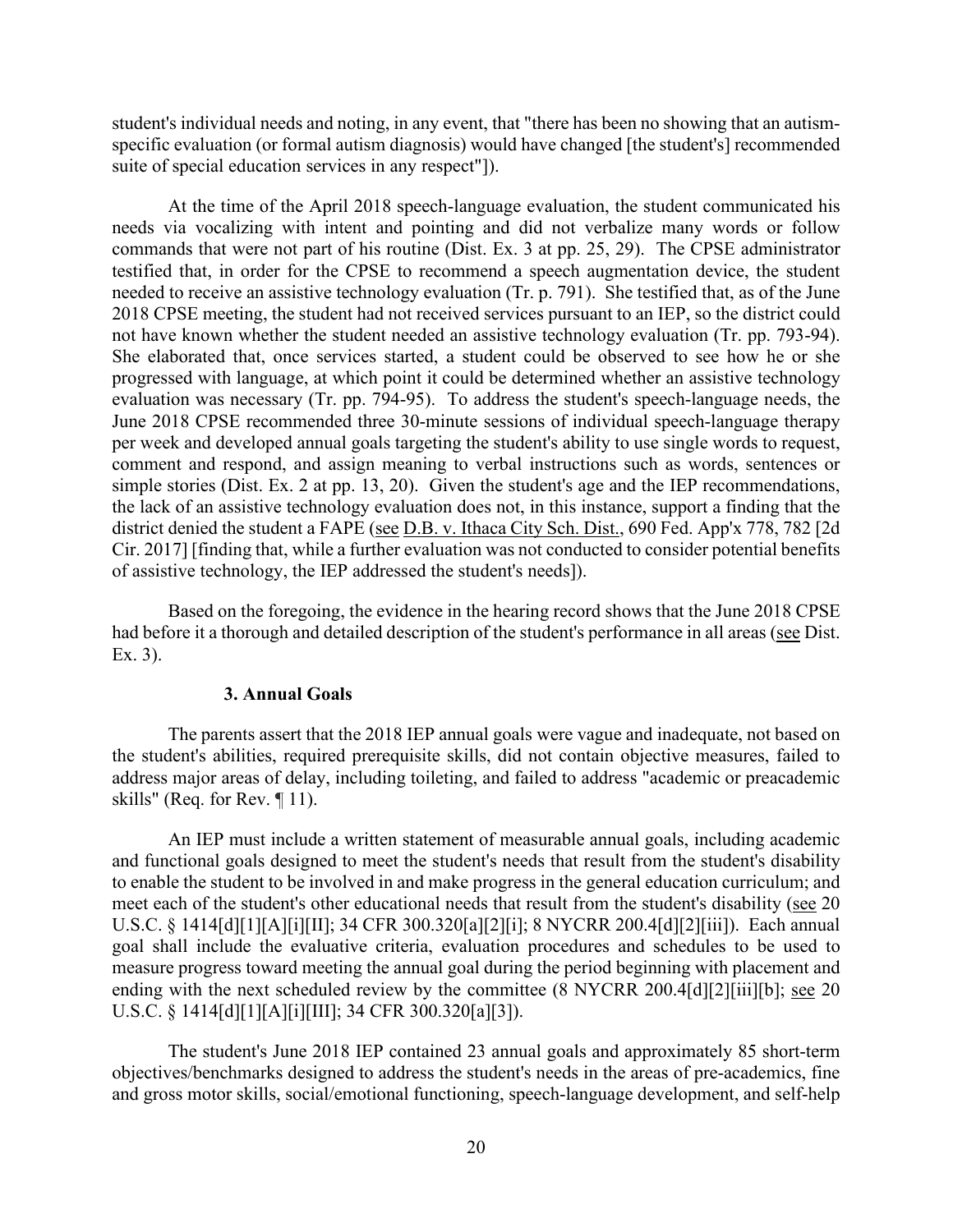skills (Dist. Ex. 2 at pp. 7-20). Specifically, to address the student's needs related to pre-academic matching pictures, colors, and objects by size, and ability to imitate block designs (id. at p. 7). The IEP addressed the student's fine motor needs with goals and objectives related to imitating written lacing beads and cards (id. at pp. 8, 15-17). The student's attention and social/emotional needs student's speech-language needs were addressed with goals and objectives for imitating speech 14). The student's gross motor needs were addressed by goals and objectives that targeted his need skills, the June 2018 IEP included goals and objectives for the student to improve his skills in strokes, using utensils for eating, using scissors, using a tripod grasp with a crayon, tracing, and were addressed with goals and objectives related to attending to adults, transitioning between activities when prompted, following directions, sharing, turn taking, play skills, attention to tasks, eliminating self-stimulating behaviors, and maintaining eye contact (id. at pp. 9-12, 16-18). The sounds and words, labeling and requesting, following directions, and pointing to objects (id. at p. to improve skills in running, jumping, and using stairs, throwing, and catching a ball, and balance (id. at pp. 19-20).

 performance] [wa]s not necessarily going to be a goal" (Tr. p. 820). She explained that if a student skills might be developed as part of the IEP because the student would need those earlier skills to The CPSE administrator testified "that every single thing said [in the present levels of had a lot of needs across the five developmental domains that goals related to earlier, foundational reach the "ultimate goal" referenced in the present levels of performance (Tr. pp. 819-21).

 of ten assessments or worksheets over four weeks; 90 percent of the time over three weeks or 10 used to measure progress (e.g., weekly, quarterly, or every three months) (*id.* at pp. 7-19). In v. New York City Dep't of Educ., 2013 WL 1314992, at \*6 [S.D.N.Y. Mar. 21, 2013]; A.D. v. Regarding the measurability of the annual goals, review of the June 2018 IEP shows that each annual goal included evaluative criteria (e.g., 80 percent or 90 percent accuracy on eight out sessions; 75 percent accuracy over four weeks; success for three out of four trials over three weeks), evaluation procedures (e.g., formal and informal testing, observations of the targeted skills during class or related services sessions, charting of student responses), and the schedule to be addition, the inclusion of short term objectives in this case cured any lack of specificity in the annual goals (id.; see E.F., 2013 WL 4495676, at \*18-\*19 [finding that, although the goals were vague, they were modified by more specific objectives that could be implemented]; <u>see also M.Z.</u> New York City Dep't of Educ., 2013 WL 1155570, at \*10-\*11 [S.D.N.Y. Mar. 19, 2013]; C.D. v. Bedford Cent. Sch. Dist., 2011 WL 4914722, at \*8 [S.D.N.Y. Sept. 22, 2011]).

 Even if the parents were correct in their allegation that the June 2018 IEP did not include goals for each of a student's deficits, and the failure to create a specific annual goal does not necessarily rise to the level of a denial of FAPE; rather, a determination must be made as to whether annual goals in specific need areas (i.e., " did not address major areas of delay, including toileting" or "target academic or preacademic skills" or include goals to address "maladaptive behaviors") (Req. for Rev. ¶¶ 11, 28), the IDEA does not require that a district create a specific number of the IEP, as a whole, contained sufficient goals to address the student's areas of need. (J.L. v. New York City Dep't of Educ., 2013 WL 625064, at \*13 [S.D.N.Y. Feb. 20, 2013]; see C.M. v. New York City Dep't of Educ., 2017 WL 607579, at \*20-\*21 [S.D.N.Y. Feb. 14, 2017]).

In sum, the hearing record demonstrates that the June 2018 CSE reviewed initial evaluations and reports, determined the student's present levels of performance, and recommended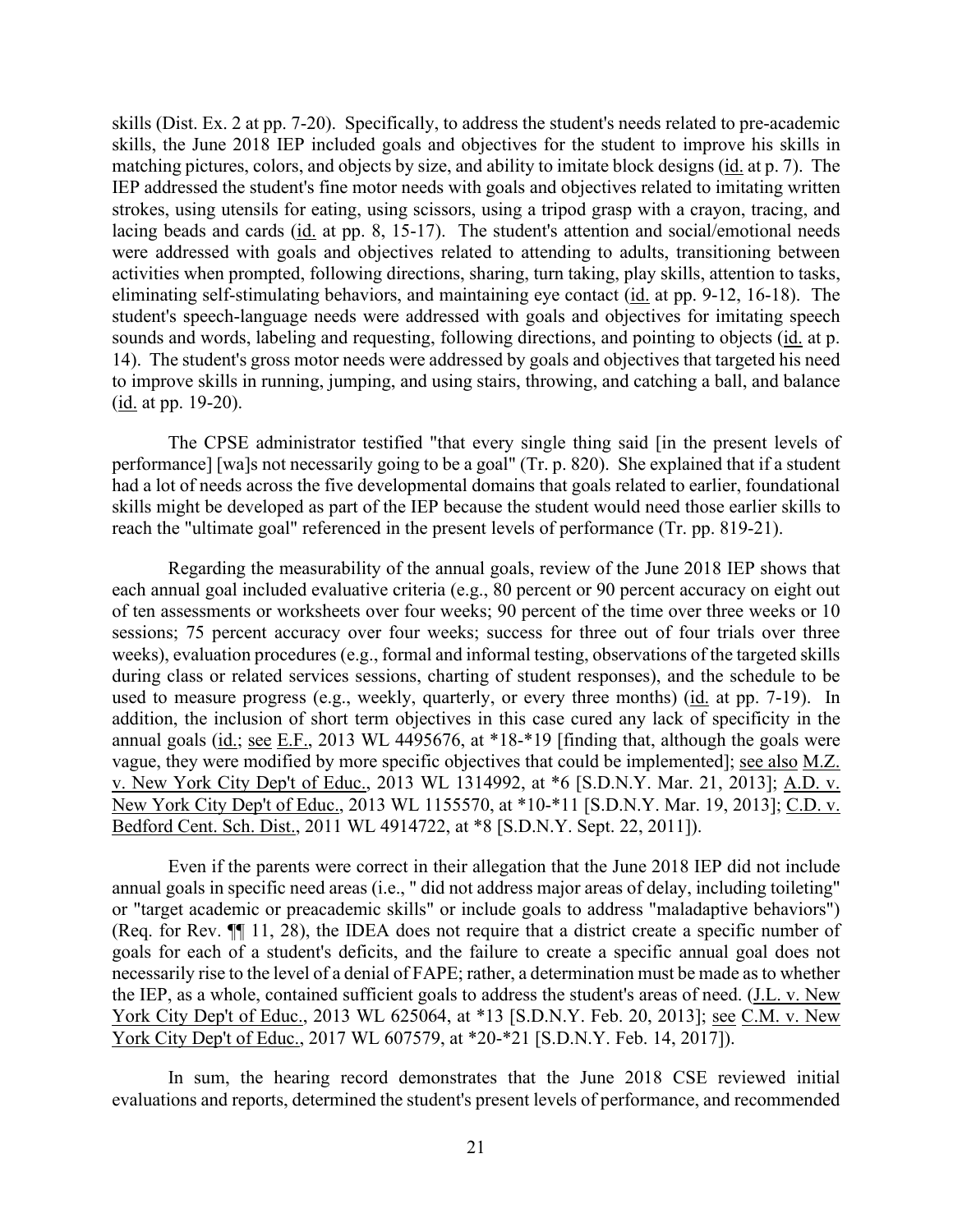numerous annual goals and short-term objectives to address those concerns. Accordingly, the June 2018 annual goals were specifically designed to enable the student to make meaningful progress.

# **4. Special Factors – Interfering Behaviors**

The parents allege that the IEP failed to address the student's behavioral needs by failing to recommend "positive behavioral supports, evidence-based behavioral interventions, ABA, appropriate behavioral goals and even failed to conduct an FBA and develop a BIP" (Req. for Rev. ¶ 28).

 a student's IEP. Among the special factors in the case of a student whose behavior impedes his or 300.324[a][2][i]; see 8 NYCRR 200.4[d][3][i]; see also E.H. v. Bd. of Educ. of Shenendehowa learning or that of other students (8 NYCRR 200.4[b][1][v]). State regulation defines an FBA as Under the IDEA, a CSE may be required to consider special factors in the development of her learning or that of others, the CSE shall consider positive behavioral interventions and supports, and other strategies, to address that behavior (20 U.S.C. § 1414[d][3][B][i]; 34 CFR Cent. Sch. Dist., 361 Fed. App'x 156, 160 [2d Cir. Oct. 16, 2009]; A.C., 553 F.3d at 172). State procedures for considering the special factor of a student's behavior that impedes his or her learning or that of others may also require that the CSE consider developing a BIP for a student that is based upon an FBA (8 NYCRR 200.4[d][3][i], 200.22[a]-[b]). Additionally, a district is required to conduct an FBA in an initial evaluation for students who engage in behaviors that impede their "the process of determining why a student engages in behaviors that impede learning and how the student's behavior relates to the environment" and includes, but is not limited to:

> the identification of the problem behavior, the definition of the behavior in concrete terms, the identification of the contextual factors that contribute to the behavior (including cognitive and affective factors) and the formulation of a hypothesis regarding the general conditions under which a behavior usually occurs and probable consequences that serve to maintain it

(8 NYCRR 200.1[r]). According to State regulation, an FBA shall be based on multiple sources of data including, but not limited to, "information obtained from direct observation of the student, information from the student, the student's teacher(s) and/or related service provider(s), a review of available data and information from the student' record and other sources including any relevant information provided by the student's parent" (8 NYCRR 200.22[a][2]). An FBA must also be based on more than the student's history of presenting problem behaviors (8 NYCRR 200.22[a][2]).

The Second Circuit has indicated that, when required, "[t]he failure to conduct an adequate FBA is a serious procedural violation because it may prevent the CSE from obtaining necessary information about the student's behaviors, leading to their being addressed in the IEP inadequately or not at all" (R.E., 694 F.3d at 190; see L.O. v. New York City Dep't of Educ., 822 F.3d 95, 113 [2d Cir. 2016]). The Court also noted that "[t]he failure to conduct an FBA will not always rise to the level of a denial of a FAPE," but that in such instances particular care must be taken to determine whether the IEP addresses the student's problem behaviors (R.E., 694 F.3d at 190).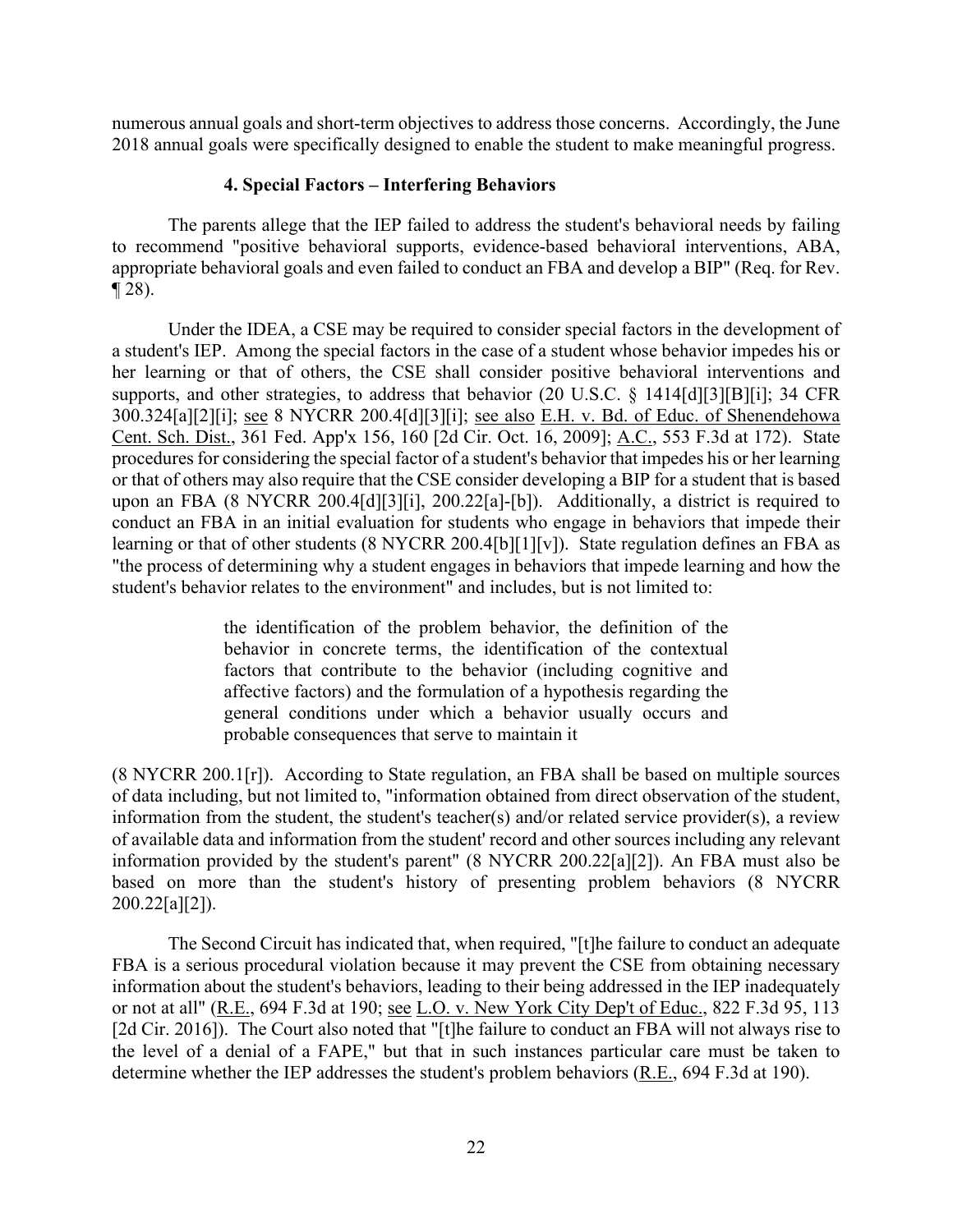With regard to a BIP, the special factor procedures set forth in State regulations note that the CSE or CPSE shall consider the development of a [BIP] for a student with a disability when:

> placements as a result of the student's behavior; and/or (iv) as (i) the student exhibits persistent behaviors that impede his or her learning or that of others, despite consistently implemented general school-wide or classroom-wide interventions; (ii) the student's behavior places the student or others at risk of harm or injury; (iii) the CSE or CPSE is considering more restrictive programs or required pursuant to 8 NYCRR 201.3

#### (8 NYCRR 200.22[b][1]).

 interventions, including the frequency, duration and intensity of the targeted behaviors at If the CSE determines that a BIP is necessary for a student "the [BIP] shall identify: (i) the baseline measure of the problem behavior, including the frequency, duration, intensity and/or latency of the targeted behaviors  $\dots$ ; (ii) the intervention strategies to be used to alter antecedent events to prevent the occurrence of the behavior, teach individual alternative and adaptive behaviors to the student, and provide consequences for the targeted inappropriate behavior(s) and alternative acceptable behavior(s); and (iii) a schedule to measure the effectiveness of the scheduled intervals (8 NYCRR 200.22[b][4]).

behaviors (see C.F. v. New York City Dep't of Educ., 746 F.3d 68, 80 [2d Cir. 2014]; F.L. v. New As with the failure to conduct an FBA, the district's failure to develop a BIP in conformity with State regulations does not, in and of itself, automatically render the IEP deficient, as the IEP must be closely examined to determine whether it otherwise addressed the student's interfering York City Dep't of Educ., 553 Fed. App'x 2, 6-7 [2d Cir. Jan. 8, 2014]; M.W. v. New York City Dep't of Educ., 725 F.3d 131, 139-41 [2d Cir. 2013]; R.E., 694 F.3d at 190).

dropping to the floor, flailing, and hitting others and himself (*id.*). However, at that time, the student was receiving services through the EIP and was not yet in a preschool program (see Dist. BIP (<u>id.</u> at p. 6). At the time of the June 2018 CPSE meeting, the student reportedly had tantrums several times a day when he did not get his way (Dist. Ex. 2 at p. 4). The tantrums included screaming, Ex. 3 at p. 3). The June 2018 IEP indicated that it would be implemented beginning in September 2018 (Dist. Ex. 2 at pp. 20, 26). The June 2018 IEP also indicated that the student did not need a

the student did not need a BIP, and therefore the CPSE did not recommend one (Tr. pp. 847-48). the student did not need a BIP, and therefore the CPSE did not recommend one (Tr. pp. 847-48). She explained that a request for an FBA and BIP typically comes from the school, "because they're The CPSE administrator testified that, in order to develop a BIP, an FBA was needed, which required that data be taken over time; therefore, she explained that an FBA would typically be initiated once the student began receiving services (Tr. pp. 406-07). The June 2018 IEP was the student's initial IEP, and therefore conducting an FBA prior to the student starting his placement did not "make sense in this case" (Tr. p. 407). The CPSE administrator testified that the ones actually with the child every day" and that if the school saw the student exhibiting maladaptive behaviors they would refer him for an FBA and a BIP (Tr. p. 848).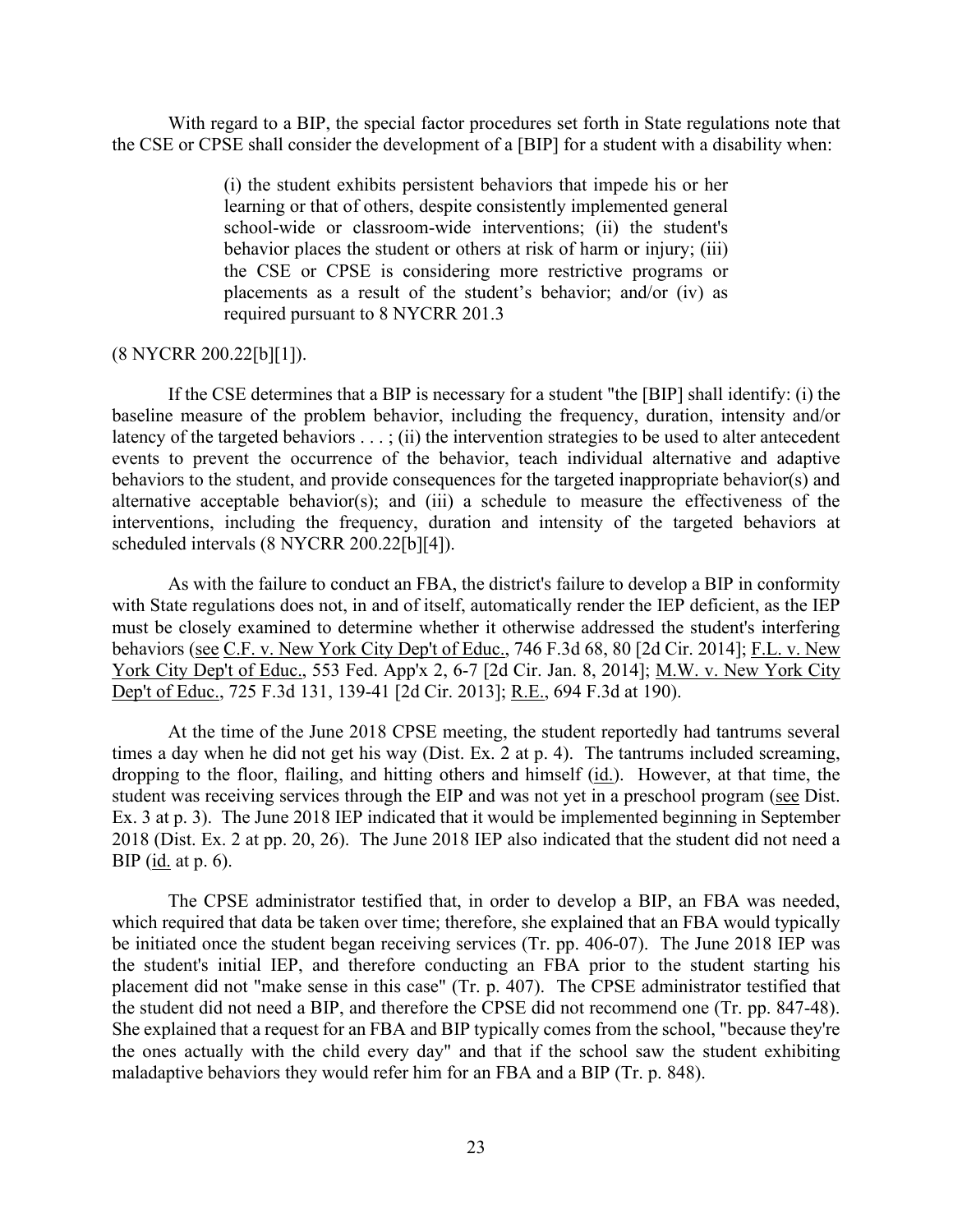student at his out-of-State residential program and the out-of-State placement differed from the implementation of an IEP does not amount to a denial of  $FAPE^{\prime\prime}$ ]).<sup>[17](#page-23-0)</sup> On the other hand, in its opinion in R.E., the Second Circuit Court of Appeals stated that "the entire purpose of an FBA is development of the IEP, which must, by definition be completed before a student is placed.<sup>[18](#page-23-1)</sup> The rationale that the FBA needed to be conducted in the setting in which the IEP would be implemented highlights a tension that exists between the environment-focused nature of an FBA and its relationship to when an FBA should be conducted. State guidance suggests that the decision of timing and the environment in which an FBA should be conducted is a matter under State policy that has been left to the CSE to decide ("Guide to Quality Individualized Education Program [IEP] Development and Implementation," at p. 22, Office of Special Educ. [Dec. 2010] [noting the student's need for a BIP must be documented in the IEP, and, prior to the development of the BIP, an FBA either "has [been] or will be conducted"] [emphasis added], available at [http://www.p12.nysed.gov/specialed/publications/iepguidance/IEPguideDec2010.pdf\)](http://www.p12.nysed.gov/specialed/publications/iepguidance/IEPguideDec2010.pdf). As an FBA is defined as the process of determining why a student engages in behaviors that impede learning and how the student's behavior relates to the environment (8 NYCRR 200.1[r]), it is understandable that a district may want to wait for the student to transfer school environments prior to completing the evaluation (Bd. of Educ. of Wappingers Cent. School Dist. v M.N., 2017 WL 4641219, at \*12 [S.D.N.Y. Oct. 13, 2017] [finding that, where the district evaluated the possible district placements, "the sole fact that [the district] did not conduct an FBA prior to the to ensure that the IEP's drafters have sufficient information about the student's behaviors to craft a plan that will appropriately address those behaviors" (694 F.3d at 190 [emphasis added]; see L.O., 822 F.3d at 111), evincing a view that an FBA should be drafted prior to or at the time of the

Considering the above, with particular emphasis on the student not beginning a school program until September 2018, the failure to conduct an FBA while the student was receiving

<span id="page-23-0"></span>Chappaqua Cent. Sch. Dist., 202 Fed. App'x 519, 522 [2d Cir. Oct. 27, 2006] [noting that it may be appropriate in 8 NYCRR 200.22 and the addition of explicit definitions for the terms FBA and BIP to 8 NYCRR 200.1. 3975942, at \*13 [S.D.N.Y. Aug. 5, 2013]; M.M., 583 F. Supp. 2d at 510). <sup>17</sup> Once, in a summary order only, the Second Circuit explicitly addressed the timing for conducting an FBA in light of parallel IDEA and State regulatory standards then in effect, holding that it does not follow that in every circumstance an FBA must be conducted and a BIP developed at the same time as the IEP (see Cabouli v. in some circumstances to address a student's behaviors in an IEP by noting that an FBA and BIP will be developed after a student is enrolled at the proposed district placement]). However, that decision was issued prior to and could not have addressed the timing factor in light of the State's subsequent promulgation of program standards Although FBAs and BIPs have become frequently litigated issues in New York in the special education context, none of the case law of which I am aware in New York has discussed in any significant detail either the timing factor or the environmental factor of the FBA, although a handful of cases have recognized and mentioned that such factors exist with respect to FBAs and BIPs (see, e.g., Bd. of Educ. of Wappingers Cent. School Dist., 2017 WL 4641219, at \*12; B.K., 12 F. Supp. 3d at 365; J.C.S. v. Blind Brook-Rye Union Free Sch. Dist., 2013 WL

<span id="page-23-1"></span><sup>&</sup>lt;sup>18</sup> In <u>R.E.</u> and  $\underline{L.O.}$ , the Second Circuit indicated that, if a student has interfering behaviors, a BIP must be Dep't of Educ., 845 F.3d 523, 535 [2d Cir. 2017]; however, the Second Circuit did not discuss the whole of the developed, citing 8 NYCRR 200.22 (R.E., 694 F.3d at 190; L.O., 822 F.3d at 111; see A.M. v. New York City text of the regulation, which indicates that the CSE "shall consider the development of a [BIP]" in certain instances, such as when "the student exhibits persistent behaviors that impede his or her learning or that of others, despite consistently implemented general school-wide or classroom-wide interventions" (8 NYCRR § 200.22[b]), which language is less absolute.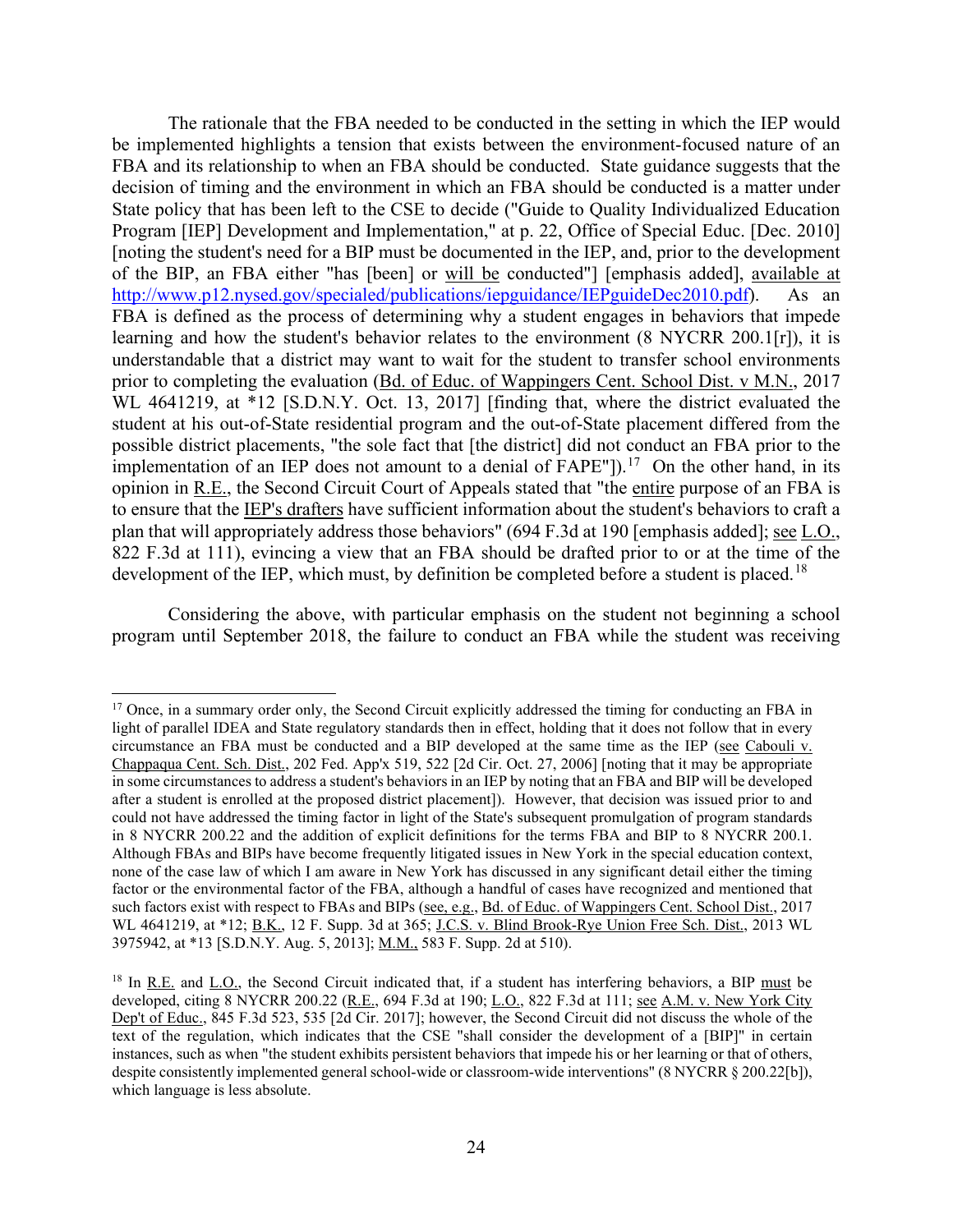services through the EIP does not support a finding that the district failed to offer the student a FAPE.

#### **5. 8:1+3 Special Class with Related Services**

 therapy and, since he received 20 hours per week of 1:1 ABA through the EIP, he should have continued to receive a similar level and type of services for preschool (Req. for Rev. ¶¶ 13-15). feeding services, and assistive technology  $(id. \P 14)$ . The parents claim that due to his needs, the student required 1:1 instruction and ABA The parents also alleged that the student required more speech-language therapy, toileting services,

 At the April 2018 CPSE meeting, the committee recommended that the student attend an 8:1+2 special class (Tr. p. 333; Dist. Ex. 1 at p. 9). On April 19, 2018, after the April 2018 CPSE class setting (Dist. Ex. 3 at p. 4; see Parent Ex. JJJ ¶ 46). Within a tour summary report, the BCBA an appropriate placement for the student (id. at p. 5). The June 2018 CPSE recommended the 34; Dist. Ex. 2 at pp. 21). According to the June 2018 IEP, the CPSE considered an 8:1+2 special meeting, the student's mother visited Block with the student and visited an "ABA 8:1:3" special who led the tour opined that, based on information provided by the student's mother and grandmother and her observations of the student during the tour, an 8:1+3 special class would be student attend an 8:1+3 special class at Block and receive related services consisting of three 30 minute sessions per week each of individual speech-language therapy, OT, and PT (Tr. pp. 333 class for the student but concluded that, after the tour at Block, the student "functioned" in a classroom with more adult support (Dist. Ex. 2 at p. 1). The IEP reflected that the CPSE also considered recommending an increased frequency of speech-language therapy but determined that the recommendation of three 30-minute sessions per week provided the student with opportunities to use speech-language skills in the classroom setting (id.).

 recall her rationale for the recommendation, she indicated that, assuming she was aware that the developmental delays in all domains," the student needed a "small, specialized education program The CPSE administrator testified that she believed the June 2018 IEP recommendations were appropriate to address the student's needs (Tr. p. 335). Although she could not precisely student had been receiving 20 hours of ABA services per week and was "presenting with severe with the related services" (Tr. p. 335).

 EIP and the recommendations of the June 2018 CPSE. The difference between an EIP under Part C of the IDEA and an initial educational program provided under Part B is an important distinction. The parents focus on the discrepancy between the services the student received through the A school district's responsibility to provide a FAPE to a child under the IDEA (see 20 U.S.C. §§ 1400[d][1][A]; 1401[9]) is different from the responsibility of the lead agency, which in New York State is the Department of Health (see Pub. Health Law § 2541[12]), to provide early intervention services (see 20 U.S.C. § 1432[4]). In order to provide a FAPE a school district must provide appropriate special education and related services to meet the educational needs of school-age children with disabilities in the least restrictive environment (see 20 U.S.C. § 1412[a][5][A]; 34 CFR 300.114[a][2][i]; 300.116[a][2]; 8 NYCRR 200.1[cc]; 200.6[a][1]). By contrast, early intervention regulations require the lead agency to provide services to assist the family and meet an infant or toddler's developmental needs, to the maximum extent appropriate in natural environments, including the home and community (20 U.S.C. § 1432[4][G]; 34 CFR 303.13[a][4],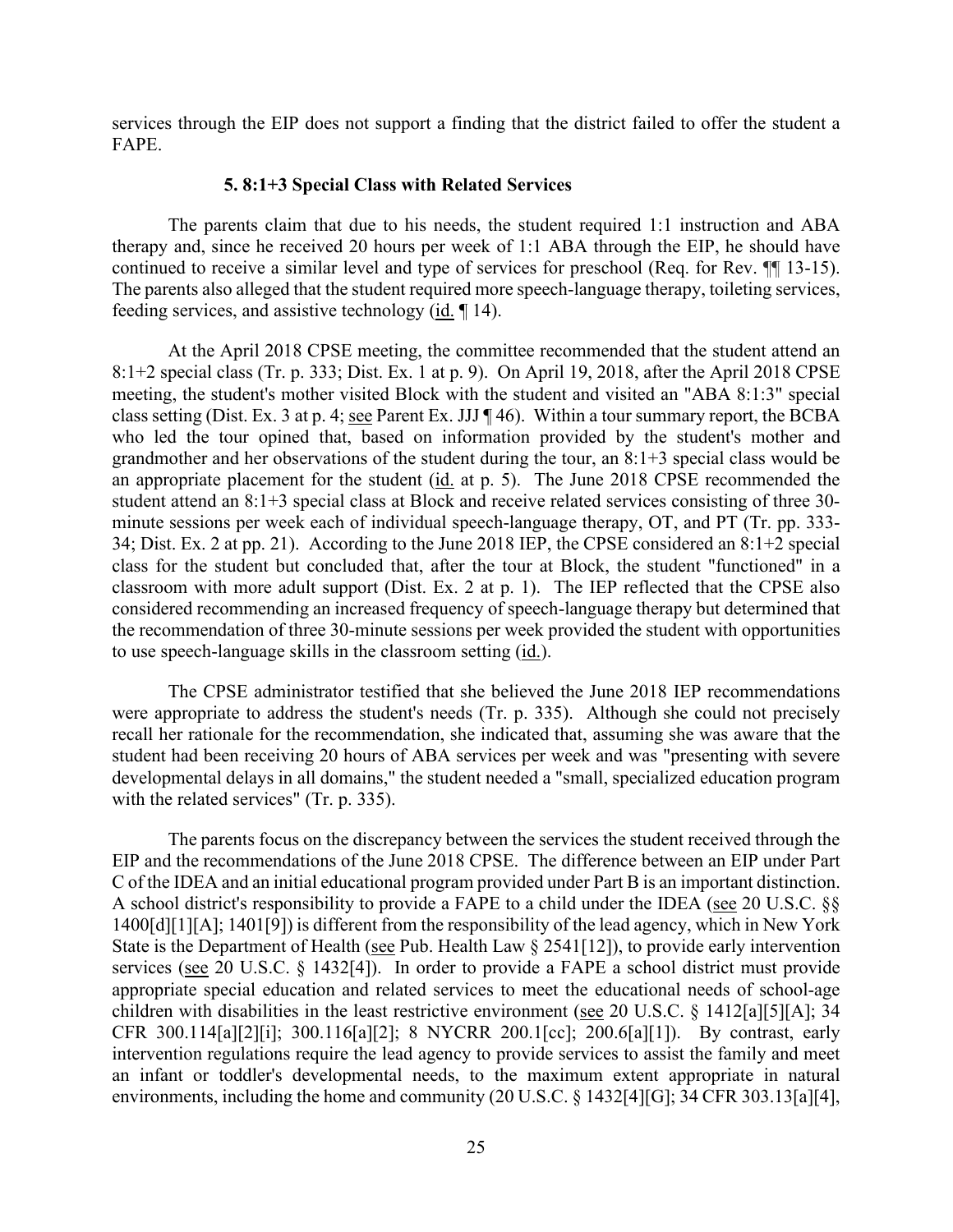Services," at p. 3 [DOH & VESID Feb. 2005], available at https://www.p12.nysed.gov/ [specialed/publications/preschool/transitionguide/transitionguidance.pdf\)](https://www.p12.nysed.gov/specialed/publications/preschool/transitionguide/transitionguidance.pdf). Given the different underlying purposes of the EIP and preschool special education, a district is not necessarily required to continue to provide the same services that a child received through the EIP under Part [8]; Pub. Health Law § 2541[7][c], [g]). State guidance highlights the distinction, noting that, the EIP "focuses on enhancing the development of infants and toddlers with disabilities, and minimizing their potential for developmental delay" and their "need for special education services when children reach school age," whereas preschool special education "focuses on children's educational needs," such as ensuring access to the general curriculum for all children" ("The Transition of Children from the New York State Department of Health Early Intervention Program to the State Education Department Preschool Special Education Program or Other Early Childhood C when transitioning to the CPSE (see OSEP Memorandum 14, 19 IDELR 1130 [OSEP 1993]).

Regarding ABA, the precise teaching methodology to be used by a student's teacher is usually a matter to be left to the teacher's discretion—absent evidence that a specific methodology is necessary (Rowley, 458 U.S. at 204; R.B. v. New York City Dep't of Educ., 589 Fed. App'x 572, 575-76 [2d Cir. Oct. 29, 2014]; A.S. v. New York City Dep't of Educ., 573 Fed. App'x 63, 66 [2d Cir. July 29, 2014]; K.L. v. New York City Dep't of Educ., 530 Fed. App'x 81, 86 [2d Cir. July 24, 2013]; R.E., 694 F.3d at 192-94; M.H., 685 F.3d at 257). As long as any methodologies referenced in a student's IEP are "appropriate to the [student's] needs," the omission of a particular methodology is not necessarily a procedural violation (R.B., 589 Fed. App'x at 576 [upholding an IEP when there was no evidence that the student "could not make progress with another methodology"], citing 34 CFR 300.39[a][3] and R.E., 694 F.3d at 192-94).

 to the Second Circuit, there is a "clear consensus" requiring that the methodology be placed on the However, where the use of a specific methodology is required for a student to receive an educational benefit, the student's IEP should so indicate (see, e.g., R.E., 694 F.3d at 194 [finding an IEP substantively inadequate where there was "clear consensus" that a student required a particular methodology, but where the "plan proposed in [the student's] IEP" offered "no guarantee" of the use of this methodology]). If the evaluative materials before the CSE recommended a particular methodology, there were no other evaluative materials before the CSE that suggested otherwise, and the school district did not conduct any evaluations "to call into question the opinions and recommendations contained in the evaluative materials," then, according IEP notwithstanding the testimonial opinion of a school district's CSE member (i.e. school psychologist) to rely on a broader approach by leaving the methodological question to the discretion of the teacher implementing the IEP (A.M. v. New York City Dep't of Educ., 845 F.3d 523, 544-45 [2d Cir. 2017]). The fact that some reports or evaluative materials do not mention a specific teaching methodology does not negate the "clear consensus" (R.E., 694 F.3d at 194).

 74; Parent Ex. JJJ ¶ 25). In addition, according to the parent, the student's behavior had improved The parent testified that, due to the student receiving individual ABA services in the EIP, he began using words, responding to his name, and was close to being toilet trained (Tr. pp. 673 and he was starting to use a spoon and fork (Tr. p. 674). The student's mother testified that, when she attended an "open house" at Block, she was informed that students received ABA and other services at Block, and she thought that, if the student attended Block, he would receive ABA during the entire school day, as he had through the EIP (Parent Ex. JJJ  $\P$  46-47).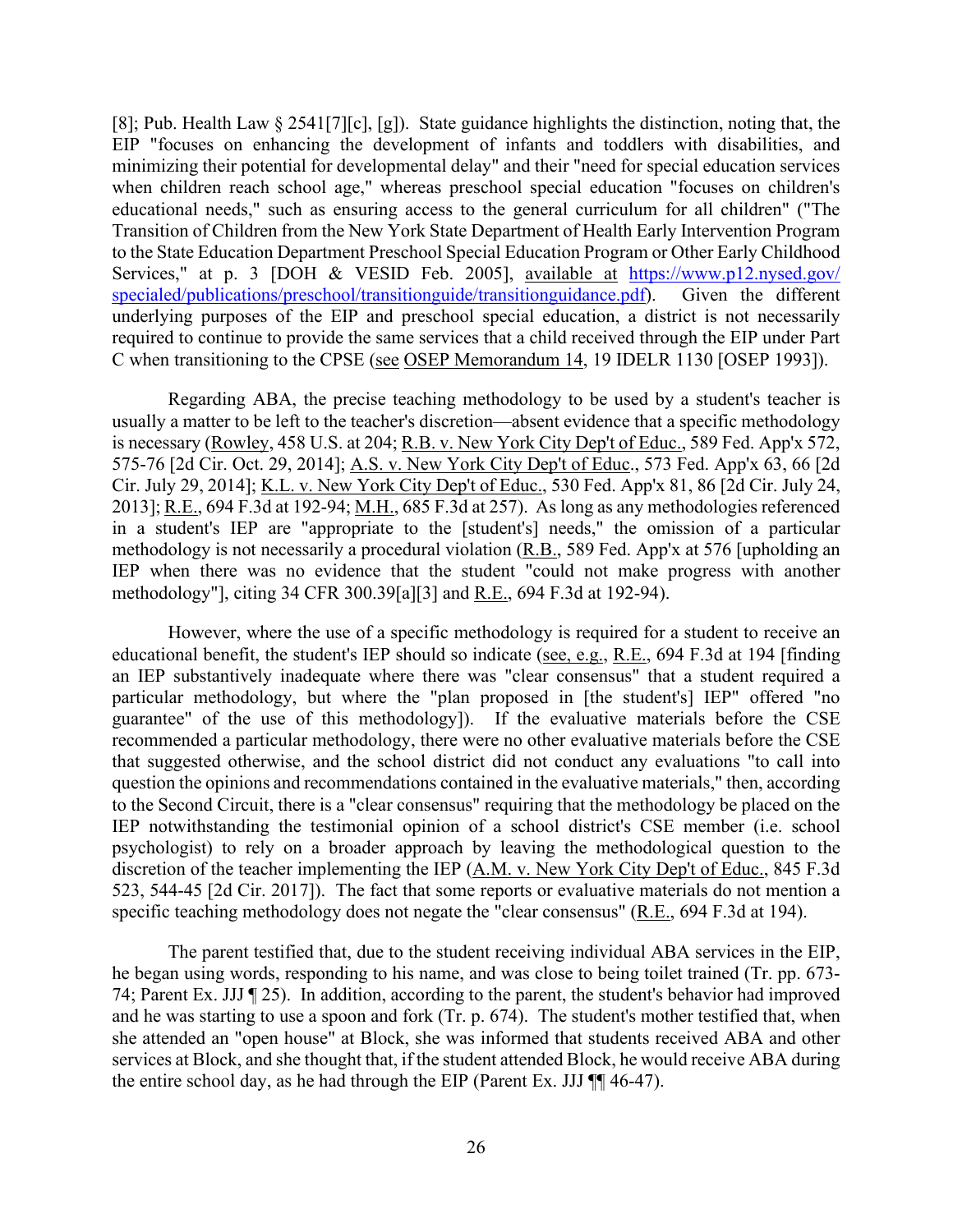in school and at home through the EIP ( $\frac{\text{see}}{\text{Test}}$  Dist. Ex. 3 at p. 8), there was no recommendation preschool (see Dist. Ex. 3). Accordingly, this is not an instance where there was a clear consensus The CPSE administrator testified that ABA was "one of the methodolog[ies] that's used by some of the teachers" in the district but generally was not included on a student's IEP (Tr. pp. 788- 89). Although the documents before the CPSE showed that the student had received ABA services before the June 2018 CPSE that the student required instruction using ABA methodology for that the student required a certain methodology in order to receive an educational benefit.

 As for self-help skills, the parent testified that the student could not "feed himself independently with utensils and was not [toilet] trained" (Parent Ex. JJJ ¶ 56). The June 2018 IEP lidded cup, a straw, and with help from an open cup" (Dist. Ex. 2 at p. 3). The IEP further referenced that the student was wearing diapers at the time and would not yet communicate when it was time for a diaper change (id. at p. 4). The IEP reflected that the student needed to "increase independence with mealtime, dressing and toileting" (id.). The IEP also included an annual goal spilling (id. at p. 14). Overall, the IEP sufficiently addressed the student's self-help skills and there his IEP to address feeding or toiling. The need for the assistive technology evaluation was indicated that the student had "no difficulty with biting, chewing, and swallowing," drank from "a that provided the student would complete a meal with utensils without reverting to fingers or is nothing in the hearing record to support a finding that the student needed separate services in discussed in more detail above, and the parents point to no evidence in the hearing record to support their view that, based on the information available to the CPSE, three 30-minute sessions of speech-language therapy per week was not appropriate to address the student's needs.

Based on the foregoing, the evidence in the hearing record supports a finding that the June 2018 IEP recommendations were appropriate to meet the student's needs.

#### **6. Implementation**

The parents contend that the district materially failed to implement the student's June 2018 IEP.

 of a student's IEP, a denial of a FAPE occurs if there was more than a de minimis failure to or significant provisions of the IEP (Houston Indep. Sch. Dist. v. Bobby R., 200 F.3d 341, 349 in reviewing failure to implement claims under the IDEA, courts have held that it must be student and the services required by the student's IEP]; see also Catalan v. Dist. of Columbia, 478 Once a parent consents to a district's provision of special education services, such services must be provided by the district in conformity with the student's IEP (20 U.S.C. § 1401[9][D]; 34 CFR 300.17[d]; see 20 U.S.C. § 1414[d]; 34 CFR 300.320). With regard to the implementation implement all elements of the IEP, and instead, the school district failed to implement substantial [5th Cir. 2000]; see also Fisher v. Stafford Township Bd. of Educ., 289 Fed. App'x 520, 524 [3d Cir. Aug. 14, 2008]; Couture v. Bd. of Educ. of Albuquerque Pub. Schs., 535 F.3d 1243 [10th Cir. 2008]; Neosho R-V Sch. Dist. v. Clark, 315 F.3d 1022, 1027 n.3 [8th Cir. 2003]). Accordingly, ascertained whether the aspects of the IEP that were not followed were substantial or "material" (A.P. v. Woodstock Bd. of Educ., 370 Fed. App'x 202, 205 [2d Cir. Mar. 23, 2010]; M.L. v. New York City Dep't of Educ., 2015 WL 1439698, at \*11-\*12 [E.D.N.Y. Mar. 27, 2015]; see Van Duyn v. Baker Sch. Dist. 5J, 502 F.3d 811, 822 [9th Cir. 2007] [holding that a material failure occurs when there is more than a minor discrepancy between the services a school provides to a disabled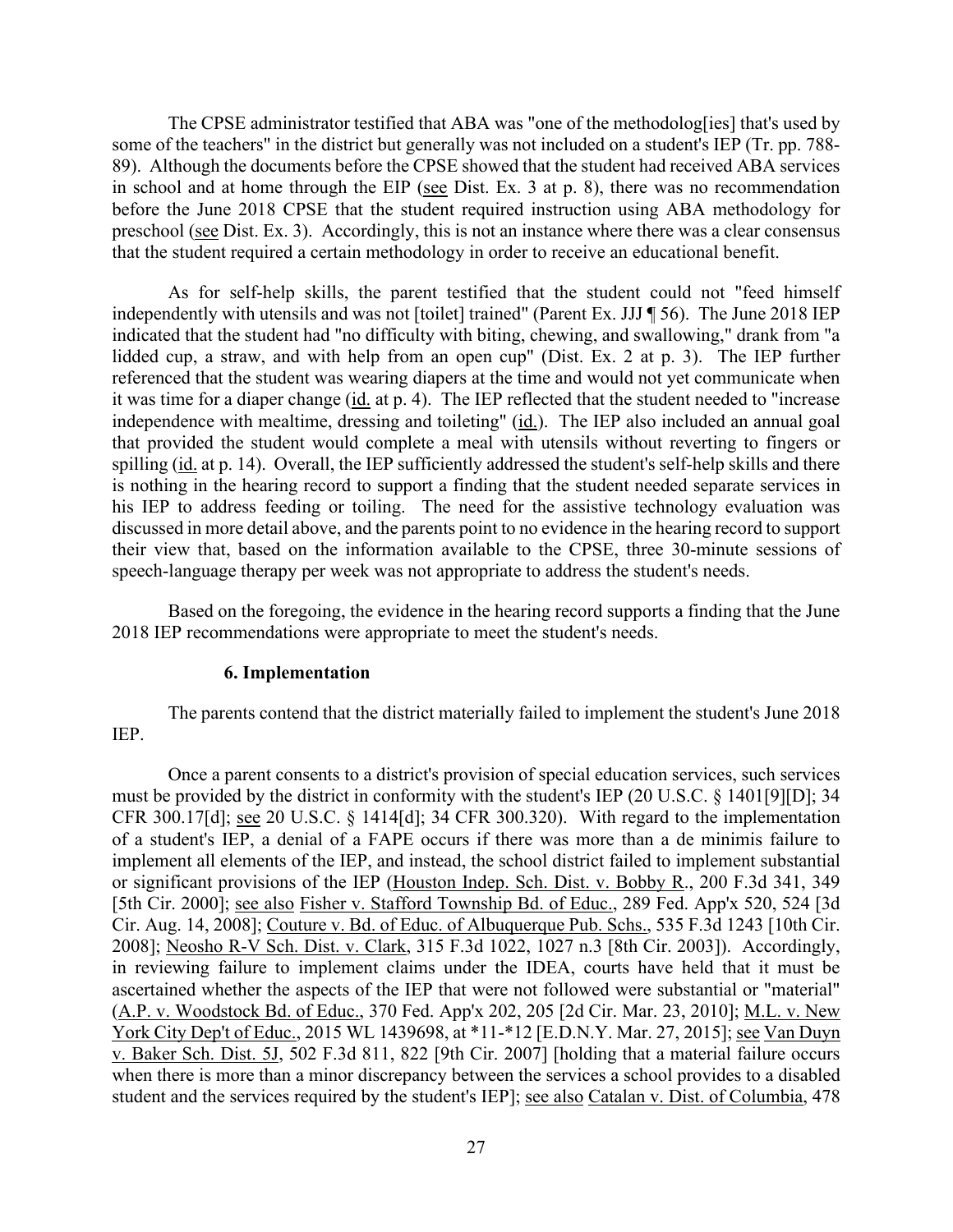language therapy sessions as a result of the therapist's absence or due to the student's fatigue, nevertheless, the student received consistent speech-language therapy in accordance with his IEP, and the district's failure to follow the IEP was excusable under the circumstances and did not F. Supp. 2d 73, 75-76 [D.D.C. 2007] [holding that where a student missed a 'handful' of speechamount to a failure to implement the student's program]).

 during summer 2018; however, the student was eligible to continue receiving early intervention services until the first day of September 2018 (see Tr. pp. 377-798, 383; Pub. Health Law § First, the parents contend that the district failed to provide the student any special education 2541[8][a][i]), and there is no indication in the hearing record that the student was without services during summer 2018.

 sessions each of individual speech-language therapy, OT, and PT (Dist. Ex. 2 at p. 20). According speech-language therapy, 38 sessions of OT, and 10 sessions of PT (Parent Ex. HH).<sup>19</sup> According (Parent Ex. III ¶ 82). The related services missed represents more than a handful and amounts to a material deviation from the mandates of the student's June 2018 IEP. Next, the parents contend that the student did not receive all of his related services during the 2018-19 school year. The June 2018 IEP mandated that the student receive three 30-minute to a document generated by Block, for the 2018-19 school year, the student missed 34 sessions of to the Block director, the student missed the related services "because therapists weren't available"

 did not have a special education teacher. The June 2018 IEP recommended an 8:1+3 special class personnel (see Dist. Ex. 2 at p. 20). The Block director testified that a teaching assistant took over special education teacher left (Tr. pp. 628-29, 631; Parent Exs. III ¶ 42; VVV ¶ 14). The teaching education teacher left the classroom (Parent Ex. VVV  $\P$  11, 14). The teaching assistant at Block indicated that she had a "certificate in primary education" from a university outside of the United The parents also allege an implementation failure because the 8:1+3 special class at Block consisting of eight students, one special education teacher, and three supplementary support teaching responsibilities in the student's classroom during the 2018-19 school year because the assistant assigned to the student's classroom at Block during the 2018-19 school year testified that she "acted as lead teacher off and on" for approximately two to three months when the special States, which was the equivalent of an associate degree in the United States (Parent Ex. VVV ¶ 1at

<span id="page-27-0"></span> The parents indicate they "corrected" the totals set forth in the document generated by Block (Req. for Rev. ¶ 30 the document generated by Block, which the parents offered into evidence (Parent Ex. HH). In addition, there is services for the 2018-19 school year (compare Parent Ex. HH, with Parent Ex. III ¶ 82[a]). Specifically, the chart whereas, her affidavit indicates the student missed 24 sessions (compare Parent Ex. HH, with Parent Ex. III ¶ 82[a]). As there is no explanation in the hearing record for the discrepancy in the parents' calculations or the director's affidavit, I will rely on the larger number of missed sessions specified in parent exhibit HH. <sup>19</sup> The parents offer their own calculations of the number of services missed based on the premise that the student was entitled to three sessions per week over 46 weeks, totaling 138 sessions for each service (Req. for Rev. ¶ 17). n.1; see Parent Ex. HH); however, the parents do not take into account days that school may have been closed or student absences. There is no evidence in the hearing record to rebut the number of missed sessions identified on a discrepancy in the hearing record with respect to the number of sessions of missed speech-language therapy developed by the Block director indicates that the student missed 34 sessions of speech-language therapy, difference in the number of missed speech-language therapy sessions stated on parent exhibit HH and the Block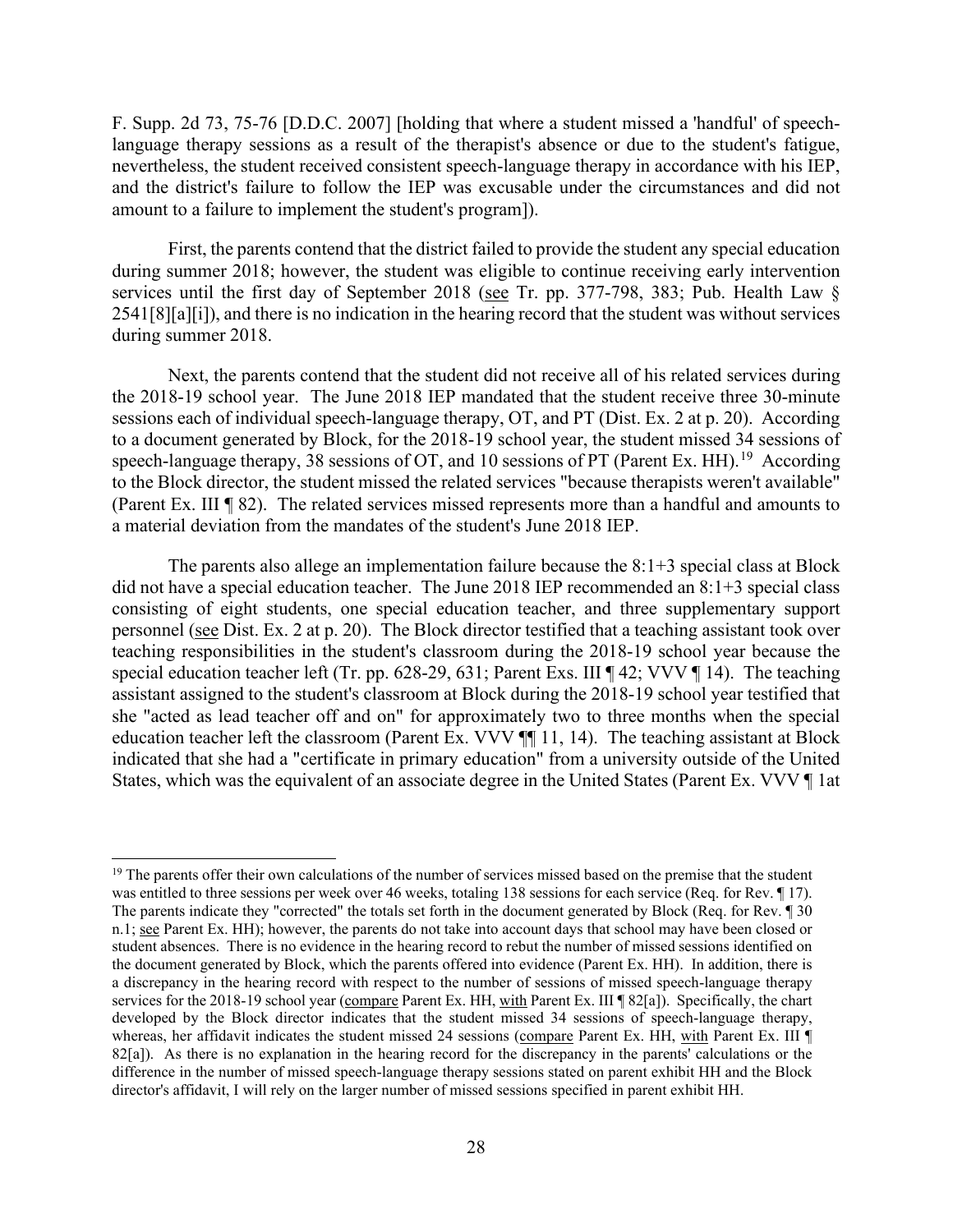p. 1); however, according to the hearing record, the teaching assistant was not a certified special education teacher (Parent Ex. III ¶ 46).

State regulation provides that "special education instruction shall be provided by individuals appropriately certified or licensed" (8 NYCRR 200.6[b][4]). It also defines a special education teacher as one "certified or licensed to teach students with disabilities" (8 NYCRR 200.1). Supplementary school personnel "means a teacher aide or a teaching assistant" (8 NYCRR 200.1[hh]; "'Supplementary School Personnel' Replaces the Term 'Paraprofessional' in Part 200 of the Regulations of the Commissioner of Education," VESID [Aug. 2004], available at [http://www.p12.nysed.gov/specialed/publications/policy/suppschpersonnel.pdf\)](http://www.p12.nysed.gov/specialed/publications/policy/suppschpersonnel.pdf). While a teacher aide may assist teachers in nonteaching duties such as "attending to the physical needs" of students or "supervising students," teaching assistants may provide "direct instructional services to students" only while under the supervision of a certified teacher (see 8 NYCRR 80-5.6[b], [c]; see also 34 CFR 200.58[a][2][i] [defining paraprofessional as "an individual who provides instructional support"]).

 portion of the school year does not necessarily result in a denial of a FAPE. A State has broad Free Sch. Dist., 2011 WL 6108523, at \*12 [S.D.N.Y. Dec. 8, 2011]; see L.K. v. Dep't of Educ. of Nevertheless, the credentials of the teaching assistant who led the student's class for a discretion in establishing and enforcing the training and certification standards under which students with disabilities are to be provided with a FAPE; however, courts have also recognized that the proper inquiry when challenging the district's provision of special education services by properly trained staff is "whether the staff is able to implement the IEP" (S.H. v. Eastchester Union the City of New York, 2011 WL 127063, at \*11 [E.D.N.Y. Jan. 13, 2011]), and that the purposes of the IDEA may nevertheless be achieved for a particular student and his or her needs met even when the provision of specially designed instruction is provided by personnel who are not certified (see Weaver v. Millbrook Cent. Sch. Dist., 2011 WL 3962512, at \*6 [S.D.N.Y. Sept. 6, 2011]; see also Florence County Sch. Dist. Four v. Carter, 510 U.S. 7, 14 [1993] [noting that in a tuition reimbursement case, the lack of services by state-certified teachers at the parents' unilateral placement did not compel a finding that the services were inappropriate]). Thus, the provision of services by personnel who lack the required certifications does not constitute an automatic denial of a FAPE, but rather the issue is a fact-specific inquiry. I also note, however, that the precise extent to which each distinct state requirement is adopted for purposes of offering the student a FAPE under the IDEA is not always entirely clear (see, e.g., Poway Unified Sch. Dist. v. Cheng, 2011 WL 4479033, at \*4 n.3 [S.D. Cal. Sept. 26, 2011] [collecting cases and citing Bay Shore Union Free Sch. Dist. v. Kain, 485 F.3d 730 [2d Cir. 2007]). Notwithstanding this point, the district and the State-approved preschool in this case are subject to State standards and they should ensure that the student's services are provided in conformity with State regulations regarding provider qualifications.

 result of the teaching assistant's role in the classroom. Indeed, as discussed further below, the evidence in the hearing record demonstrates that the student made progress at Block during the Based on the above, the failure to have a special education teacher deliver the services in the June 2018 IEP was a violation of State certification requirements. However, this violation, on its own, does not warrant a finding that there was a material deviation from the terms of the IEP so as to result in a denial of FAPE to the student. Pertinently, it is not alleged that the student missed instruction or received subpar instruction at any point during the 2018-19 school year as a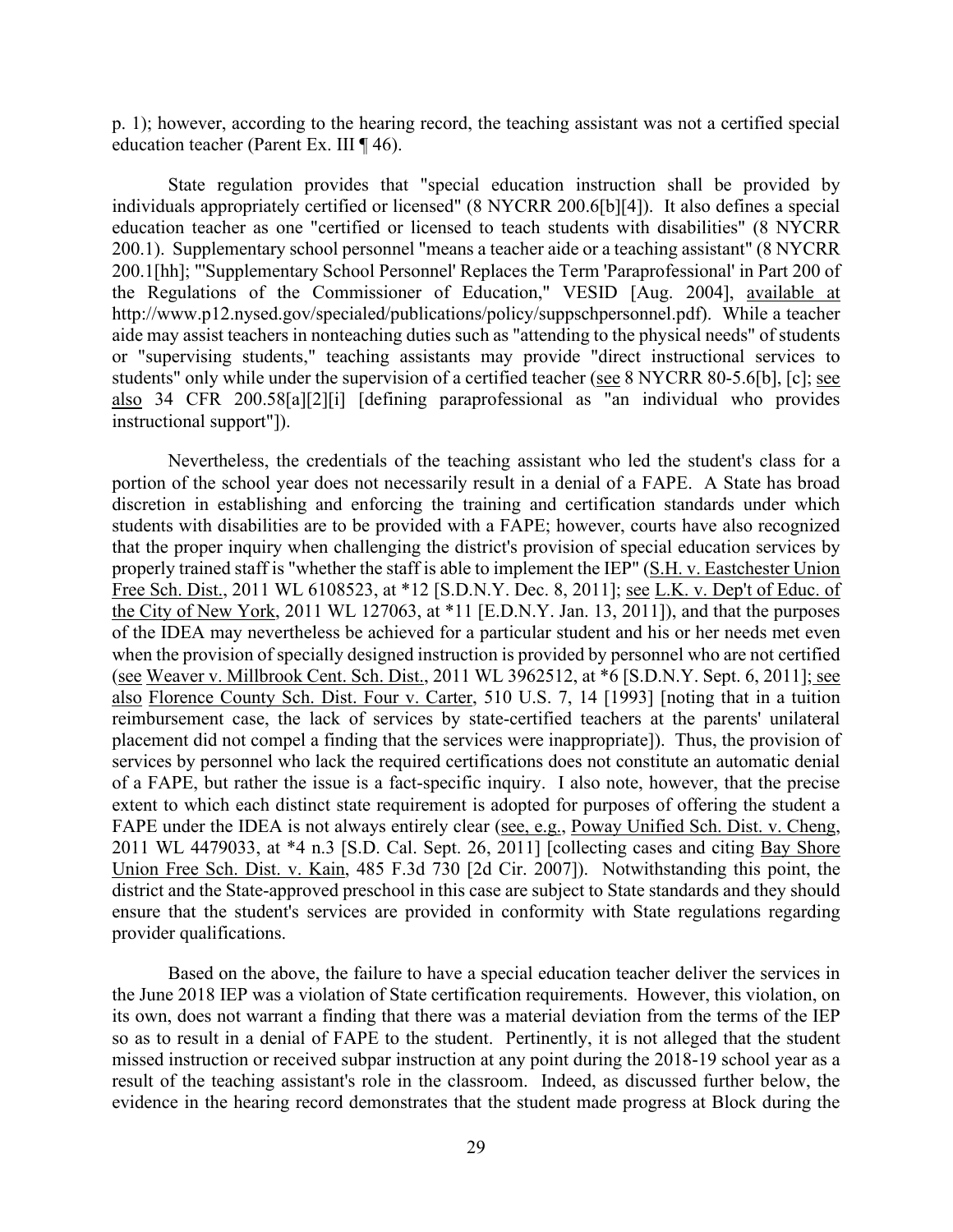2018-19 school year (see Dist. Ex. 4). However, as noted above, the lapse in the delivery of related services was more than de minimus, and results in a finding that the district denied the student a FAPE, and the student in entitled to make-up services in the form of compensatory education for that denial.

# **C. 2019-20 School Year**

# **1. Parent Participation**

 meeting was conducted in a manner that deprived them of a meaningful opportunity to participate As with the 2018-19 school year, the parents similarly allege that the April 2019 CPSE in educational planning for the student for the  $2019-20$  $2019-20$  school year.<sup>20</sup>

A CPSE convened on April 18, 2019 for the student's annual review (see Parent Ex. B). parent, and a special education teacher (id. at p. 2). The student's mother testified that, on that 54). The parent described the meeting as "very short," during which the teacher shared information According to the attendance page, attendees at the meeting included the CPSE administrator, the date, she received a call regarding the student's IEP and was told that the student's program and placement would remain the same for the 2019-20 school year (Tr. p. 667; Parent Ex. JJJ  $\P$  53about the student; she did not remember expressing any concerns during this meeting (Tr. p. 667; Parent Ex. JJJ ¶ 54). When asked how she involved the parents in the CPSE meeting, the CPSE administrator testified that she "called them" (Tr. p. 340).

 with proper notice of the meeting is unclear. However, the parent attended the meeting and there related to the student's annual goals during the CPSE meeting and were rebuffed by other members procedural violation of the IDEA, in this instance, it would not support a finding that the district denied the student a FAPE in a way that an award of equitable relief in the form of compensatory education would be appropriate. As with the June 2018 CPSE meeting, the extent to which the district provided the parents is no evidence in the hearing record that the parents attempted to raise or discuss specific concerns of the CSE. Further, as with the June 2018 CPSE meeting, the April 2019 CPSE recommended a substantively appropriate IEP as discussed below. Accordingly, even if the district committed a

# **2. Student's Needs**

 discussed above, the parents do not allege a separate claim relating to the evaluations before the Beyond the parents' allegations directed at the sufficiency of the evaluative information April 2019 CPSE; however, to frame the remainder of the discussion, the student's needs as of the April 2019 CPSE meeting will be summarized.

 described in detail the student's present levels of performance and showed that the student had The April 2019 CPSE had before it the student's progress reports from Block, which

<span id="page-29-0"></span> $20$  The parents' allegations that the district predetermined the student's programming for the 2019-20 school year are identical to the parents' allegations regarding predetermination addressed above regarding the 2018-19 school year; they are without merit for the same reasons as discussed above and will not be further discussed.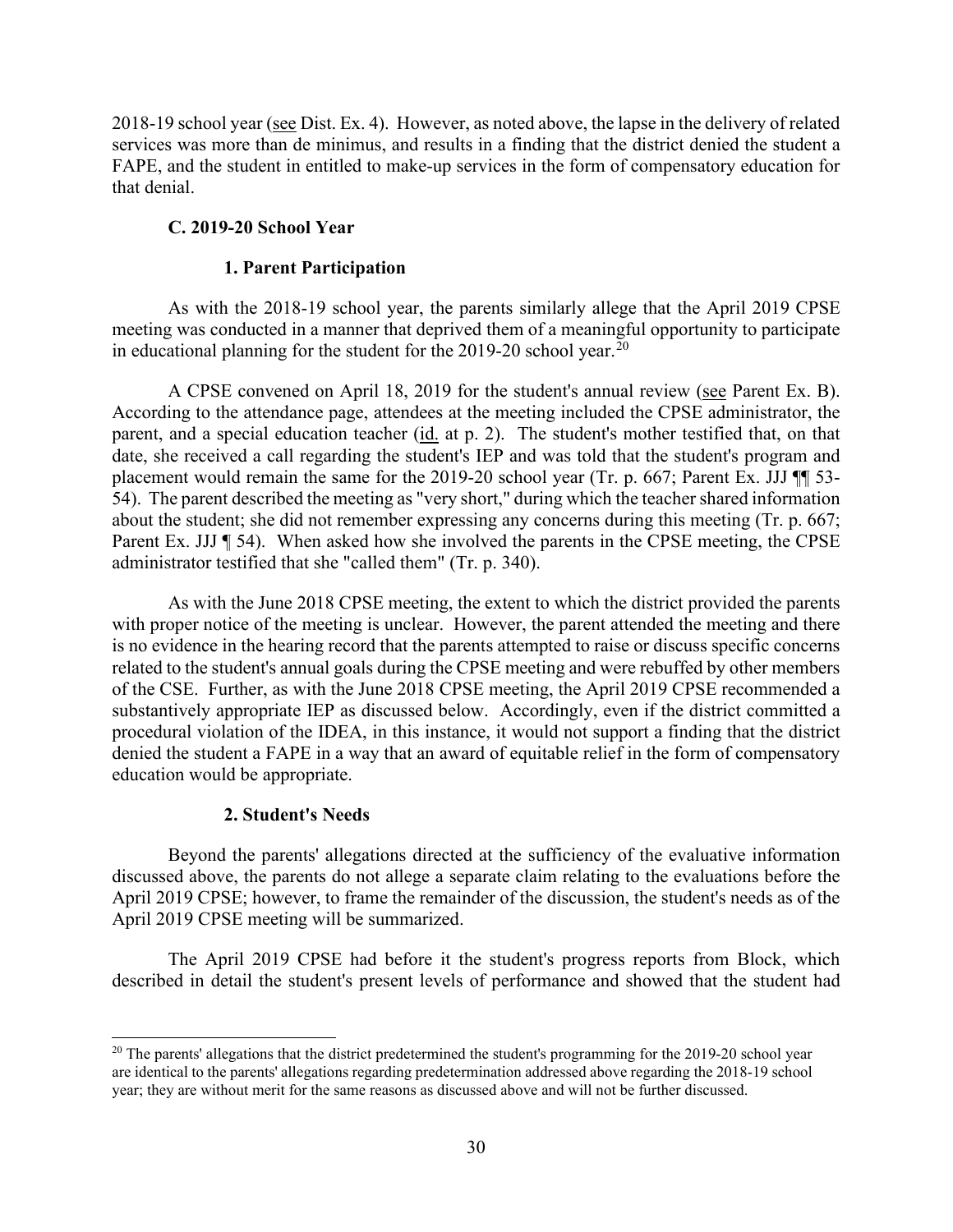made progress toward many skills but still exhibited severe delays in all areas (Tr. p. 338; see Parent Ex. B; Dist. Ex. 4).

 administration of the Developmental Assessment of Young Children-Second Edition (DAYC-2) student needed verbal and minimal physical prompts to follow classroom routines (id.). With to follow the classroom routine with only verbal and minimal physical prompts (id. at p. 2). In was able to remain on task during discrete trial training with a tangible or edible reinforcer (id.). was able to remain on task during discrete trial training with a tangible or edible reinforcer (id.).<br>According to the annual report, the student was sometimes able to greet others independently or The March 2019 Block education annual report indicated that, according to results from and teacher observations, the student presented with a severe delay in his cognitive, speechlanguage, social/emotional, motor, and self-help skills (Dist. Ex. 4 at pp. 2-4). Specifically, the regard to the student's cognitive development, the annual report indicated that the student was able addition, he was able to remain on task during large group activities for at least 10 minutes and when verbally prompted and transition between activities with only verbal prompts (id.). The annual report noted that the student no longer engaged in tantrums as he was now able to be redirected when he was upset (id.).

 (Dist. Ex. 4 at p. 2). The student was able to respond to his name when called and follow two step directions (id.). He also was able to receptively identify objects such as a car, ball, and baby (id.). see you later," and rote count to five (*id.*). The annual report indicated that the student was able to use his picture exchange communication system (PECS) book to communicate his needs and give The annual report indicated that the student's receptive language was severely delayed He was able to receptively identify the alphabet, numbers, days of the week, months of the year, and shapes with physical prompts (id.). The student's expressive language skills were emerging as he was able to say "hi," when prompted by a staff member and also able to say "mama," "bye his "snack icon" to staff during "manding sessions" (id. at pp. 2-3).

contact was still fleeting when he was not engaged in an activity of his choice (id.). In the area of physical assistance (*id.*). When provided with a full prompt he was able to imitate some gross motor movements (id.). The annual report stated that the student had poor body awareness and could lose his balance when unfocused (id.). He was able to independently use low playground skills were emerging (id.). In terms of fine motor skills, the student required hand over hand assistance to trace letters and numbers, and scribble with a crayon but was unable to independently snip paper with scissors (*id.* at pp. 3-4). He was able to turn pages in a book and was working on Additionally, with regard to social/emotional development, the student was able to engage in parallel play but was working on initiating play with peers, turn taking, and sharing (Dist. Ex. 4 at p. 3). The student was able to sustain eye contact with a partial physical prompt, but his eye gross motor skills, the student was able to participate in dance and movement activities with some equipment, kick a ball, and jump up and down on a trampoline (id.). The student's tricycle riding using a tripod grasp to hold a crayon (id. at p. 3). The student was able to spread glue on paper, crumple tissue paper, string one-inch beads, and complete simple puzzles given full physical prompts (id. at p. 4).

In the area of self-help skills, the annual report noted that the student was working on toilet training, but still did not indicate when he was wet or soiled (Dist. Ex. 4 at p. 4). The student was "on a schedule" whereby a staff person would take him to the bathroom every half hour to an hour (id.). The student was reportedly afraid of the bathroom stalls and hesitant to sit on the toilet,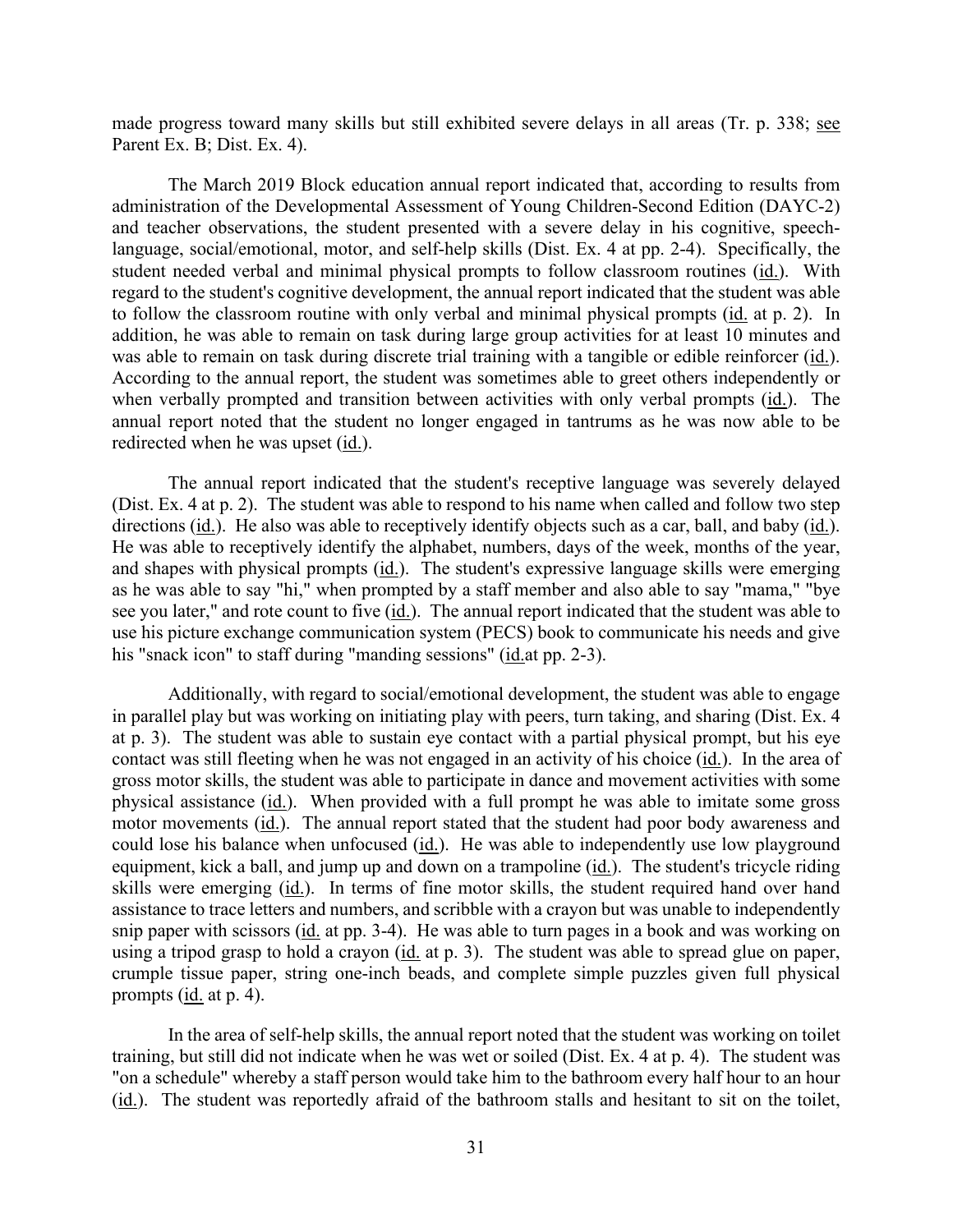although he remained dry most of the time while at school  $(id)$ . The student mostly ate finger foods sent in from home (id.).

initiated play with others (id.). The speech-language annual report noted that the student was unable to communicate his needs using vocalizations but had been introduced to PECS and was that the student engaged in parallel play but not cooperative play (Parent Ex. B at p. 5). He enjoyed According to the March 2019 Block speech-language therapy annual report, at that time, the student exhibited a severe delay in receptive, expressive, and social/pragmatic language skills (Dist. Ex. 4 at pp. 5-6). In addition, the student demonstrated very short joint attention and eye contact during verbal activities (id.). The student inconsistently followed simple routines and able to differentiate two pictures given physical prompts (id. at p. 6). The April 2019 IEP indicated interacting and playing with familiar adults but was resistant to playing with his peers (id.).

p. 7). The annual report described the student as sensory seeking (*id.*) Weakness and low tone difficulty completing upon request, due to decreased ability to remain focused and attentive" (id. and demonstrated good transitioning skills between the classroom and therapy spaces (id.). In terms of fine motor skills and graphomotor tasks, the student's ability to stack a six-block high tower was emerging and he demonstrated the ability to thread large animal beads (id.). The student difficulty attending to task (*id.* at pp. 9-10). The student demonstrated the ability to imitate vertical and horizontal lines and circles with 50 percent accuracy after being provided hand-over-hand demonstrations (id. at p. 9). Turning to visual perceptual/motor skills, the OT annual report self-opening scissors (id.). The annual report indicated that with regard to self-care skills and The March 2019 Block OT annual report stated that the student presented with delays in fine/gross motor skills, graphomotor skills, self-care/ADL skills, motor planning, bilateral eyehand coordination, visual-motor perceptual skills, body and safety awareness, sustained attention and focus to task, and he had decreased regulation and modulation of arousal state (Dist. Ex. 4 at affected the student's participation in fine motor table-top activities (id.). According to the annual report the student was able to "follow verbal requests/instructions 50% of the time with increased at p. 8). The student demonstrated the ability to maintain eye-contact for 2-3 seconds at a time continued to work on establishing hand dominance during pre-writing and coloring activities and he demonstrated the ability to grossly scribble across the picture outline he was coloring, with indicated that the student could complete two-piece non-interlocking puzzles with minimal assistance but required maximum assistance for four-piece puzzles, could stack rings on a peg but not in the correct size order and required maximum assistance to properly position his fingers onto ADLs the student required moderate hand-over-hand assistance to open/close snaps, buttons and a zipper on practice boards ( $id$ , at p. 10). The student demonstrated the ability to self-feed with minimal assistance (id.).

 The March 2019 Block PT annual report noted that the student had made steady progress but continued to present with delays in gross motor development (Dist. Ex. 4 at pp. 11-12). exhibited poor body and safety awareness, and he tended to trip when inattentive (id.). The annual jumping, and ball skills (*id.*). The student was able to ambulate independently over level surfaces According to the PT annual report, the student displayed poor balance and decreased strength which contributed to his difficulty acquiring basic coordination skills (id. at p. 11). The student report noted that the student required cueing and encouragement to participate in gross motor activities due to low endurance and arousal level (id.). The student exhibited decreased muscle tone in his core and lower extremities which caused difficulty completing age-appropriate running,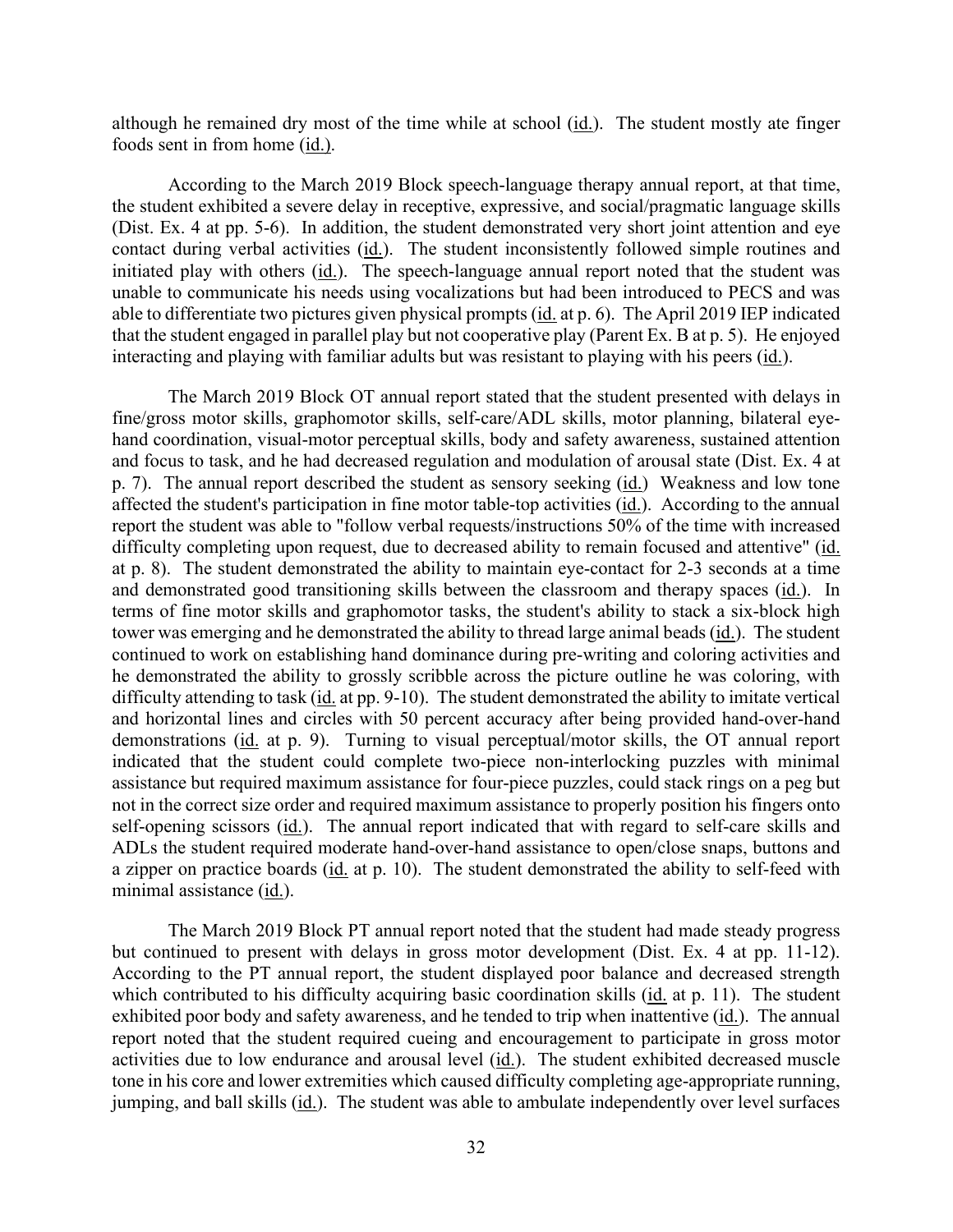but required supervision in crowded areas due to distractibility and poor spatial awareness (id.). especially for activities that required reciprocal movements during ball playing (*id.*). The student was able to ascend stairs alternating feet and using a handrail but needed support to descend stairs (id.). The annual report indicated that the student presented with poor coordination,

#### **3. Annual Goals**

The parents allege that, like the annual goals included in the June 2018 IEP, those set forth in the April 2019 IEP were too difficult and required prerequisite skills, were impermissibly vague, and unmeasurable, and failed to address major areas of delay, including toileting and communication (Req. for Rev. ¶ 22).

 social/emotional, and speech-language (Parent Ex. B at pp. 7-16). The student's goals and coordination, and ball throwing (id. at p. 7). Additional goals and objectives targeted sensory and toileting (id. at p. 11). Goals and objectives were included for the student to work on 75 percent accuracy, as well as a goal targeting expressive language skills, including verbal and The April 2019 IEP included approximately 17 annual goals and 62 short-term objectives to address the student's needs in the areas of gross motor, fine motor, cognition, self-help, objectives included increasing muscle strength and stair climbing abilities, improving processing, fine motor, graphomotor, and visual-perceptual/motor skills (id. at pp. 9-10). The student's goals and objectives further included improving self-help skills such as dressing, eating, social/emotional skills such as playing and sharing with peers, and cognitive skills such as identifying shapes, colors, and numbers, as well as matching and classifying objects (id. at pp. 11, 13, 14). Finally, the student's goals and objectives in speech-language included improving pragmatic language skills such as eye-contact and requesting, receptive skills such as following directions and answering questions, and expressive skills such as increasing vocabulary and expressing needs (id. at pp. 14-16). Contrary to the parents' allegations, the goals and objectives were aligned with the student's needs and were appropriately ambitious. The parents' allegation that the April 2019 IEP did not include goals to address toileting or communication skills is belied by the IEP, which specifically included a goal targeting self-help skills with a short-term objective that the student would indicate when he needed to use the bathroom two out of three times with nonverbal communication (id. at pp. 11, 16).

 Regarding the measurability of the annual goals, review of the April 2019 IEP shows that case cured any lack of specificity in the annual goals (*id.*; <u>see E.F.</u>, 2013 WL 4495676, at \*18-<br>\*19). For example, one annual goal broadly states that the student will develop cognitive skills to each annual goal included evaluative criteria (e.g., 80 percent success on trials over four sessions; 75 or 80 percent accuracy), evaluation procedures (e.g., assessment, class report, staff observations, data collection), and the schedule to be used to measure progress (e.g., quarterly) (Parent Ex. B at pp. 7-17). The parents take particular issue with language in the annual goals which provided that the student would "increase" or "improve" a skill. While some of the annual goals are stated broadly, as with the June 2018 IEP, the inclusion of short-term objectives in this \*19). For example, one annual goal broadly states that the student will develop cognitive skills to appropriate age level; however, the accompanying short-term objectives specified that the student would work on matching and sorting objects and pictures, identifying weather concepts, and classifying objects and pictures (Parent Ex. B at p. 13).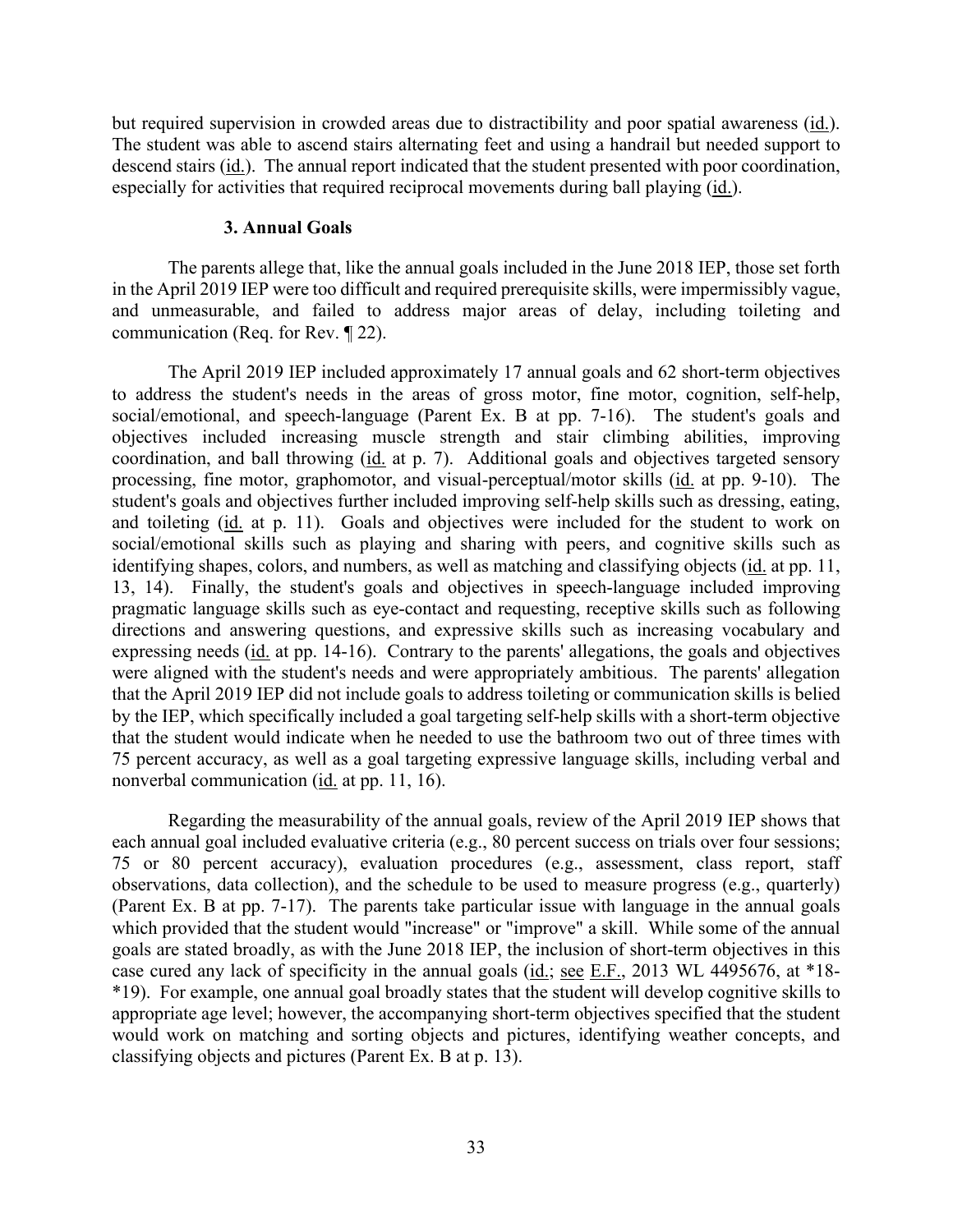#### **4. Special Factors—Interfering Behaviors**

As with the 2018-19 school year, the parents allege that the district failed to address the student's "significant behavioral needs" by failing to offer behavioral interventions including an FBA and BIP (Req. for Rev.  $\sqrt{28}$ ).

 (Parent Ex. JJJ ¶¶ 50-52). The student's 2018-19 classroom teaching assistant stated that, when he intervene to prevent him from hurting himself (Tr. p. 609). Still, it was very difficult to get the and he was making progress without a BIP (Tr. pp. 609-10). As noted above, the March 2019 The parent testified that, during his first months at Block, the student exhibited "severe behavior issues" but that, by the spring, the student's behavior was improving in school and he was able to communicate more but he was continuing to have tantrums at home and in the community began attending Block, he exhibited behaviors such as tantrums, unwillingness to eat, noncompliance, and "serious meltdowns," which was the "main thing" needing to be addressed in order for the student to participate fully in class (Tr. p. 608). The teaching assistant testified that, by the end of December 2018, the student's tantrums had decreased, and staff did not need to student to comply and participate in classroom activities (id.). By the end of the 2018-19 school year, the student's language was reportedly emerging, his tantrums were "almost completely gone," Block education annual report noted that, at that time, the student no longer engaged in tantrums, and he was able to be redirected when he was upset (Dist. Ex. 4 at p. 2).

 (Tr. p. 848). However, the CPSE administrator's view that the district may exclusively rely on the 200.22[a]-[b]). Nevertheless, given evidence that, at the time of the April 2019 CPSE meeting, develop a BIP for the student for the 2019-20 school year does not rise to the level of a denial of a The CPSE administrator testified that "typically" the school would request a BIP for a student if a student needed one, but that here Block did not make such a request for the student preschool to request a BIP for the student is not consistent with the requirements outlined above, which puts the onus on the CPSE to determine whether the student's behaviors impede his learning or that of others and whether the student would benefit from positive behavioral interventions and supports, and other strategies to address the behaviors or from a BIP (8 NYCRR 200.4[d][3][i]; the information available to the committee demonstrated that the student's behaviors were being addressed and had improved in the preschool program, the CPSE's failure to conduct an FBA or FAPE.

#### **5. 8:1+3 Special Class with Related Services**

 consider the student's progress, or lack thereof, towards achieving his annual goals for the 2018- The parents allege that, in developing its recommendations, the April 2019 CPSE failed to 19 school year. In addition, the parents allege that the April 2019 IEP was substantively inappropriate because it did not recommend 1:1 instruction, ABA therapy, assistive technology, instruction to address the student's activities of daily living (ADL) skills (including toileting and feeding), or parent counseling and training.

A student's progress under a prior IEP is a relevant area of inquiry for purposes of determining whether an IEP has been appropriately developed, particularly if the parents express concern with respect to the student's rate of progress (see H.C. v. Katonah-Lewisboro Union Free Sch. Dist., 528 Fed. App'x 64, 66-67 [2d Cir. June 24, 2013]; Adrianne D. v. Lakeland Cent. Sch.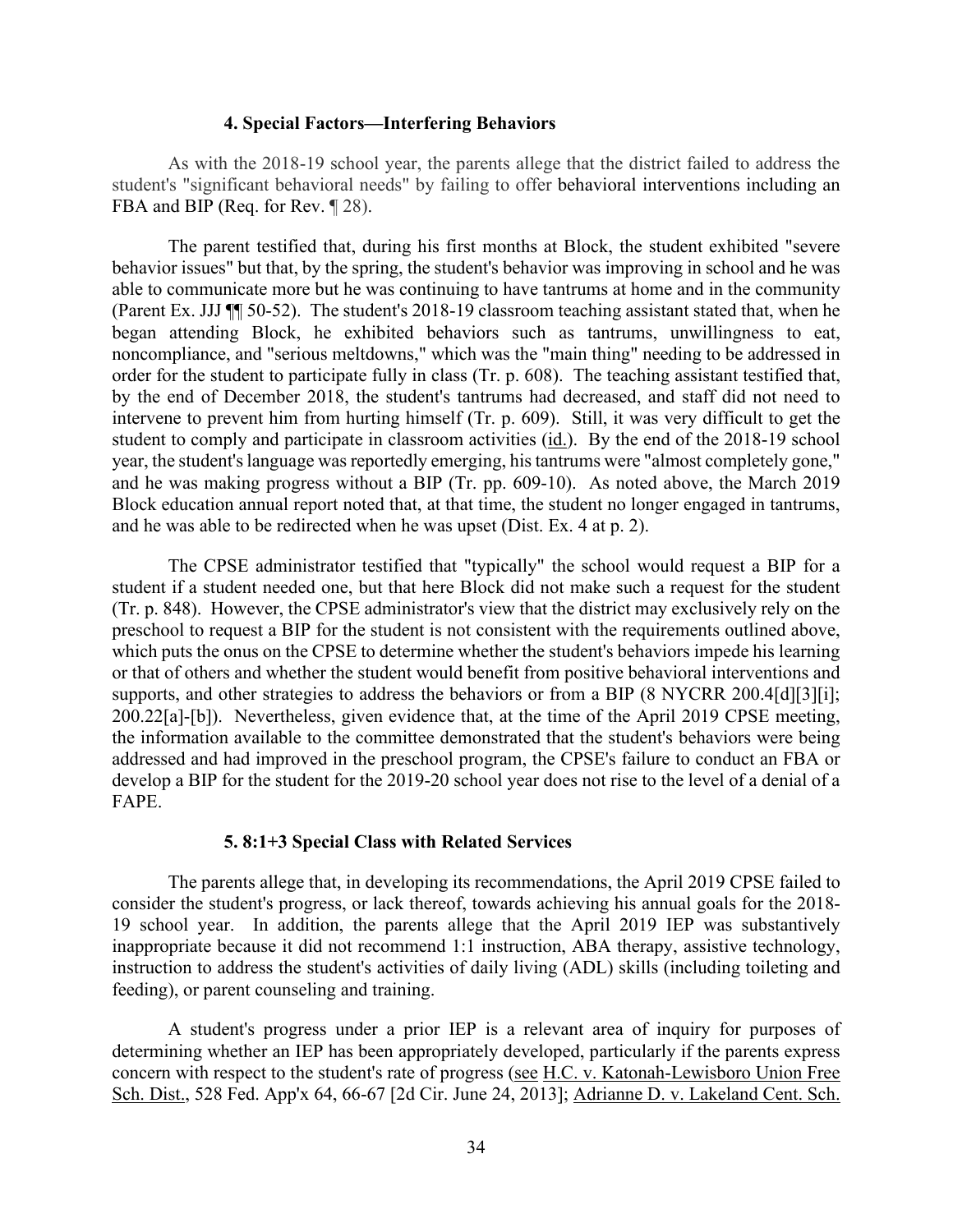Dist., 686 F. Supp. 2d 361, 368 [S.D.N.Y. 2010]; <u>M.C. v. Rye Neck Union Free Sch. Dist</u>., 2008 IEPguideDec2010.pdf). The fact that a student has not made progress under a particular IEP does WL 4449338, \*14-\*16 [S.D.N.Y. Sept. 29, 2008]; see also "Guide to Quality Individualized Education Program (IEP) Development and Implementation," at p. 18, Office of Special Educ. Mem. [Dec. 2010], available at http://www.p12.nysed.gov/specialed/publications/iepguidance/ not automatically render that IEP inappropriate, nor does the fact that an IEP offered in a subsequent school year which is the same or similar to a prior IEP render it inappropriate, provided it is based upon consideration of the student's current needs at the time the IEP is formulated (see Thompson R2–J Sch. Dist. v. Luke P., 540 F.3d 1143, 1153-54 [10th Cir.2008]; Carlisle Area Sch. Dist. v. Scott P., 62 F.3d 520, 530 [3d Cir. 1995]; S.H., 2011 WL 6108523, at \*10; D.D-S., 2011 WL 3919040, at \*12; J.G. v. Kiryas Joel Union Free Sch. Dist., 777 F. Supp. 2d 606, 650 [S.D.N.Y. 2011]). Conversely, "if a student had failed to make any progress under an IEP in one year," at least one court has been "hard pressed" to understand how the subsequent year's IEP could be appropriate if it was simply a copy of the IEP which failed to produce any gains in a prior year (Carlisle Area Sch. Dist., 62 F.3d at 534 [noting, however, that the two IEPs at issue in the case were not identical]).

 30-minute sessions per week in each of individual speech-language therapy, OT, and PT (Tr. p. 338; compare Parent Ex. B at pp. 1, 18, with Dist. Ex. 2 at pp. 1, 20). The CPSE administrator testified that the recommendations were continued "based on the progress of the child" (Tr. p. 338). As with the June 2018 IEP, the April 2019 CPSE recommended that the student continue to attend an 8:1+3 special class at Block and continue to receive related services consisting of three She explained that, by the April 2019 CPSE meeting, the staff at Block had "been working with [the student] for a year" and that she spoke "with the clinicians or the teacher" and reviewed their reports, and the staff at Block felt the program continued to be appropriate for the student (Tr. p. 832).

 III ¶ 36). The director also testified that the student continued to exhibit delays in all areas (Parent Ex. III  $\P$  37-41). The Block director testified that the student made some progress during the 2018-19 school year, and that his biggest gain during the year was in his social/emotional development (Tr. pp. 627-28; Parent Ex. III ¶ 35). Specifically, the student had improved his ability to wave "hi," make eye contact, follow directions, and attend to tasks for longer periods of time (Tr. p. 628; Parent Ex.

Ex. III  $\P$  37-41).<br>In addition, a comparison of the student's needs as presented by the evaluative information including responding to his name (compare Dist. Ex. 3 at p. 19, with Dist. Ex. 4 at p. 2), following directions (compare Dist. Ex. 3 at p. 13, with Dist. Ex. 4 at p. 2), imitating lines and snipping with scissors (compare Dist. Ex. 3 at pp. 11, 32, with Dist. Ex. 4 at p. 9), and ascending stairs (compare Dist. Ex. 3 at p. 35, with Dist. Ex. 4 at p. 11). Block staff also reported that the student no longer in front of the June 2018 CPSE, with his needs as presented by the evaluative information in front of the April 2019 CPSE showed that the student was making progress in a number of areas, engaged in tantrums or threw himself on the floor (Dist. Ex. 4 at p. 2).

Accordingly, based on the above, the evidence in the hearing record supports finding that the student made progress at Block during the 2018-19 school year.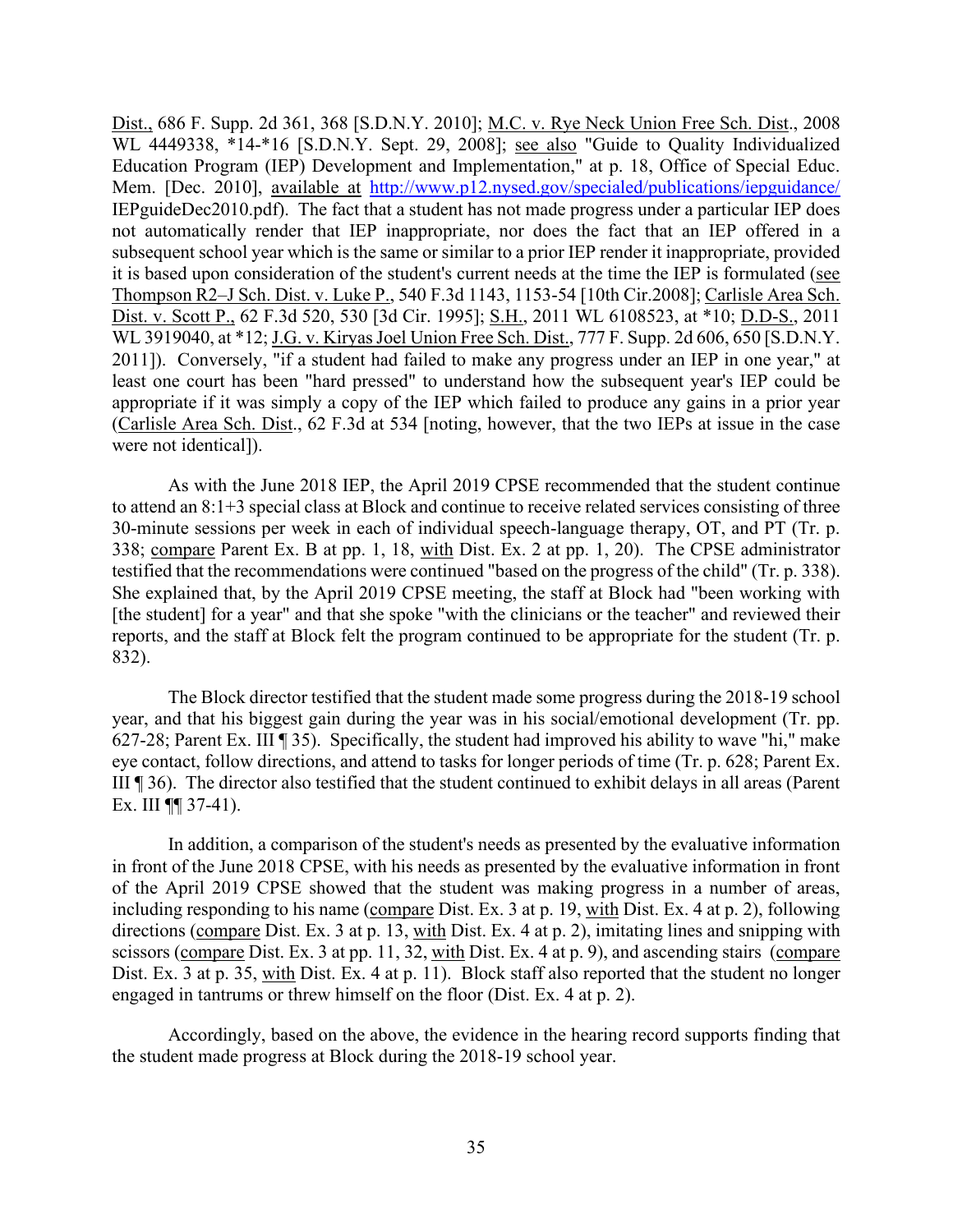Turning to the parents' claims that the April 2019 IEP was inappropriate because it did not recommend 1:1 instruction, ABA therapy, toileting or feeding services, or assistive technology; those claims are without merit for the reasons discussed above relative to the June 2018 IEP. With respect to the whether the student's needs warranted a recommendation on the IEP for ABA services, the hearing record reflects that the student received some instruction using ABA methodology at Block in leading up to the April 2019 CPSE meeting. In describing the program the student attended, the Block director testified that Block was an ABA-based school and the student "received a lot of ABA services throughout his five and a half hours of the school day" together with the assistance of "behavior coaches" (Tr. p. 630). The Block director testified that the school incorporated ABA into the curriculum, but they did not offer one to one ABA "as a matter of course" (Parent Ex. III ¶ 28). Further, she indicated that the school used discrete trial training as part of the curriculum but that the student only received it 10-15 minutes per day (id. ¶ 30). Given the student's progress at Block with the ABA provided, the student's needs did not dictate that the IEP mandate ABA therapy.

 toileting skills (Parent Ex. B at pp. 4-5, 11). There is no basis for a finding that the student required in this area (see Parent Ex. B at pp. 14-16, 18; Dist. Ex. 4 at p. 6). Overall, the evidence in the As for self-help skills, the April 2019 IEP noted that the student had at times been resistant to using the toilet and preferred to eat with his fingers and included a specific goal to address the student's self-help needs with short-term objectives specifically addressing his feeding and a separate service in the IEP to address his self-help skills or that the annual goal could not be addressed with existing classroom staff or during related services. As for assistive technology, the CPSE administrator stated that she had never received a referral from Block for an assistive technology evaluation, and therefore the CPSE did not have the student evaluated (Tr. pp. 792-93, 795-96). However, again, the CPSE recommended speech-language therapy and goals to address the student's communication needs and the student had been working with a PECS book to aid him hearing record supports a finding that the April 2019 IEP was appropriately designed to enable the student to make progress in light of his circumstances even without the additional supports and services from which the parents believed the student would benefit.

and the educational process (*id.*). Considering that parent counseling and training was available parent counseling and training on an IEP does not usually constitute a denial of a FAPE (see L.O., Turning to the parents' assertion that the April 2019 IEP did not include parent training, State regulations require that an IEP indicate the extent to which parent counseling and training will be provided to parents, when appropriate (8 NYCRR 200.4[d][2][v][b][5]). State regulations further provide for the provision of parent counseling and training for the purpose of enabling parents of students with autism to perform appropriate follow-up intervention activities at home (8 NYCRR 200.13[d]). Parent counseling and training is defined as "assisting parents in understanding the special needs of their child; providing parents with information about child development; and helping parents to acquire the necessary skills that will allow them to support the implementation of their child's [IEP]" (8 NYCRR 200.1[kk]; see 34 CFR 300.34[c][8]). In this instance, the April 2019 IEP did not include a recommendation for parent counseling and training (see Parent Ex. B); however, the Block director reported that the school offered two "official" parent/teacher conferences per year and provided parent training every other Friday (Parent Ex. III at ¶18). She explained that parent training consisted of workshops on various topics designed to assist parents in understanding their child's needs, the educational program designed for their child, to the parents at Block, and that the Second Circuit has consistently held that the failure to include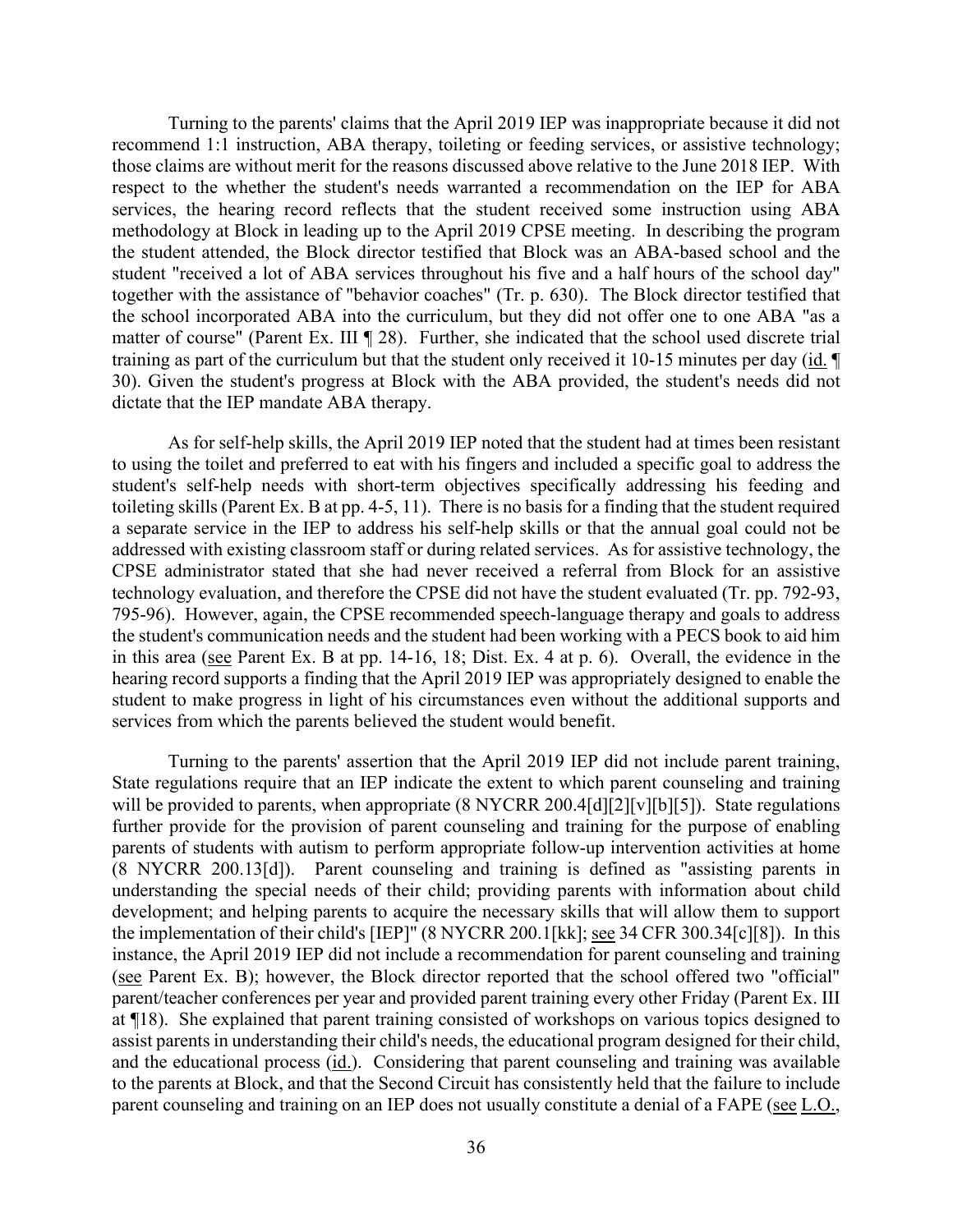822 F.3d at 122-23; M.W., 725 F.3d 131, 141-42; R.E., 694 F.3d at 191; see also A.M., 845 F.3d at 538; <u>J.C. v. New York City Dep't of Educ.</u>, 643 Fed. App'x 31, 32 [2d Cir. Mar. 16, 2016]; <u>R.B.</u> counseling and training may have contributed to a denial of FAPE. v. New York City Dep't of Educ., 603 Fed. App'x 36, 39 [2d Cir. Mar. 19, 2015]; but see C.F., 746 F.3d at 80-82), there is insufficient basis to find that a lack of a recommendation for parent

Based on the above, including the student's progress in essentially the same program during the prior school year, the overall recommendation for placement in am 8:1+3 special class, along with related services was appropriate to meet the student's special education needs.

#### **6. Implementation**

 services, and failed to provide "sufficient services" as part of the remote delivery of instruction For the 2019-20 school year, the parents claim that the district "materially failed" to implement the April 2019 IEP as the district failed to ensure that the student was receiving special education instruction by a certified teacher, failed to ensure the student was receiving his related during the COVID-19 pandemic (Req. for Rev. at ¶ 27).

 Regarding implementation of related services, the April 2019 IEP mandated that the (Parent Ex. B at p. 18). According to the document generated by Block, for the 2019-20 school sessions of PT (Parent Ex. HH).<sup>[21](#page-36-0)</sup> According to the Block director, the student missed the related student's April 2019 IEP. student receive three 30-minute sessions each of individual speech-language therapy, OT, and PT year, the student missed 27 sessions of speech-language therapy, 12 sessions of OT, and 11 services "because therapists weren't available" (Parent Ex. III ¶ 82). The related services missed represents more than a handful and amounts to a material deviation from the mandates of the

 most of the 2019-20 school year (Tr. p. 631; Parent Exs. III ¶ 45; VVV ¶ 30). The teaching 2019" when the special education teacher left (Parent Ex. VVV ¶ 30). She noted that another was not replaced  $(id. \P 31)$ . In addition, according to the evidence in the hearing record, the student's 8:1+3 special classroom was staffed by a teaching assistant rather than a certified special education teacher for assistant indicated that she was the "lead classroom teacher beginning [in] or about December teaching assistant was assigned to the classroom to replace her but the special education teacher

progress at Block during the 2019-20 school year (see Dist. Ex. 6). At the February 2020 CSE As with the 2018-19 school year, the certification of the teacher is not a per se denial of a FAPE and the parents do not allege that the student missed instruction or received inadequate instruction due to the qualifications of the teaching assistant. The evidence in the hearing record also shows that the staff at Block worked on the student's annual goals and the student made meeting, the parents expressed the fact that the student had made "amazing progress" over the past

<span id="page-36-0"></span> $^{21}$  Again, the parents offer an estimate of the number of services missed based on the premise that the student was entitled to three sessions per week over 46 weeks, totaling 138 sessions for each service (Req. for Rev. ¶ 26); however, as with the 2018-19 school year, there is no evidence in the hearing record to rebut the number of missed sessions identified on the document generated by Block, which the parents offered into evidence (Parent Ex. HH), and, therefore, parent exhibit HH will be relied on to determine the number of services missed.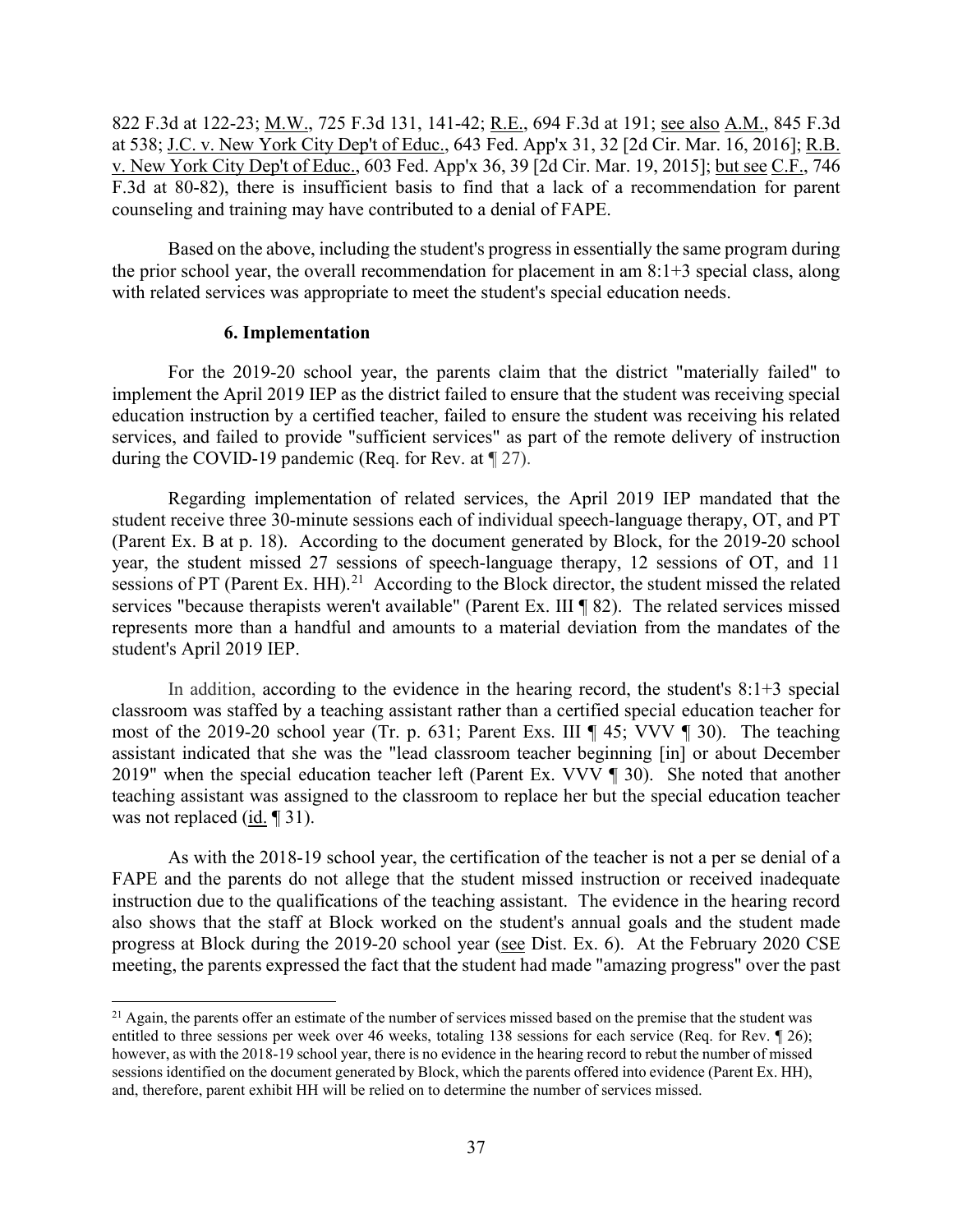few months (Parent Ex. F at p. 3). Accordingly, the lack of certification of the teaching assistant who led the student's classroom for much of the 2019-20 school year, on its own, is not a material deviation from the April 2019 IEP.

 regressed. The Block director testified that the student was offered specialized instruction and the behavior coaches assigned to the classroom" ( $id$ .  $\parallel$  49). The student's teaching assistant testified that the student "really struggled" with remote instruction (Parent Ex. VVV ¶ 55). She that, even when he tried, he was unable "to focus and engage" in the class or related services (id. ¶ 56). She opined that, during remote instruction, the student "significantly regressed" and was testimony that the student had difficulty engaging in remote learning (Parent Ex. JJJ ¶¶ 81-89). Finally, the parents allege that the district did not provide the student sufficient services during the closure of school buildings due to the COVID-19 pandemic and assert that the student related services "to the maximum extent possible" during remote instruction, but indicated that, "[w]hether he was receptive to it" was another matter (Tr. pp. 631-32). She indicated that the student's remote program from March through June 2020 consisted of three to five 30-minute sessions per day of instruction, as well as related services (Parent Ex. III ¶ 49). In addition, she indicated that Block provided resources for parents to help them work with their children independently, as well as "the ability to connect 1:1 with the teachers, intervention specialists, and indicated that, although the parents tried to engage the student in remote learning, he refused, and unable to adjust to the remote learning (id. ¶¶ 59-60). The parent confirmed in her direct affidavit

 the USDOE has noted reports from some local educational agencies that they were "having make progress anticipated in their IEP goals" ("Return To School Roadmap: Development and Both the USDOE and SED's Office of Special Education have issued guidance acknowledging that the global pandemic and the resulting closure of schools resulted in "an inevitable delay" in districts providing services to students with disabilities or engaging in the decision-making process regarding such services ("Supplemental Fact Sheet Addressing the Risk of COVID-19 in Preschool, Elementary and Secondary Schools While Serving Children with Disabilities," 76 IDELR 104 [OCR & OSERS 2020]; "Compensatory Services for Students with Disabilities as a Result of the COVID-19 Pandemic," at p. 1, Office of Special Educ. Mem. [June 2021], available at [http://www.p12.nysed.gov/specialed/publications/2020-memos/documents/](http://www.p12.nysed.gov/specialed/publications/2020-memos/documents/%20compensatory-services-for-students-with-disabilities-result-covid-19-pandemic.pdf)  [compensatory-services-for-students-with-disabilities-result-covid-19-pandemic.pdf\)](http://www.p12.nysed.gov/specialed/publications/2020-memos/documents/%20compensatory-services-for-students-with-disabilities-result-covid-19-pandemic.pdf). In addition, difficulty consistently providing the services determined necessary to meet [each] child's needs" and that, as a result, "some children may not have received appropriate services to allow them to Implementation of Individualized Education Programs in the Least Restrictive Environment under the Individuals with Disabilities Education Act," 79 IDELR 232 [OSERS 2021]).

To address these delays and other delivery-related issues that occurred as a result of the pandemic, OSEP and NYSED's Office of Special Education have indicated that, when school resumes, a CSE should convene and "make individualized decisions about each child's present levels of academic achievement and functional performance and determine whether, and to what extent, compensatory services may be necessary to mitigate the impact of the COVID-19 pandemic on the child's receipt of appropriate services" ("Return To School Roadmap," 79 IDELR 232; "Compensatory Services for Students with Disabilities as a Result of the COVID-19 Pandemic," at pp. 1, 3; see also "Supplemental Fact Sheet Addressing the Risk of COVID-19 in Preschool, Elementary and Secondary Schools While Serving Children with Disabilities," 76 IDELR 104; "Questions and Answers on Providing Services to Children with Disabilities During the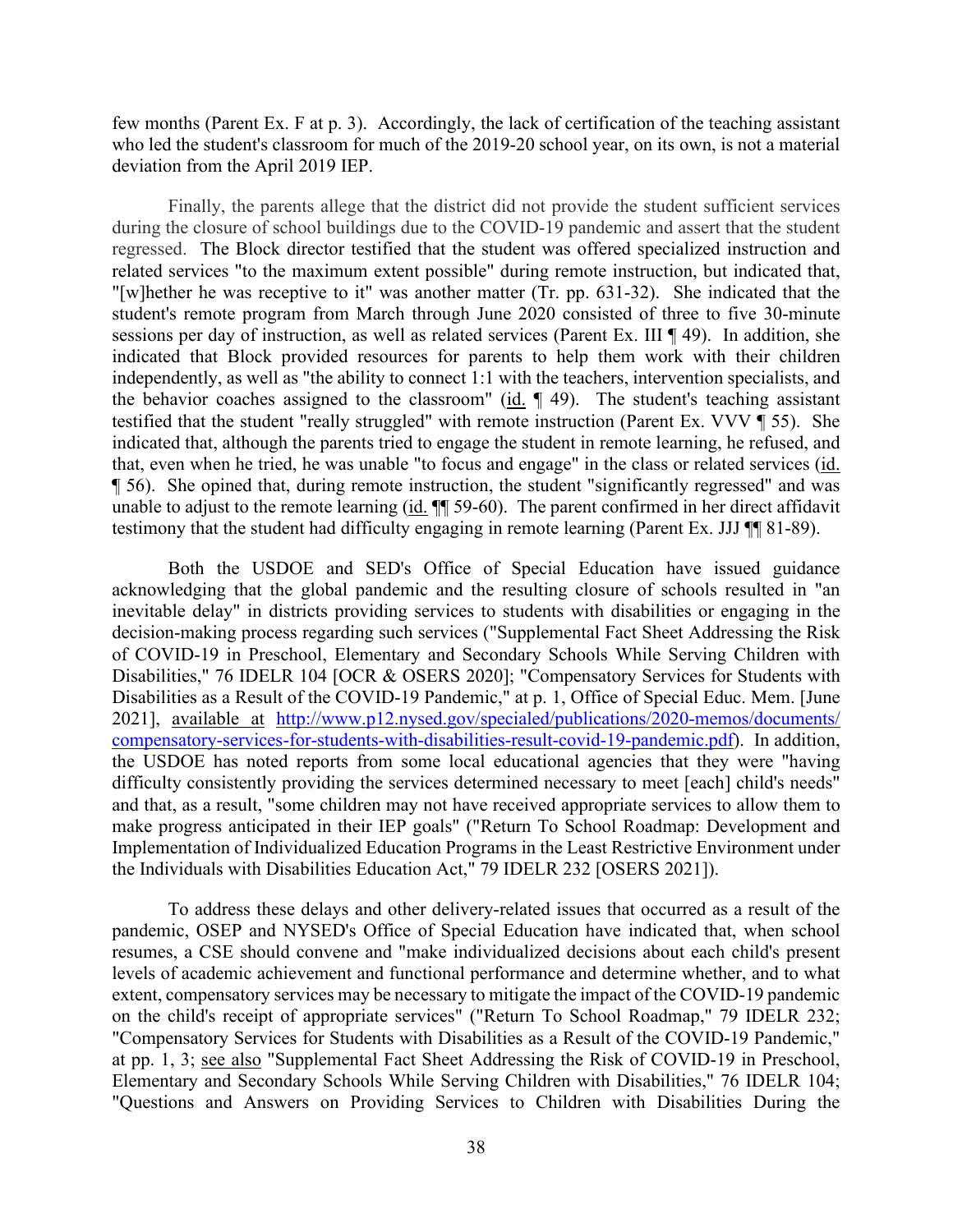at pp. 3-4; see "Supplement #2 - Provision of Services to Students with Disabilities during Coronavirus Disease 2019 Outbreak," 76 IDELR 77 [OCR & OSERS 2020]; "Supplement #2 - Provision of Services to Students with Disabilities during Statewide School Closures Due to Novel Coronavirus (Covid-19) Outbreak in New York State," at pp. 2-5, Office of Special Educ. Mem. [June 2020], available at [http://www.p12.nysed.gov/specialed/publications/2020-memos/special](http://www.p12.nysed.gov/specialed/publications/2020-memos/special-education-supplement-2-covid-qa-memo-6-20-2020.pdf)[education-supplement-2-covid-qa-memo-6-20-2020.pdf\)](http://www.p12.nysed.gov/specialed/publications/2020-memos/special-education-supplement-2-covid-qa-memo-6-20-2020.pdf). The CSE's review might include a discussion of whether the student has new or different needs compared to before the pandemic, whether the student experienced a loss of skill or a lack of expected progress towards annual goals and in the general education curriculum, whether evaluations of the student or implementation of an IEP was delayed, and whether some of the student's IEP services could not be implemented due to the available methods of service delivery or whether such methods of service delivery were not appropriate to meet the student's needs ("Return To School Roadmap," 79 IDELR 232; "Compensatory Services for Students with Disabilities as a Result of the COVID-19 Pandemic," Statewide School Closures Due to Novel Coronavirus (Covid-19) Outbreak in New York State," at p. 1).

 compensatory services, State guidance notes that: If the parent disagrees with a CSE's determination regarding the student's entitlement to

> Parents of students with disabilities may resolve disputes with school districts regarding the provision of FAPE by pursuing one of the dispute resolution options provided for in the IDEA. A parent may file a State complaint directly with NYSED in accordance with Commissioner's Regulation section 200.5(*l*), request mediation in accordance with Commissioner's Regulation section 200.5(h), or file a due process complaint and proceed to hearing in accordance with Commissioner's Regulation section 200.5(j).

("Compensatory Services for Students with Disabilities as a Result of the COVID-19 Pandemic," at p. 5; "Supplement #2 - Provision of Services to Students with Disabilities during Statewide School Closures Due to Novel Coronavirus (Covid-19) Outbreak in New York State," at p. 6).

 the COVID-19 pandemic. The compensatory award discussed below may overlap with any the delivery of remote instruction over and above the amount awarded herein. In sum, the USDOE and NYSED's Office of Special Education have indicated that, under these unique circumstances, a CSE should have the first opportunity to consider the student's needs and whether any additional services may be warranted as a result of the pandemic. There is no indication that this has yet occurred for this student. Therefore, to the extent it has not already done so, the CSE should convene to determine if compensatory services are warranted to remedy a loss of skill resulting from the remote delivery of instruction and services to the student during compensatory education that a CSE may contemplate; however, the CSE can and should still consider whether further services are warranted specifically to make up for loss of skill relating to

# **D. Relief**

 At the outset—and as noted above—in its answer, the district has agreed to fund the IEEs requested by the parents (Answer at ¶ 3). Specifically, the parents requested the following IEEs: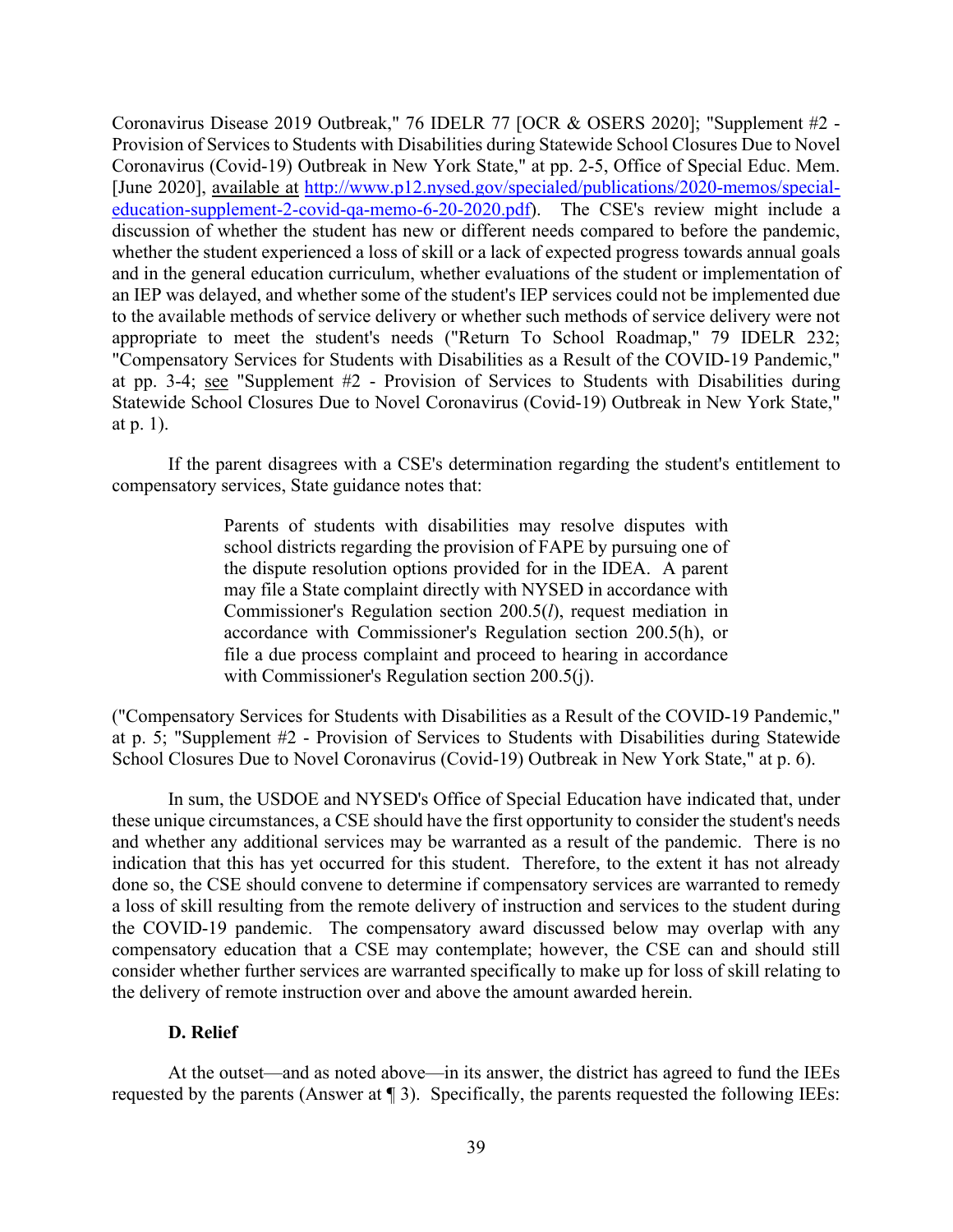evaluation, as well as a behavioral observation by a BCBA (Parent Mem. of Law at p. 9). In light of the district's agreement, I will order the district to fund each of the requested IEEs. I turn now a comprehensive neuropsychological evaluation, a speech-language therapy evaluation, an OT evaluation, a PT evaluation, an assistive technology evaluation, and an auditory processing to the remaining relief sought by the parents.

#### **1. Compensatory Education**

 The parents seek compensatory education for alleged violations of pendency as well as for denials of a FAPE for the 2018-19, 2019-20, and 2020-21 school years.

circumstances of each case where a denial of FAPE has occurred (see Doe v. E. Lyme Bd. of the school district should have supplied in the first place"]; Parents of Student W. v. Puyallup Sch. award, is more likely to address [the student's] educational problems successfully"]; Reid, 401 Compensatory education is an equitable remedy that is tailored to meet the unique Educ., 790 F.3d 440, 456 [2d Cir. 2015]; L.O., 822 F.3d at 125 [remanding to district court to determine what, if any, relief was warranted for denial of FAPE]; Wenger v. Canastota Cent. Sch. Dist., 979 F. Supp. 147 [N.D.N.Y. 1997]). The purpose of an award of compensatory education is to provide an appropriate remedy for a denial of a FAPE (see E.M. v. New York City Dep't of Educ., 758 F.3d 442, 451 & n.12 [2d Cir. 2014]; Newington, 546 F.3d at 123 [holding that compensatory education is a remedy designed to "make up for" a denial of a FAPE]; see also E. Lyme, 790 F.3d at 456; Reid v. Dist. of Columbia, 401 F.3d 516, 524 [D.C. Cir. 2005] [holding that, in fashioning an appropriate compensatory education remedy, "the inquiry must be factspecific, and to accomplish IDEA's purposes, the ultimate award must be reasonably calculated to provide the educational benefits that likely would have accrued from special education services Dist., 31 F.3d 1489, 1497 [9th Cir. 1994]). Accordingly, an award of compensatory education should aim to place the student in the position he or she would have been in had the district complied with its obligations under the IDEA (see Newington, 546 F.3d at 123 [holding that compensatory education awards should be designed so as to "appropriately address [] the problems with the IEP"]; <u>see also Draper v. Atlanta Indep. Sch. Sys.</u>, 518 F.3d 1275, 1289 [11th Cir. 2008] [holding that "[c]ompensatory awards should place children in the position they would have been in but for the violation of the Act"]; Bd. of Educ. of Fayette County v. L.M., 478 F.3d 307, 316 [6th Cir. 2007] [holding that "a flexible approach, rather than a rote hour-by-hour compensation F.3d at 518 [holding that compensatory education is a "replacement of educational services the child should have received in the first place" and that compensatory education awards "should aim to place disabled children in the same position they would have occupied but for the school district's violations of IDEA"]).

#### **a. 2018-19 and 2019-20 School Years**

and April 2019 IEPs (compare Parent Ex. B at p. 18, and Dist. Ex. 20, with Parent Ex. HH, and Parent Ex. III  $\P$  82).<sup>[22](#page-39-0)</sup> In its answer, the district "concedes that some ... services were missed Initially, as discussed above, for the 2018-19 and 2019-20 school years, the district materially failed to implement the student's related service mandates as set forth in his June 2018

<span id="page-39-0"></span> $22$  The parents request compensatory services for the 2018-19 and 2019-20 school years as part of their request for compensatory education to make-up for the district's failure to implement the student's pendency services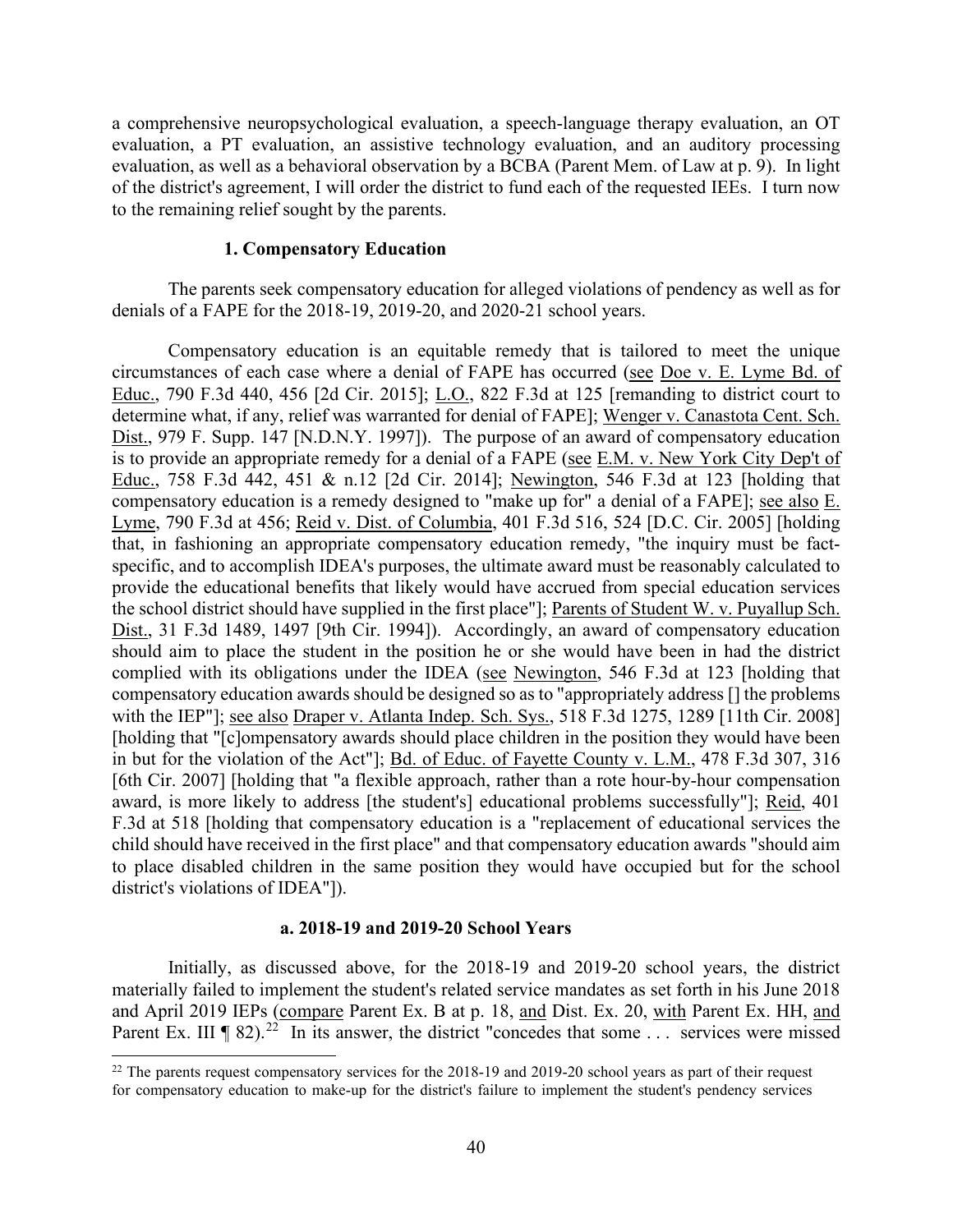for the missed services identified by Block (Parent Ex. HH). Accordingly, the student will be sessions of PT (Parent Exs. HH; III ¶ 82). For the 2019-20 school year, the student shall be awarded: 27 sessions of speech-language therapy, 12 sessions of OT, and 11 sessions of PT (id.). As the sessions were designated as 30-minute sessions, the student is awarded a total of 30.5 hours of speech-language therapy services, 25 hours of OT, and 10.5 hours of PT to make up for the due to student absence and/or the [district's] failure to provide services" (Answer ¶ 18). The district offered no evidence during the impartial hearing regarding student absences or other justifications awarded compensatory related services to make up for the services identified by Block as being missed. For the 2018-19 school year, as specifically detailed in the hearing record, the student shall be awarded as follows: 34 sessions of speech-language therapy, 38 sessions of OT, and 10 district's failure to implement those related services during the 2018-19 and 2019-20 school years.

#### **b. 2020-21 School Year**

The district did not appeal the IHO's determination that it failed to offer the student a FAPE for the 2020-21 school year; however, on appeal, the parents argue that the IHO erred in denying their request for compensatory education.

 Indeed, the IHO did not articulate the basis for his finding that compensatory education for the 2020-21 school year (see IHO Decision at p. 10). It may be that the IHO found the parents' Columbia, 427 F.3d 7, 11-12 [D.C. Cir. 2005]). However, "[o]nce a plaintiff has established that was not an appropriate form of relief to remedy the district's failure to offer the student a FAPE request to be excessive, as an award blindly ordering any and all relief requested may be akin to a default judgment, which is generally a disfavored outcome (see Branham v. Gov't of the Dist. of she is entitled to an award, simply refusing to grant one clashes with Reid, which sought to eliminate 'cookie-cutter' awards in favor of a 'qualitative focus on individual needs' of disabled students" (Stanton v. Dist. of Columbia, 680 F. Supp 2d 201, 207 [D.D.C. 2010], quoting Reid, 401 F.3d at 524, 527; see Lee v. Dist. of Columbia, 2017 WL 44288, at \*1 [D.D.C. Jan. 3, 2017]).

 hours of 1:1 ABA instruction, 24 hours of ABA supervision, and 24 hours of parent counseling and training (Req. for Rev. at ¶ 31). As pointed out by the district, in general, the 1:1 ABA instruction of 1,840 hours equals "40 hours per week for the extended 12[-]month school [year] (46 weeks)" (see Req. for Rev.  $\parallel$  31; Answer  $\parallel$  16). Relatedly, the parents also request request for compensatory education for the 2020-21 school year (see Req. for Rev.  $\llbracket 30$ ).<sup>[23](#page-40-0)</sup> For the 2020-21 school year, the parents seek compensatory education in the form of 1,840 compensatory education to remedy pendency violations for periods of time that overlap with the

 (Req. for Rev. ¶ 30). However, the 2018-19 and 2019-20 school years predated the parents' due process complaint was not entitled to services pursuant to pendency (see E. Lyme, 790 F.3d at 452 [holding that a student's notice in this matter, which is dated October 9, 2020 (Parent Ex. A). Therefore, for those school years, the student entitlement to stay-put arises when a due process complaint notice is filed]).

<span id="page-40-0"></span>incentive to ignore the stay-put obligation"]; <u>see Student X v. New York City Dep't of Educ.</u>, 2008 WL 4890440,  $23$  The Second Circuit has held that where a district fails to implement a student's pendency placement, students should receive the pendency services to which they were entitled as a compensatory remedy (E. Lyme, 790 F.3d at 456 [full reimbursement for unimplemented pendency services awarded because less than complete reimbursement for missed pendency services "would undermine the stay-put provision by giving the agency an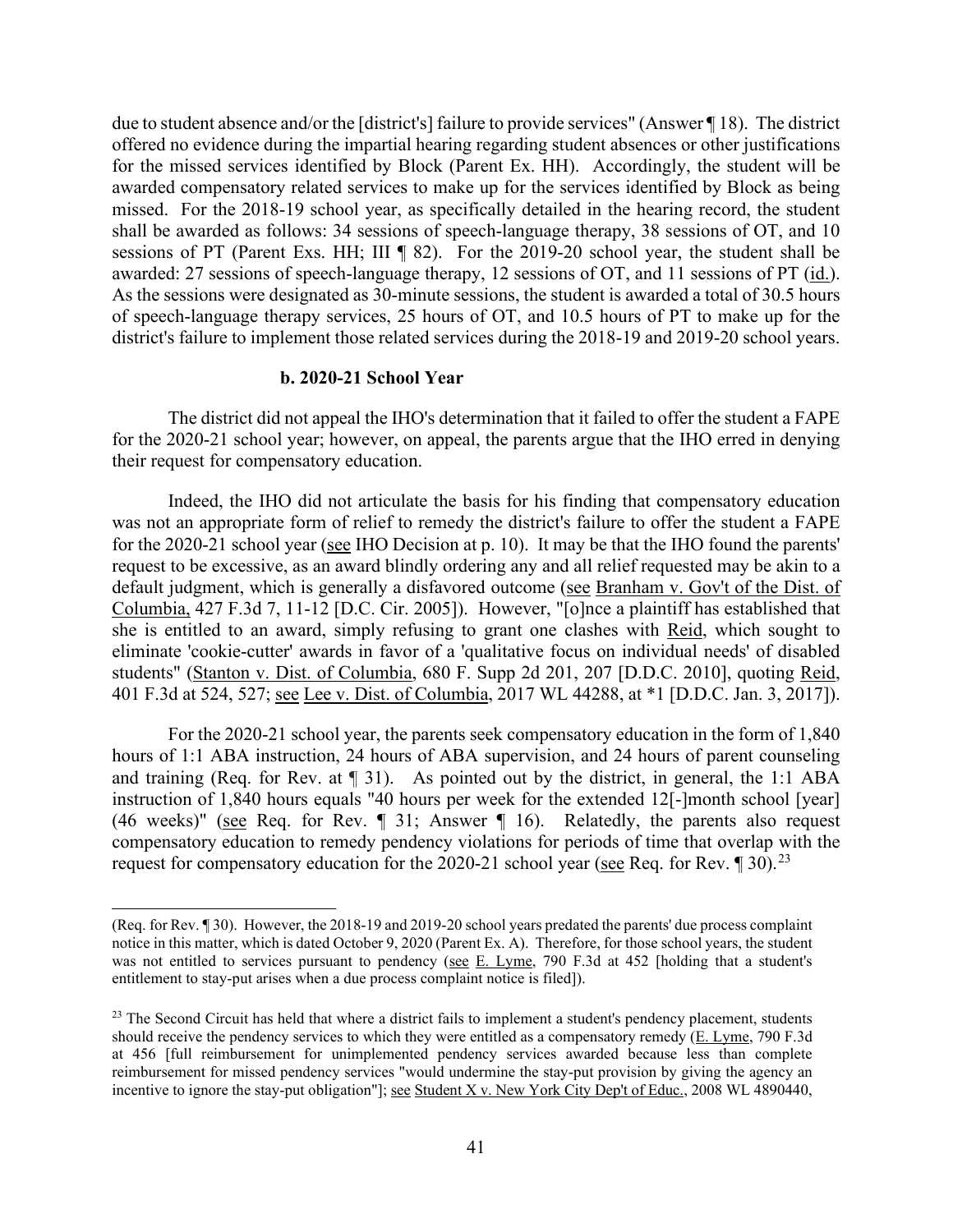deprivation of a FAPE for the 2020-21 school year, but at an amount less than requested by the parents (Answer ¶¶ 3, 15). The district proposes a reduced amount of compensatory education to is "10 hours a week of 1:1 ABA instruction for the 12 month 46 week 2020-2021 time period, district agrees to fund 24 hours of ABA supervision and 24 hours of parent counseling and training as requested by the parents (*id.*). The district concedes that the student is entitled to compensatory education for the remedy its failure to offer the student a FAPE for the 2020-21 school year. The district's proposal which would amount to 460 hours of compensatory 1:1 ABA instruction" (id.  $\parallel$  17). Further, the

 going-forward basis, the student receive 40 hours per week of 1:1 ABA instruction split between the school (30 hours per week) and home/community (10 hours per week) (Parent Exs. C at p. 8; In a private ABA assessment, dated November 4, 2020, a BCBA recommended that, on a  $D \P 50$ ; GG  $\P 80$ ).

 "not accepting" the placement of the student at the proposed public school site but that she never heard back from the district (Parent Ex. JJJ  $\P$  94). She further indicated that, as a result, the (see Parent Exs. A; E). The student began attending Block pursuant to pendency in mid-November 2020 (Parent Ex. JJJ ¶ 106). The student began attending on a remote basis in November 2020 but transitioned to a hybrid model in February 2021 (Parent Ex. III ¶ 70). Both the director and the toileting skills (Parent Exs. III ¶ 73; VVV ¶¶ 64-65). The Block director opined that, for the 2020 home (Parent Ex. III ¶ 74). According to the student's mother, leading up to the 2020-21 school year, she left a voicemail for the individual identified for that purpose on the school location letter that she was student did not attend any school placement beginning in September 2020 (id. ¶ 97). The parents filed their due process complaint notice on October 9, 2020, thereby triggering the student's right to pendency, which IHO I determined would be implemented at Block in an 8:1+2 special class teaching assistant from Block testified that, based on information from other staff, the student had "regressed" and lost many of the skills he had previously developed, including communication and 21 school year, the student's needs warranted 1:1 full-time instruction using ABA in school and at

 requested compensatory education completely fails to take into account any benefit the student For a period of approximately two months (September through November 2020), the student received no educational programming, and the parents' request for 40 hours per week of 1:1 ABA instruction is not an unreasonable request. However, after November 2020, the parents' received while attending Block (see Somberg v Utica Community Schs., 2017 WL 242840, at \*4 [E.D. Mich Jan. 20, 2017] [declining to award full-time tutoring for years during which student

 citations omitted]). To the extent the parents seek compensatory education to remedy lapses in the student's pendency placement or services during the 2021-22 school year, there is no record basis before me to direct a services through the end of this proceeding (see M.R. v. Ridley Sch. Dist., 744 F.3d 112, 125 [3d Cir. 2014] at \*25, \*26 [E.D.N.Y. Oct. 30, 2008] [services that the district failed to implement under pendency awarded as compensatory education services where district "disregarded the 'automatic injunction' and 'absolute rule in favor of the status quo' mandated by the [IDEA] and wrongfully terminated [the student's] at-home services"] [internal specific award. However, the district continues to be responsible for the provision of the student's pendency [school districts must continue funding a student's pendency placement until final resolution of all IDEA proceedings, including appeals]).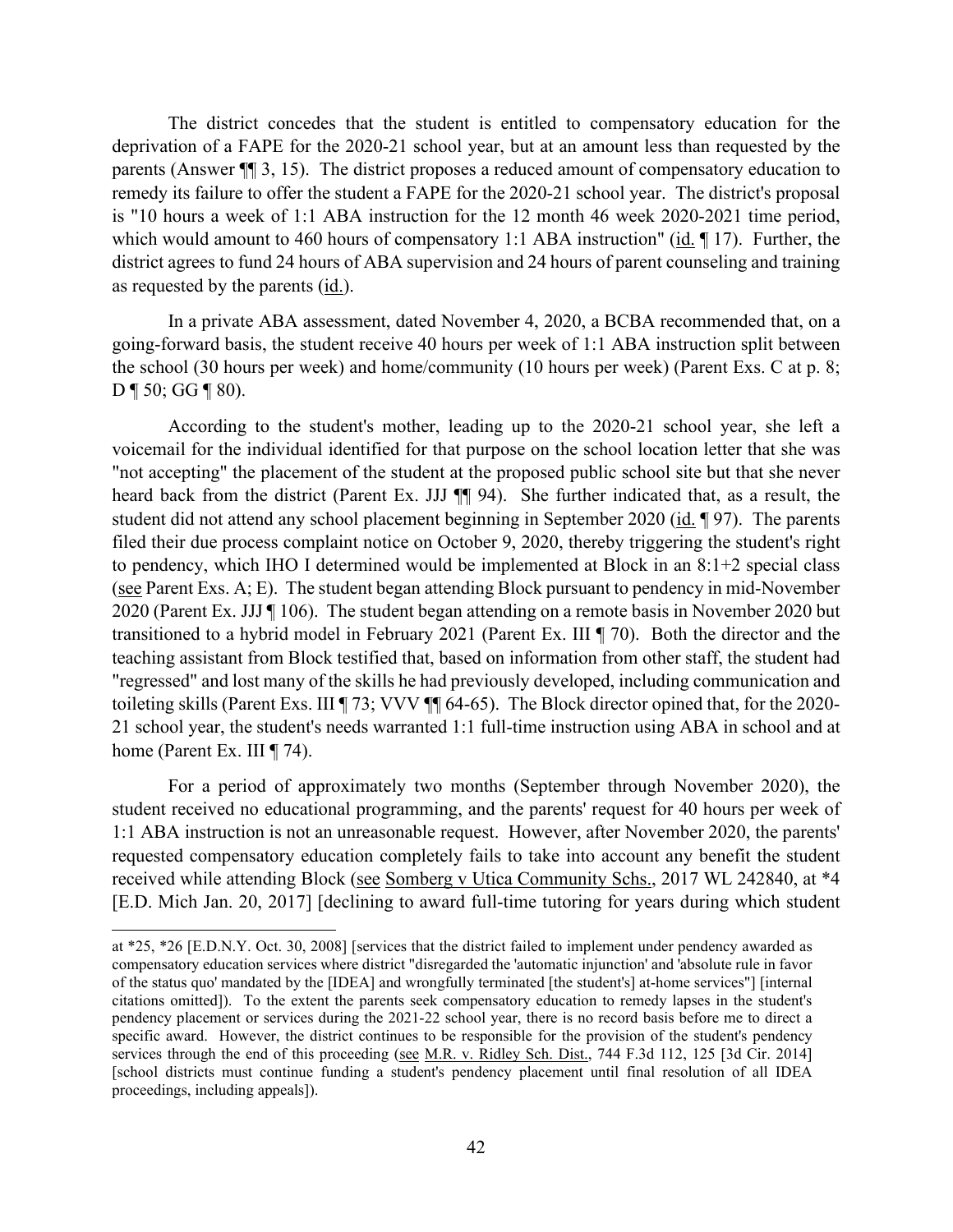high school, even though he was not presented with what he was due under IDEA"], aff'd, 908 F.3d 162 [6th Cir. 2018]). As noted above, Block provided ABA, albeit not on a full-time 1:1 21 school year after November 2020. was denied a FAPE, since the student "did make some advancement over the course of his time in basis. Without a clearer articulation of why the student would need 40 hours per week of 1:1 ABA in addition to his attendance at a small special class placement that provided ABA instruction, the district's proposal of 10 hours per week of 1:1 ABA is more reasonable for the period of the 2020-

for the period of November 2020 through June  $2021$ ,  $^{24}$  [24](#page-42-0) hours of ABA supervision, and 24 to November 2020, the student is entitled to 24 sessions each of speech-language therapy, OT, and Accordingly, the student is entitled to an award of 600 hours of compensatory 1:1 ABA instruction (representing 320 hours for the period of September to November 2020 and 380 hours hours of parent counseling and training. In addition, to remedy the lack of related services delivered during the approximately two month period from the start of school in September 2020 PT, in addition to those missed services already discussed above related to the 2018-19 and 2019- 20 school years.

 the reasons for the missed services, they will be included in the compensatory award. There is Additionally, after the student began attending Block in November 2020, the student missed approximately 12 speech-language therapy sessions according to the document generated by Block in May 2021 (Parent Ex. HH; see Parent Ex. III ¶ 82). As the student was entitled to the speech-language therapy pursuant to pendency and the district has not offered any evidence as to insufficient basis in the hearing record for any further award of pendency-related compensatory education.

 speech-language therapy (or 48.5 hours), 74 sessions of OT (or 37 hours), and 45 sessions of PT With respect to related services, the total awards (including sessions calculated to remedy violations for the 2018-19, 2019-20, and 2020-21 school years) are as follows: 97 sessions of (or 22.5 hours).

#### **2. Prospective Relief**

 The parents assert that the IHO went outside the scope of the hearing in awarding relief that was not requested by the parent. As relief, the IHO awarded a detailed list of specific items that the district was required to include on the student's IEP going forward (IHO Decision at pp. 10-11).

 has the effect of circumventing the statutory process, pursuant to which the CSE is tasked with An award of prospective relief in the form of IEP amendments and the prospective placement of a student in a particular type of program and placement, under certain circumstances, reviewing information about the student's progress under current educational programming and periodically assessing the student's needs (see Adams v. Dist. of Columbia, 285 F. Supp. 3d 381, 393, 396-97 [D.D.C. 2018] [noting with approval the hearing officer's finding "that the directives

<span id="page-42-0"></span> $^{24}$  As both the parents and the district base their calculations for compensatory ABA on a 46 week school year, I will also use this timeframe to measure an appropriate award.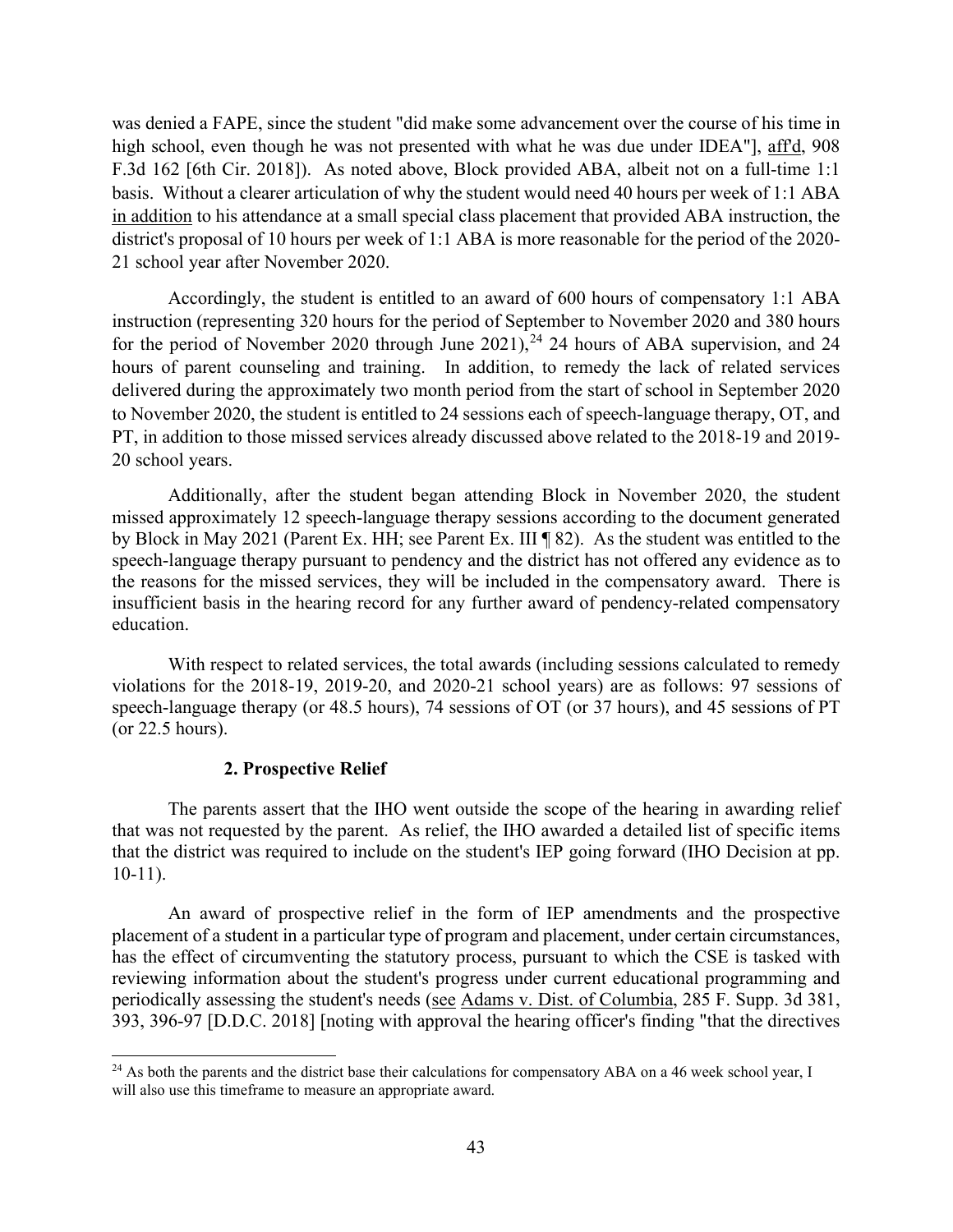of IDEA would be best effectuated by ordering an IEP review and revision, rather than prospective placement in a private school"]; see also Student X v. New York City Dep't of Educ., 2008 WL 4890440, at \*16 [E.D.N.Y. Oct. 30, 2008] [noting that "services found to be appropriate for a student during one school year are not necessarily appropriate for the student during a subsequent school year"]).

While prospective placement might be appropriate in rare cases (see Connors v. Mills, 34 parents assume the risk that future unforeseen events could cause the relief to be undesirable (see, [F.Supp.2d](https://F.Supp.2d) 795, 799, 804-06 [N.D.N.Y. Sept. 24, 1998] [noting a prospective placement would be appropriate where "both the school and the parent agree<sup>[d]</sup> that the child's unique needs require<sup>[d]</sup> placement in a private non-approved school and that there [we]re no approved schools that would be appropriate"]), the pitfalls of awarding a prospective placement have been noted in multiple State-level administrative review decisions, including that where a prospective placement is sought by the parents, such relief could be treated as an election of remedies by the parents, where the e.g., Application of a Student with a Disability, Appeal No. 20-123; Application of a Student with a Disability, Appeal No. 19-018).

 Here, the parents indicate that they would not elect such a remedy, and, therefore, an award of prospective placement of the student as ordered by the IHO is not an appropriate award at this juncture. The more appropriate course is to limit review in this matter to remediation of past harms that have been explored as part of the underlying proceeding and a resulting award of compensatory education, as has been set forth above. Accordingly, the IHO's award of a prospective services was not an appropriate remedy under the circumstances presented in this matter.

Columbia, 2012 WL 3656471, at \*11 [D.D.C. Aug. 24, 2012] [noting that prospective placement Additionally, at this point, the school years at issue—2018-19, 2019-20, and 2020-21—are over and, in accordance with its obligation to review a student's IEP at least annually, the CSE should have already convened to produce an IEP for the 2021-22 school year (see Eley v. Dist. of is not an appropriate remedy until the IEP for the current school year has been completed and the parent challenges the IEP for the current school year]). As such, if the parents remain displeased with the CSE's recommendation for the student's program for the 2021-22 school year, they may obtain appropriate relief in a proceeding challenging that program.

#### **VII. Conclusion**

 Except for the material deviation in the implementation of the student's related services 20 school years. As the district did not appeal the IHO's determination that it denied the student a during the 2018-19 and 2019-20 school years, the evidence in the hearing record otherwise supports the IHO's finding that the district offered the student a FAPE for the 2018-19 and 2019- FAPE for the 2020-21 school year, that determination is final and binding, and as set forth above, the parents are entitled to compensatory education for that denial of FAPE. However, the hearing record does not support the IHO's award of prospective relief. Additionally, the student is entitled to IEEs as agreed to by the district.

# **THE APPEAL IS SUSTAINED TO THE EXTENT INDICATED.**